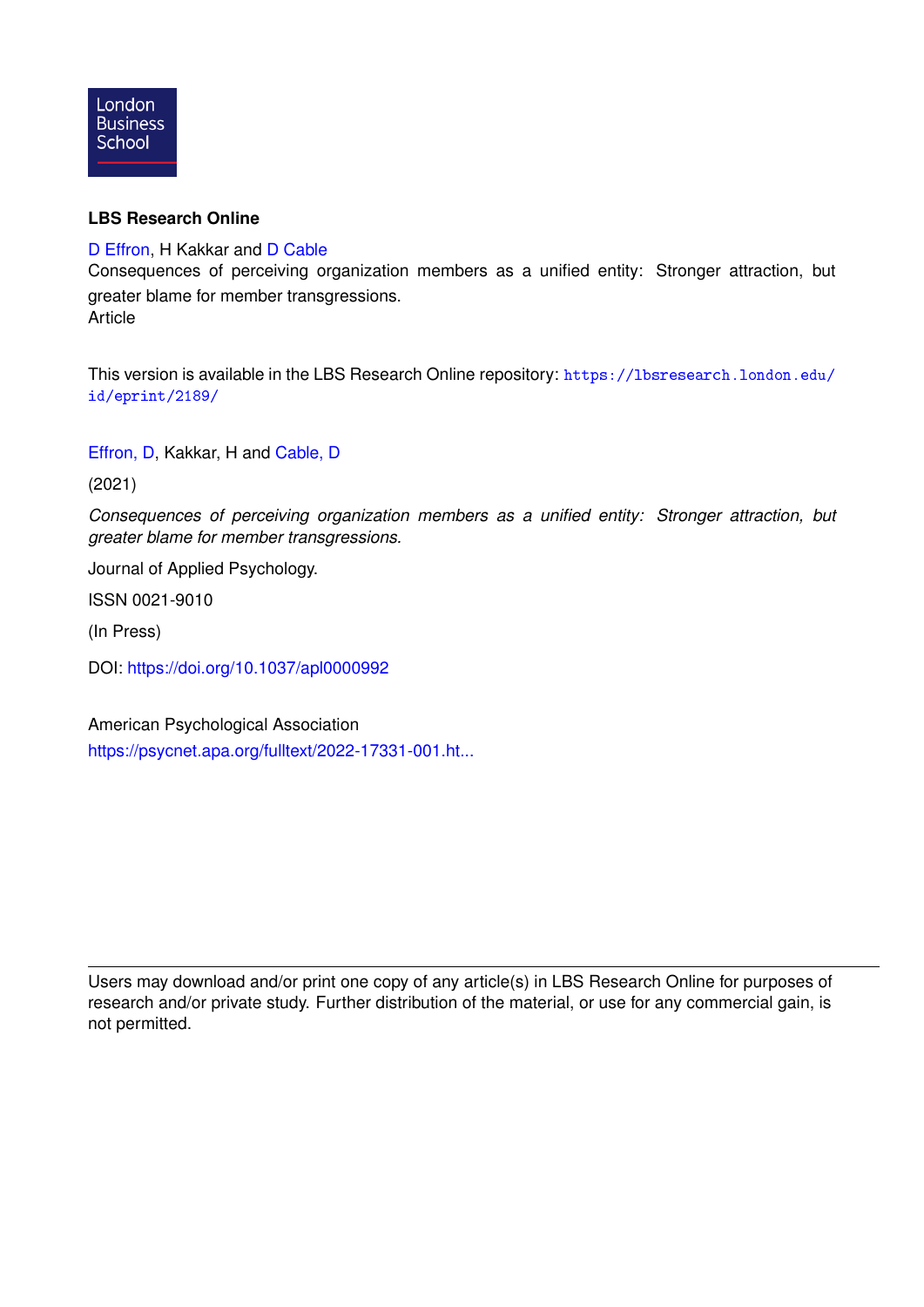# ENTITATIVITY, ATTRACTION, AND BLAME

# **Consequences of Perceiving Organization Members as a Unified Entity:**

# **Stronger Attraction, but Greater Blame for Member Transgressions**

Daniel A. Effron London Business School

Hemant Kakkar Fuqua School of Business Duke University

Daniel M. Cable London Business School

# *Article accepted for publication in* **Journal of Applied Psychology** *October, 2021*

#### **Author Note**

The authors have no conflicts of interest to disclose.

Address correspondence to Daniel A. Effron, Organisational Behaviour Subject Area, London

Business School, Sussex Place, Regent's Park, London, NW1 4SA, United Kingdom. Email:

deffron@london.edu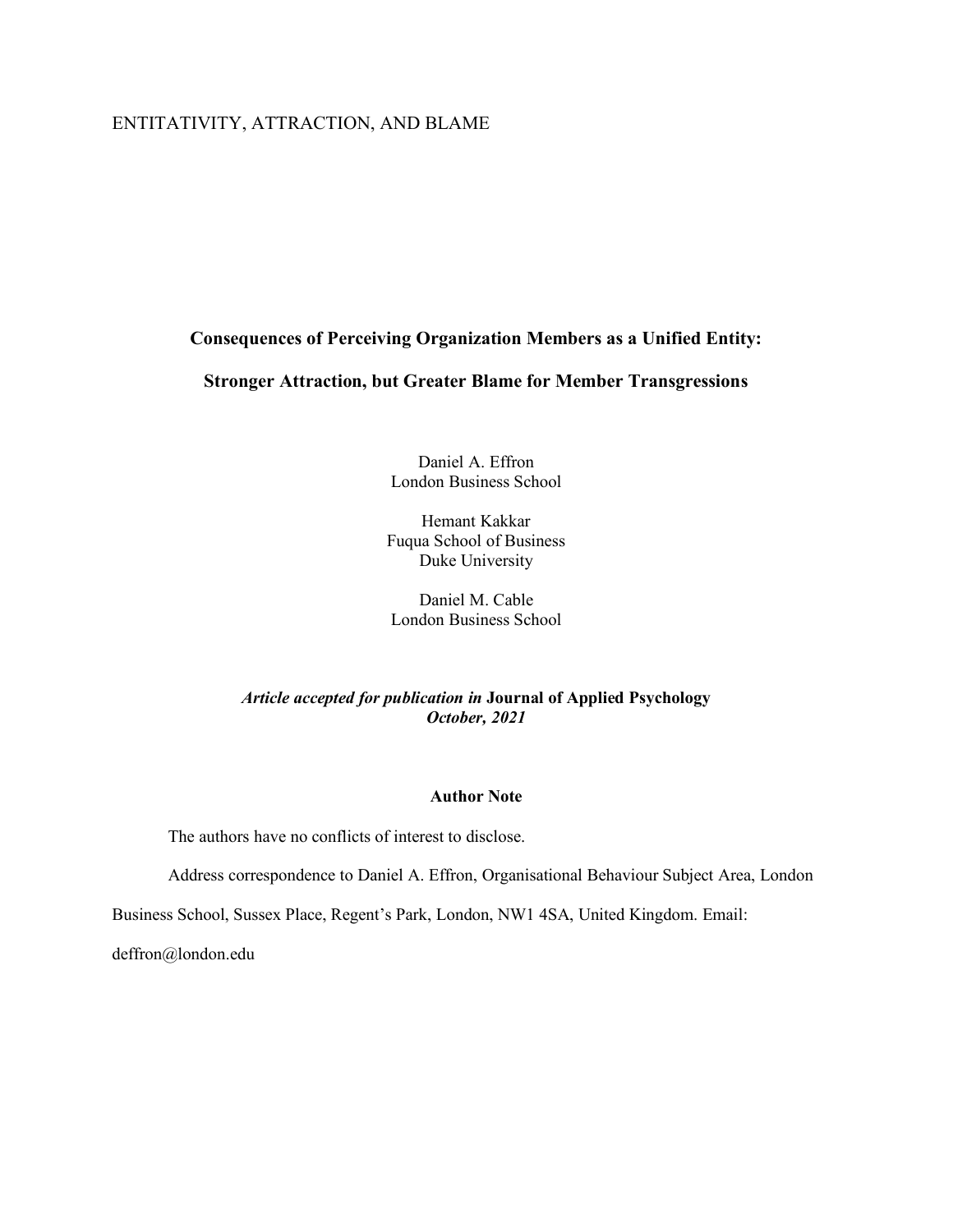#### **Abstract**

Are Uber drivers just a collection of independent workers, or a meaningful part of Uber's workforce? Do the owners of Holiday Inn franchises around the world seem more like a loosely knit group, or more like a cohesive whole? These questions examine perceptions of organization members' *entitativity*, the extent to which individuals appear to comprise a single, unified entity. We propose that the public's perception that an organization's members are highly entitative can be a double-edged sword for the organization. On one hand, perceiving an organization's members as highly entitative makes the public more attracted to the organization because people associate entitativity with competence. On the other hand, perceiving members as highly entitative leads the public to blame the organization and its leadership for an individual member's wrongdoing, because the public infers that the organization and its leadership tacitly condoned the wrongdoing. Two experiments and a field survey, plus three supplemental studies, support these propositions. Moving beyond academic debates about whether theories *should* treat an organization as a unified entity, these results demonstrate the importance of understanding how much the public *does* perceive an organization as a unified entity. As the changing nature of work enables loosely-knit collections of individuals to hold membership in the same organization, entitativity perceptions may become increasingly consequential.

*Keywords*: Entitativity; Organizational Attraction; Organizational Blame; Omission; Commission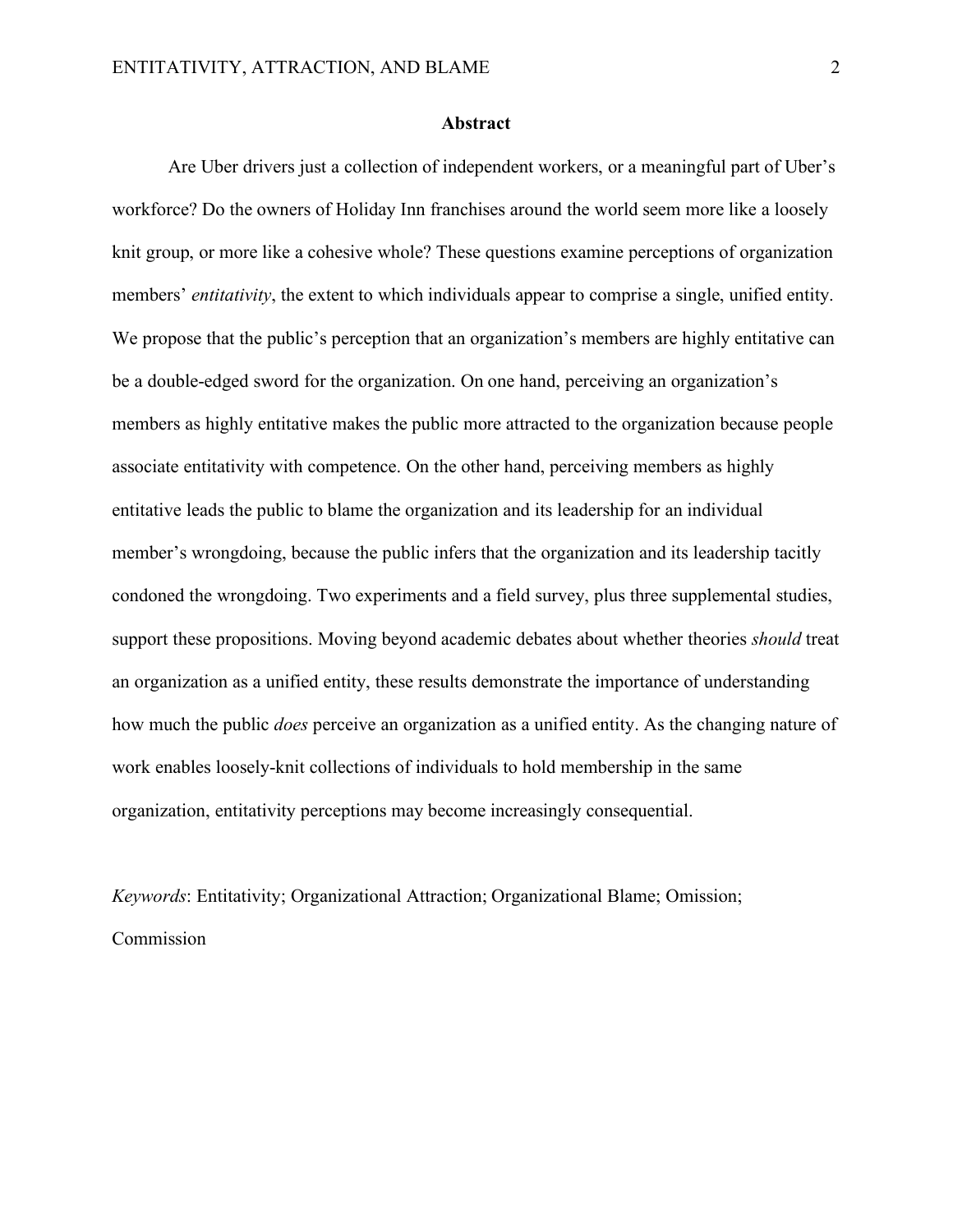# **Consequences of Perceiving Organization Members as a Unified Entity: Stronger Attraction, but Greater Blame for Member Transgressions**

The changing nature of work has altered what it means to be a member of a business organization. With 56% of Americans now working remotely, up from 43% before the COVID-19 pandemic (Gallup, 2017; Saad & Hickman, 2021), different members of the same organization have fewer opportunities to interact with each other. Team members on different continents can work together for years without ever meeting each other in person. The rise of organizations like Uber, Airbnb, and TaskRabbit have contributed to a surge in the number of "gig workers" – now representing 16% of the American workforce – many of whom set their own hours, decide how much to work, and lack a physical workplace (Iacurci, 2020). These trends mean that the workers comprising some business organizations may now appear to be more of a loosely-knit collection of individuals as opposed to a single, unified group.

Yet the degree to which the members of a particular organization comprise a single, unified group is subjective. For example, courtroom debates have raged over whether Uber drivers should be viewed as just a collection of independent contractors, or as a meaningful part of Uber's workforce (e.g., Browne, 2021; Isaac & Singer, 2015). Similar questions can arise outside of the gig economy. Consider the hundreds of owners of Holiday Inn franchises around the world – do they seem more like a loose collection of independent operators who just happen to own the same brand of hotel, or do they seem more like a single group, united through their membership in the same organization?

Our central claim is that the public's answers to such questions have important consequences for organizations. Drawing on social-psychological theory about group perceptions (Campbell, 1958; Hamilton & Sherman, 1996), as well as the social-actor perspective on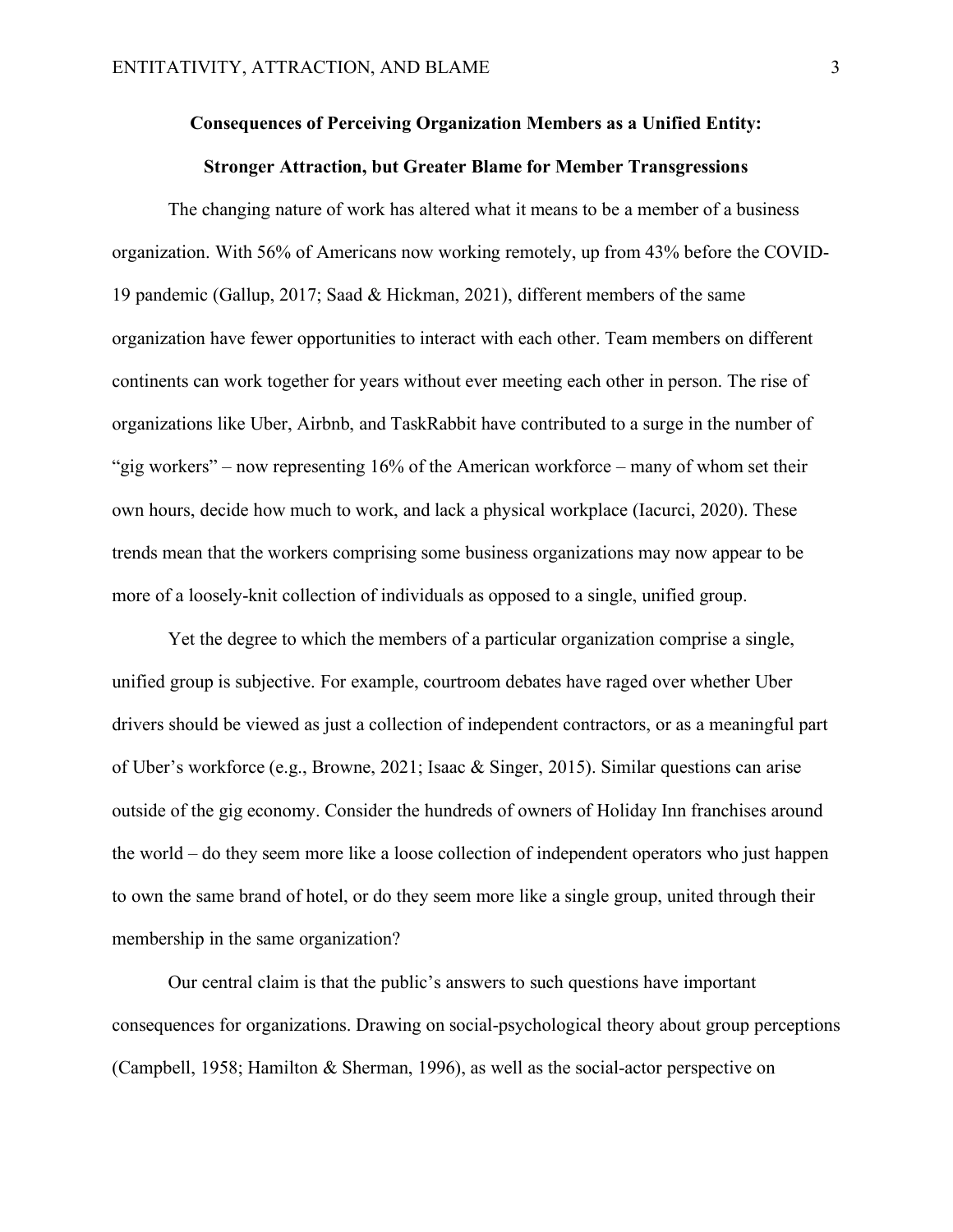organizations (King et al., 2010), the present research examines how perceiving organization members as a unified, cohesive whole influences people's attraction to the organization, and how much they blame it when an organizational member transgresses. The extent to which a collection of individuals is perceived as a single, unified entity is known as *entitativity*  (Campbell, 1958; Hamilton & Sherman, 1996). We propose that when people perceive organizational members as high in entitativity, they will be more attracted to the organization because they infer that it will be more competent at delivering goods and services. At the same time, when people perceive organizational members as highly entitative, they are more likely to blame the organization's leadership – as well as the organization itself – for an individual member's wrongdoing because they infer that the organization and its leadership encouraged or tacitly condoned the wrongdoing. In this way, the public's perceptions of entitativity may be a double-edged sword for organizations, inspiring positive judgments of the organization overall, but prompting negative judgments when an individual member transgresses.

Our focus on the outcomes of attraction and blame stems from foundational theory in social psychology that uses entitativity to explain impression-formation and causal attribution in intergroup contexts (Hamilton & Sherman, 1996). Building on this theory, we examine how entitativity explains the impressions people form of organizations (i.e., how attractive is it?) and the causal attributions they make when an organization member transgresses (i.e., who is to blame?). Attraction and blame are consequential outcomes for organizations. If the public finds an organization attractive, they will be more likely to buy its products and services, promote its brand, or even apply to work at it themselves (Cable & Turban, 2001; Hatch & Schultz, 2008). If the public blames an organization for a member's wrongdoing, they may protest it, boycott it, or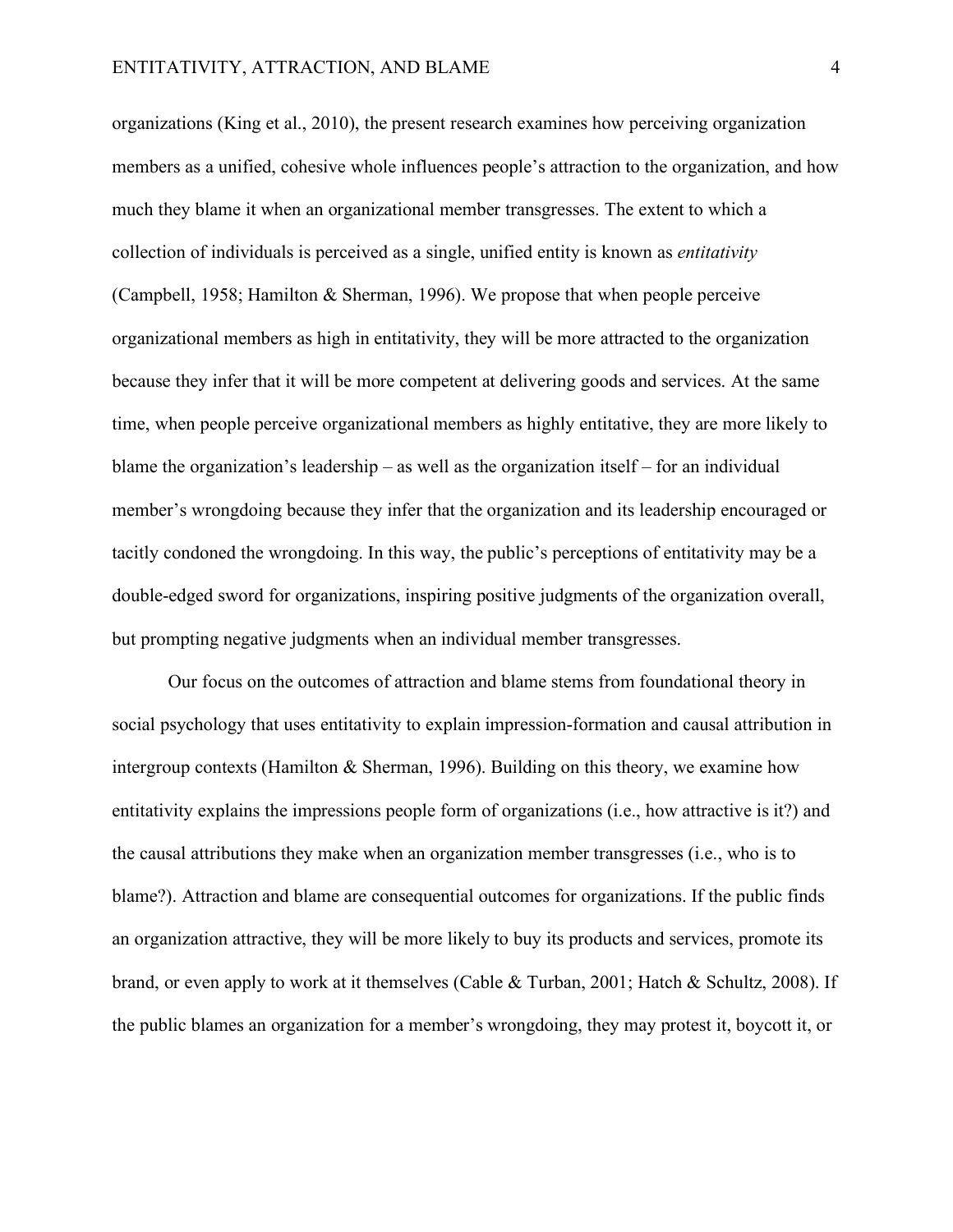support sanctions. Thus, our focus on blame and attraction is motivated by both theoretical and applied considerations.

In developing and testing these ideas about entitativity, we make several contributions. First, we demonstrate that entitativity is a useful construct for organizational behavior scholars interested in predicting how people judge and perceive organizations. In so doing, we go beyond academic debates about whether an organization *should* be treated as a unified entity and demonstrate that how much the public *perceives* an organization as a unified entity has important consequences (King et al., 2010). Second, where prior work documents that people can have positive or negative reactions to entitativity in different groups (e.g., Castano, Sacchi, et al., 2003; Dasgupta et al., 1999), we show that entitativity makes business organizations more attractive to outsiders overall, and we shed light on why. Third, we offer a nuanced understanding of why entitativity makes business organizations and their leaders seem more responsible when a member transgresses. We find that entitativity is more likely to signal that the organization and its leaders failed to prevent the wrongdoing (i.e., blame by *omission*) than it is to signal that the organization and its leaders actively facilitated the wrongdoing (i.e., blame by *commission*). Prior theorizing about entitativity, which focused on groups other than business organizations, would not have predicted this finding (e.g., Lickel et al., 2006). In short, we offer entitativity as a new lens for understanding public perceptions of organizations, we examine why and how entitativity perceptions matter for organizations, and our focus on business organizations offers new insights about entitativity beyond prior work that focused on social groups.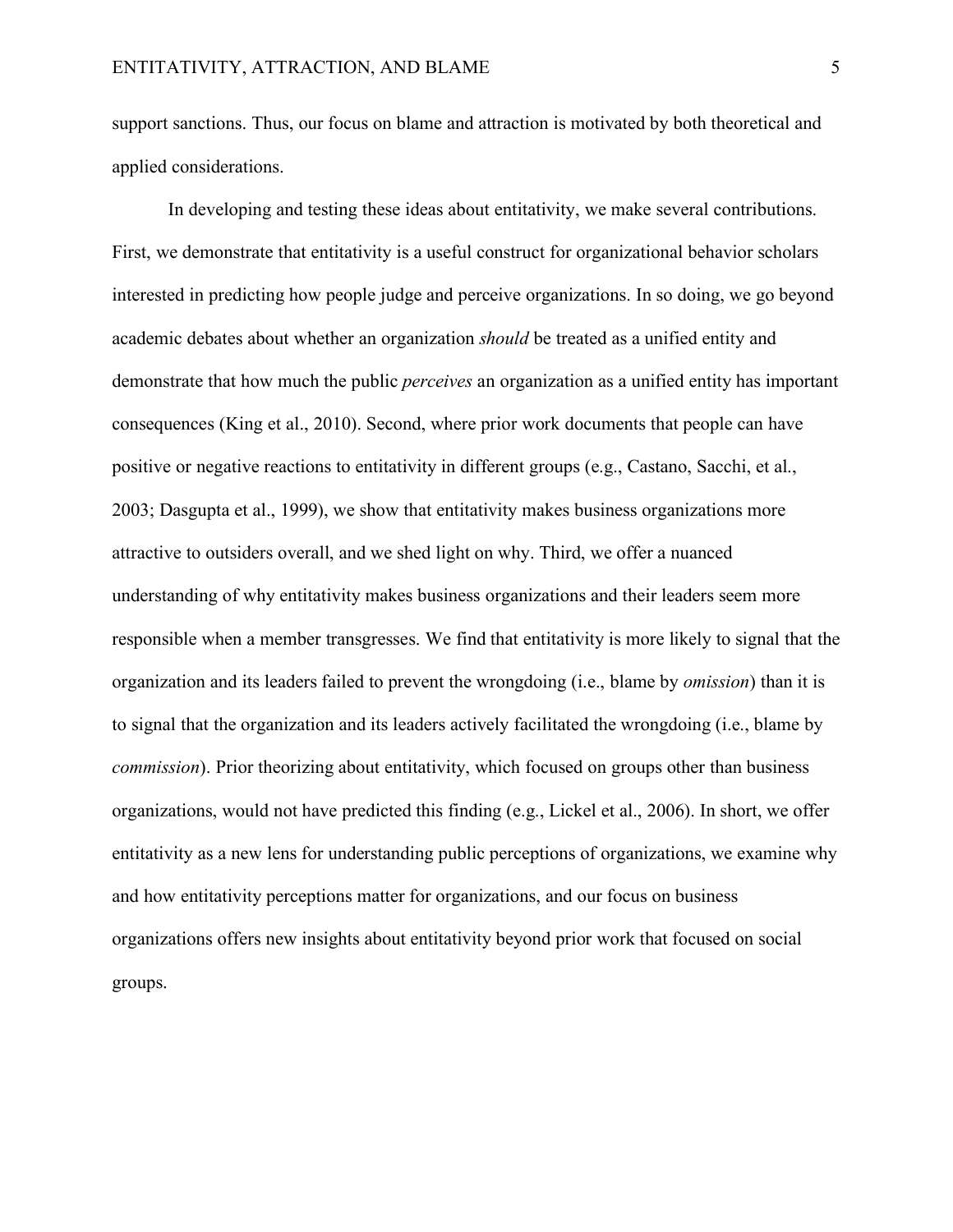In the following sections, we explain the construct of entitativity, distinguish it from related organizational constructs, and develop hypotheses about entitativity's consequences for organizations.

### **Entitativity, Groups, and Organizations**

### *Entitativity and Groups*

When we see a dog's head and tail on either side of a tree, we perceive a partially occluded dog rather than a disconnected head and tail. In this way, the human perceptual system sometimes groups component parts into a unified whole. The entitativity construct applies this logic to the perception of social collectives (Campbell, 1958). We perceive some collections of people as a single, unified group – focusing on the whole rather than on component members, as if they formed one entity. The more entitative a collection of individuals is, the more of a "real group" it appears to be (Hamilton & Sherman, 1996). For example, 1,000 fans in a stadium wearing identical jerseys, chanting in unison, and displaying intense camaraderie would appear to be more of a real group than 1,000 pedestrians who happen to be walking within a few blocks of the stadium during the game. The fans and the pedestrians lie on either extreme of an entitativity continuum, but many social collectives – such as people living in the same neighborhood – fall in between (Lickel et al., 2000).

What makes people perceive a social collective as entitative is the behavior of its members. A flock of birds can look like a single being when the birds assemble in formation and synchronize their movements to reach the same destination. Similarly, a collection of individuals will seem like a unified entity when they coordinate among themselves, pursue shared goals, influence each other, display interdependence, and exhibit strong interpersonal bonds. Entitativity scholars call these behaviors group-member *interactivity* (Blanchard et al., 2020;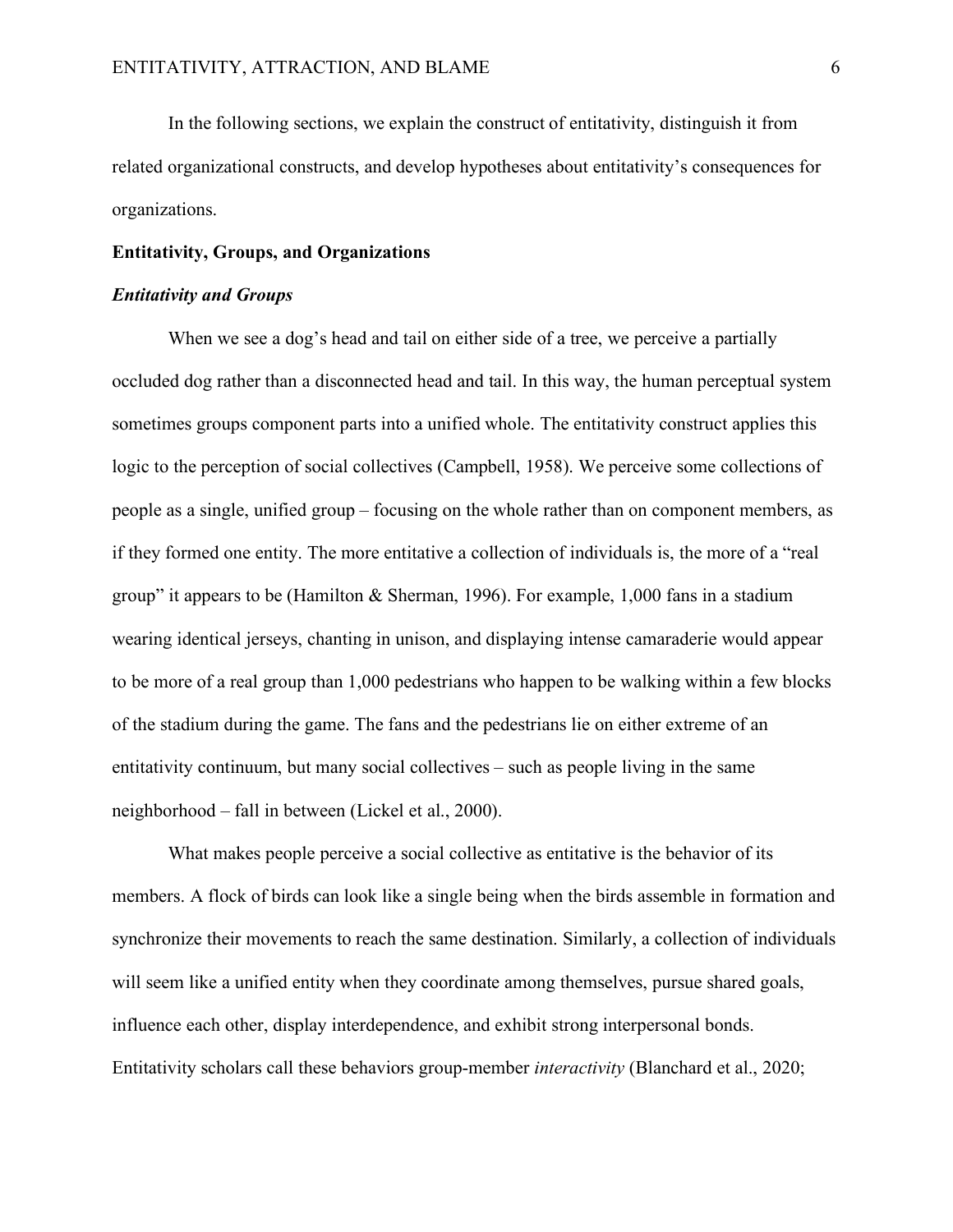Brewer et al., 2004; Dang & Liu, 2020; Ip et al., 2006). In line with the theoretical argument that interactivity and entitativity are inextricably linked (Crump et al., 2010; Denson et al., 2006; Gaertner & Schopler, 1998; Lickel et al., 2003), empirical work tends to operationalize entitativity by measuring and manipulating perceptions of members' interactivity (e.g., Crump et al., 2010; Dang, Liu, Ren, & Gu, 2018; Denson et al., 2006; Effron et al., 2018; Effron & Knowles, 2015; Newheiser et al., 2012; Spencer-Rodgers et al., 2007). In short, interactivity is the glue that cognitively transforms multiple individuals into a "real group" in people's minds.

### *Entitativity and Organizations*

Because the central purpose of organizations is to coordinate members' behavior towards shared goals, people will perceive most organizations as at least somewhat entitative (Denson et al., 2006; Lickel et al., 2000). However, different people will perceive the same organization's entitativity differently, and the same organization can convincingly be presented as more or less entitative. In this respect, we view entitativity as an understudied aspect of an organization's *image* – external audiences' beliefs about the organization's traits (Gioia & Thomas, 1996). Entitativity perceptions may be grounded in reality and relatively stable in the short-term, but – like other aspects of an organization's image – they are ultimately subjective and malleable (Elsbach, 2006; Scott & Lane, 2000).

Entitativity is theoretically distinct from several familiar organizational constructs. Although it is a component of an organization's image, entitativity differs conceptually from core aspects of image that prior work has examined, such as legitimacy, trustworthiness, and correctness (Elsbach, 2006), because entitativity is neither inherently positive nor negative (Abelson et al., 1998; Dang, Liu, Ren, & Gu, 2018). Entitativity is also different from reputation – the public's affective evaluation of a firm relative to other firms (Fombrun & Shanley, 1990)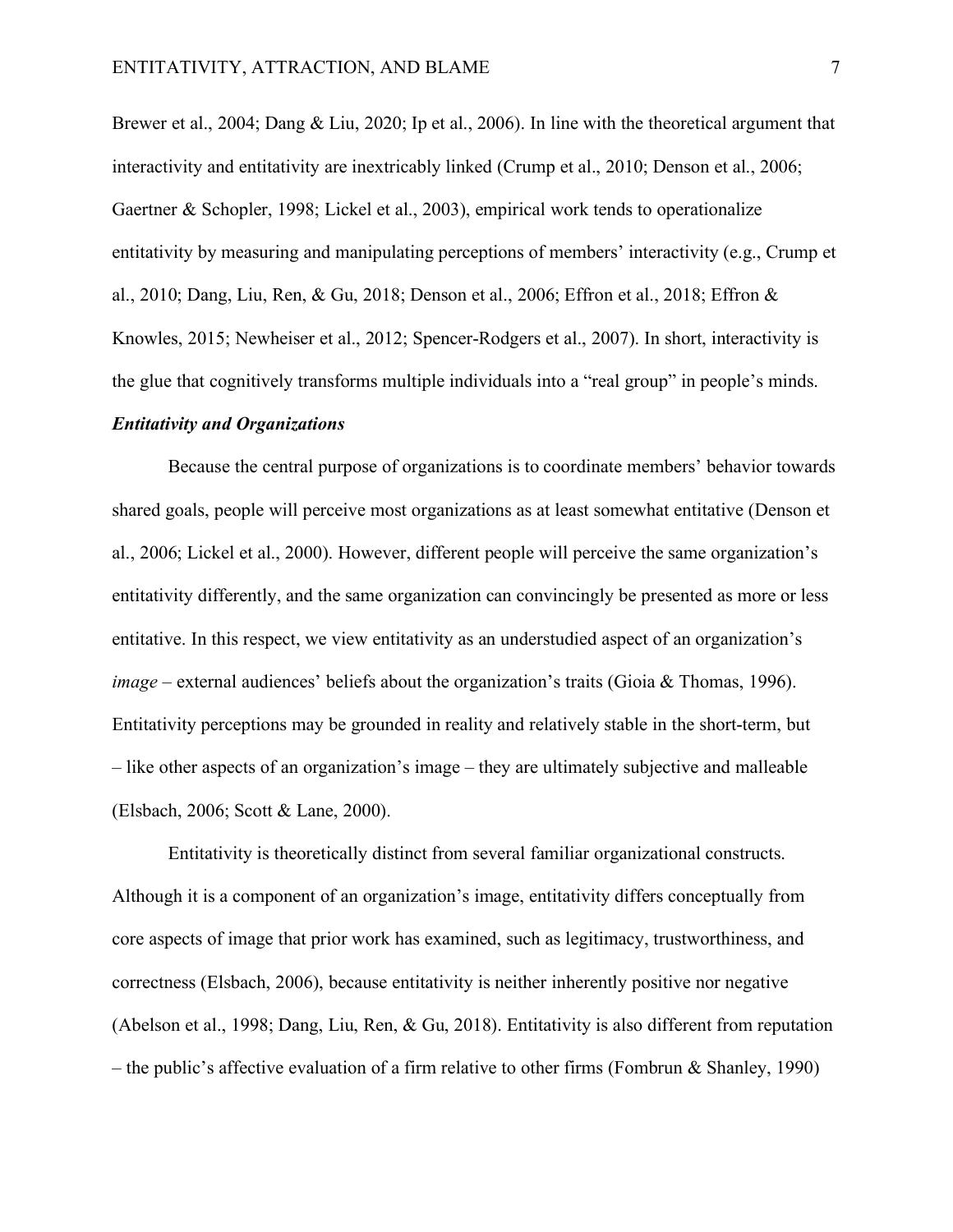– because the members of reputable and disreputable firms alike can be perceived as a unified entity (see Dang, Liu, Ren, & Gu, 2018).

Entitativity is also distinct from, although related to, anthropomorphism, the tendency to endow a non-human entity with human-like characteristics (Epley et al., 2007). Perceiving organization members as entitative is a *necessary* condition for anthropomorphizing it. That is, once a collection of individuals appears to be a unified entity, it becomes possible to perceive that entity as generous, or rebellious, or human-like in other ways (Ashforth et al., 2020). At the same time, perceiving group members as entitative is not a *sufficient* condition for anthropomorphizing it. Ashforth et al. (2020, p. 33) give the example of how a hospital that is perceived as a unitary entity could be described without anthropomorphism as "a large, urban trauma center" (a "what" entity) or with anthropomorphism as "welcoming and caring" (a "who" entity).

Entitativity has rarely been applied to understanding how people judge organizations. Two exceptions are conceptual models based on members' perceptions of their own group's entitativity. Kreiner and colleagues (2006) predict that, as a coping mechanism, members of stigmatized professions come to view the members of their profession as highly entitative. Bartel and Wiesenfeld (2013) postulate that low entitativity among organization members interferes with these members' ability to identify with the organization's core characteristics. In contrast to these theoretical contemplations, we empirically examine entitativity perceptions of people *outside* an organization and the consequences of these perceptions.

The entitativity construct also factors into a debate among organizational theorists about whether organizations are best understood as simply aggregates of individuals (see Haslam et al., 2017) – what we would call a low-entitativity group – or as *social actors* (e.g., Foreman &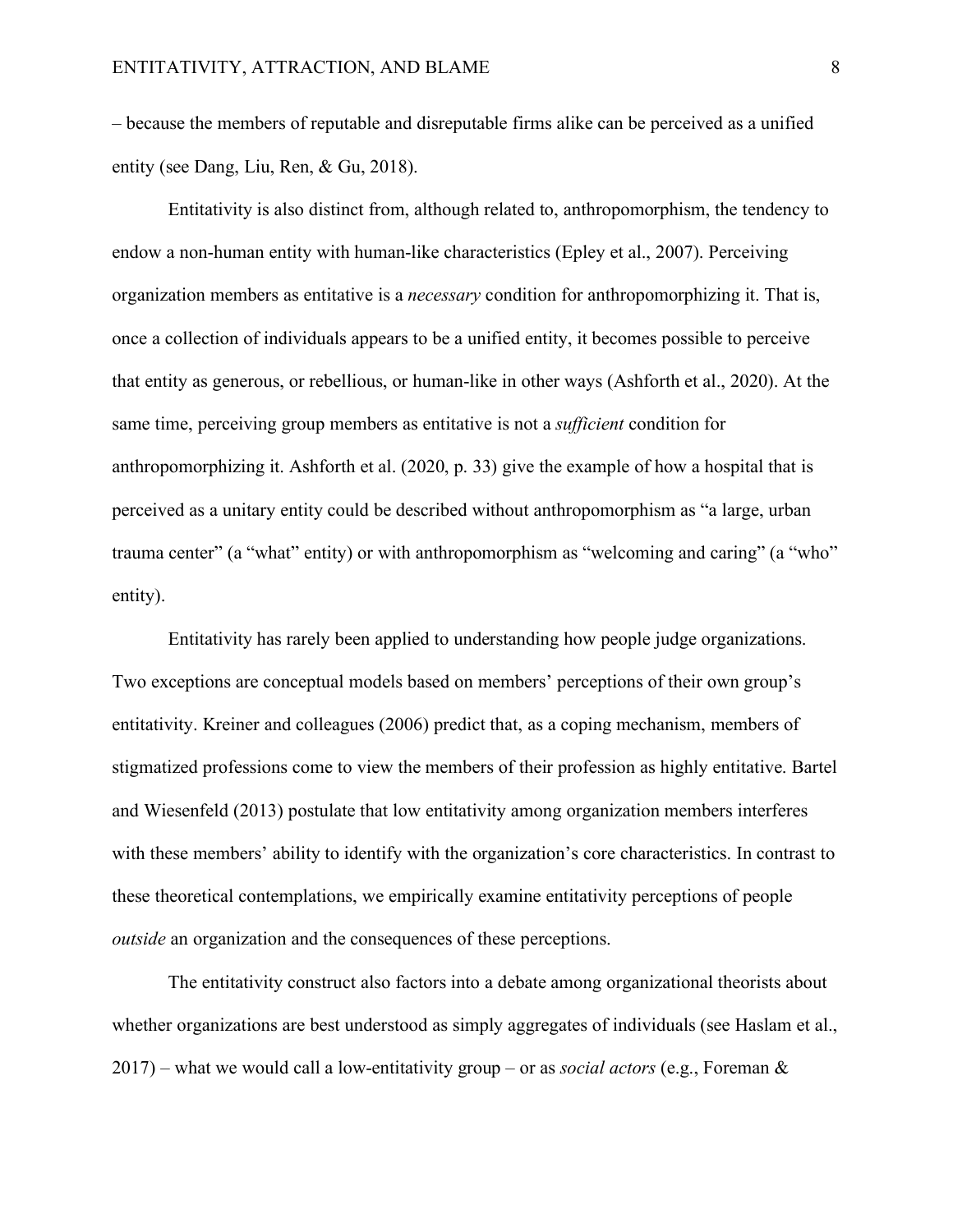Whetten, 2002; Scott & Meyer, 1994) – "*entities* with distinctive properties that are comparable to individuals in their ability to act and change the environment" (King et al., 2010, p. 302, emphasis added). Whereas these scholars debate whether organizations *should* be considered social actors, other scholars assume that ordinary people outside of an organization *do* perceive organizations as such. For example, theorizing about corporate social irresponsibility (e.g., Folkes & Kamins, 1999) assumes that "perceivers view the corporation as if it were a cohesive individual to be held responsible for its behaviors and outcomes" (Lange & Washburn, 2012, p. 303). Similarly, theories of organizational reputation assume that external stakeholders perceive organizations as individuals capable of bearing responsibility (Ravasi et al., 2018). These theories are based on the (untested) proposition that the public perceives organizations as highly entitative. Going beyond this prior scholarship, we offer entitativity as construct for understanding how people perceive an organization's status as a social actor– and instead of assuming that these people *do* perceive an organization as a social actor. We highlight that different individuals within a given society will have different perceptions about *how much* the members of a particular organization cohere into a unified entity. We next consider consequences of this variance in entitativity perceptions.

#### **Consequences of Entitativity**

We propose that appearing entitative is a double-edged sword for organizations: When people outside an organization perceive its members as highly entitative, they feel more attracted to the organization in general, but also hold its senior management and the organization itself more responsible when an individual member transgresses. In this way, we predict, entitativity can make an organization "look good" or "look bad." We discuss each prediction in turn.

# *Entitativity Increases Organizational Competence and Attractiveness*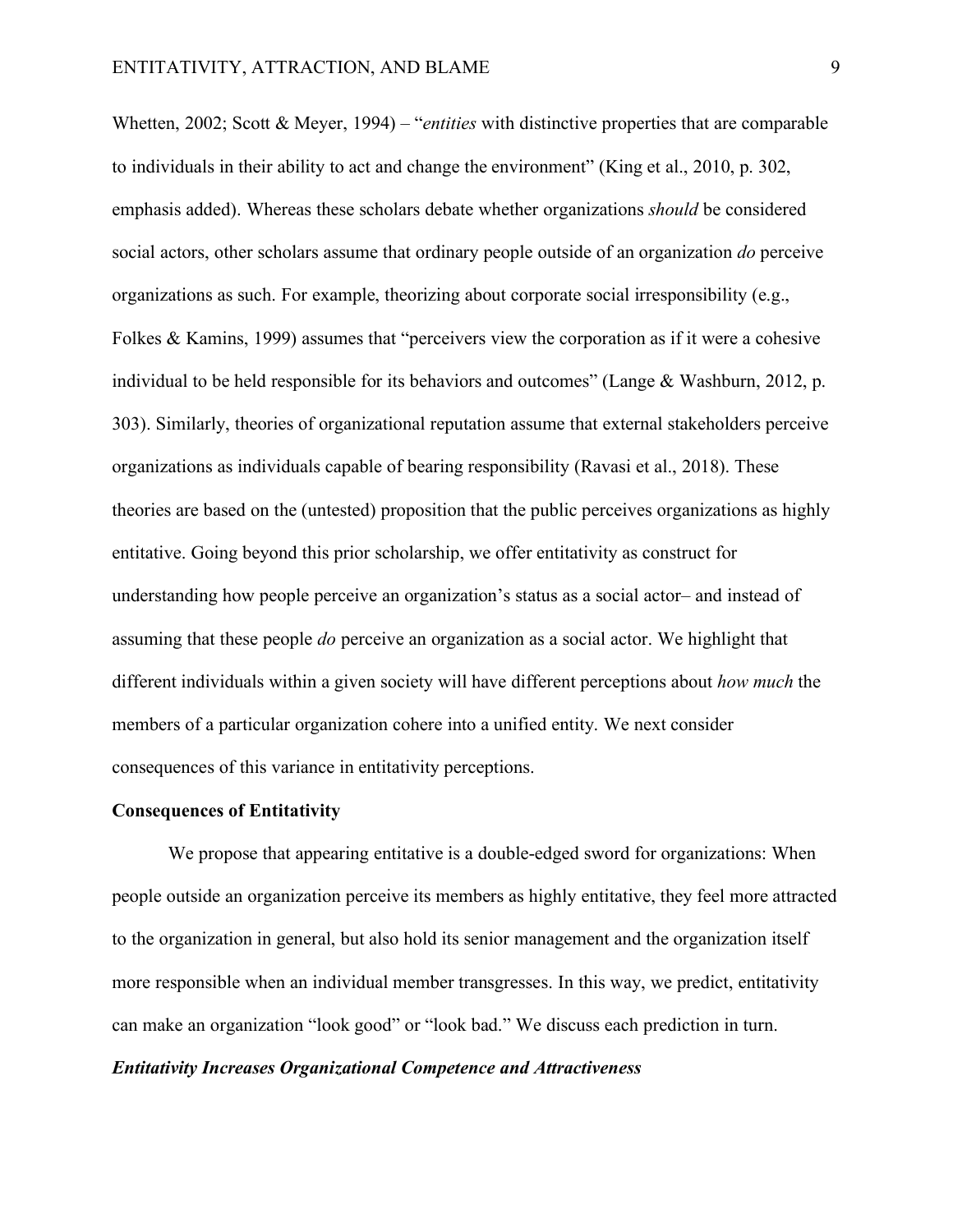It is well-established that people associate entitativity with competence (e.g., Clark  $\&$ Thiem, 2015; Clark & Wegener, 2009; Dang & Liu, 2020; Dang, Liu, Ren, & Su, 2018; Newheiser & Dovidio, 2015; Vanbergen et al., 2020). The reason is that a collection of individuals becomes an entitative group by coordinating their behavior towards shared goals (e.g., Brewer et al., 2004; Crump et al., 2010; Denson et al., 2006; Ip et al., 2006; Yzerbyt et al., 2000). As Dang, Liu, Ren and Su (2018, p. 75) explain, "Because high entitativity group members are more internally organized and interact with each other more frequently, they are expected to be more efficient at coordinating their efforts and acting upon their plans." Thus, the more entitative people think a group is, the more competent they think it will be in achieving its members' shared goals.

From the perspective of consumers, competence is an attractive trait in a business organization. In other words, "Given that producing a high-quality offering is generally the aim of companies, high levels of competence should signal to consumers that companies offer highquality products" (Aaker et al., 2010, p. 226). Research shows that when an organization seems highly competent, consumers are more eager to buy its products (Aaker et al., 2010) and even feel more loyalty towards its brand (Kervyn et al., 2012). All else equal, travelers would prefer to stay at hotels that offer an efficient check-in process, passengers would prefer to book rides with car companies whose drivers arrive on time and take the most efficient route, and people would rather purchase headphones from an electronics manufacturer that consistently makes reliable products. In short, people tend to be attracted to competent business organizations.

Given that more-entitative groups appear more competent, and given that people value competence in business organizations, we predict that people will be attracted to entitative business organizations. Consistent with this prediction, research shows that people react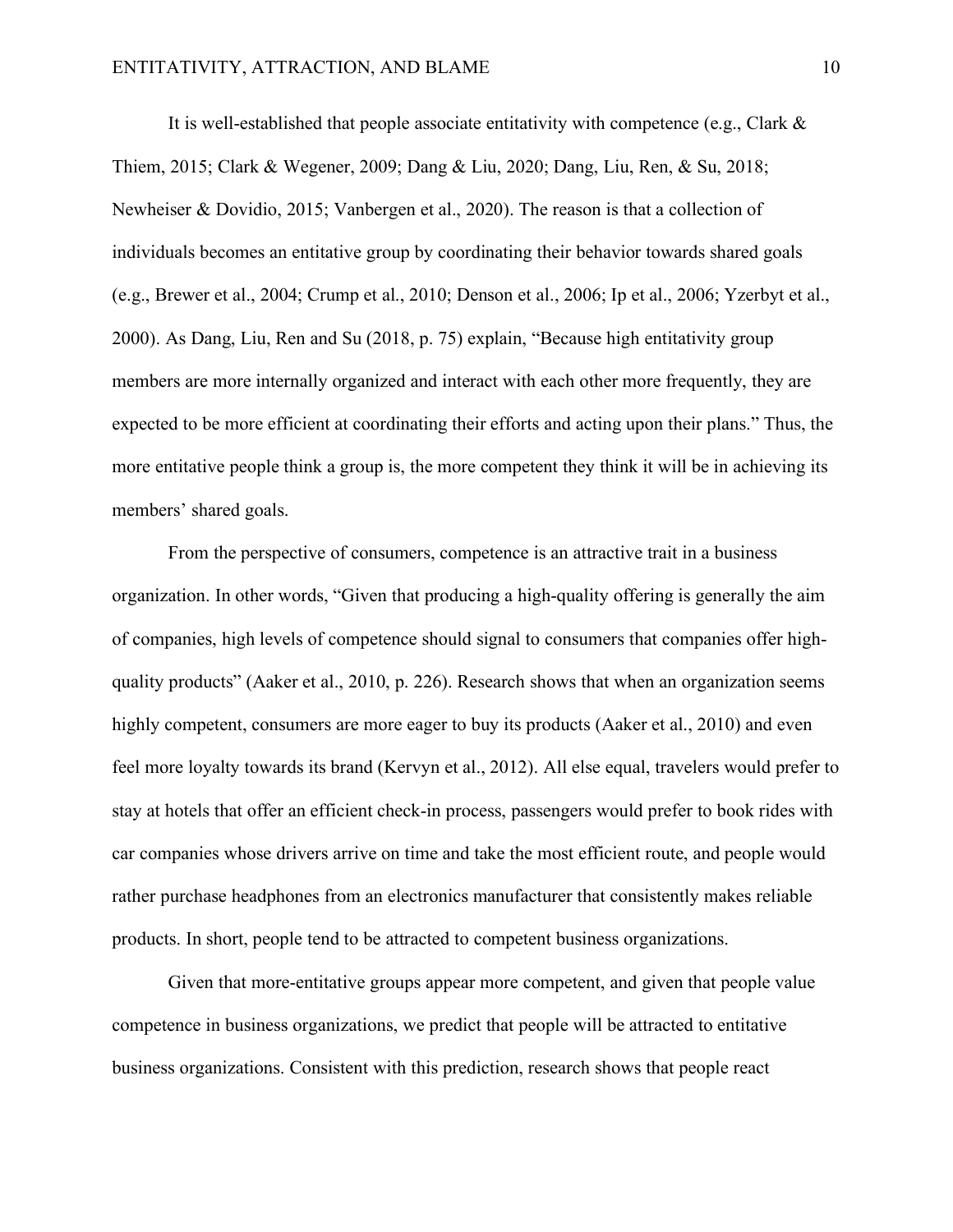positively to entitativity in some types of social groups (Dang  $\&$  Liu, 2020; Dang, Liu, Ren,  $\&$ Gu, 2018). For example, people rate ally nations (Castano, Sacchi, et al., 2003), their own ingroups (Castano, Yzerbyt, et al., 2003), and even trash-collecting robots (Fraune et al., 2020) more positively when they perceive these groups as more entitative. However, people react negatively to entitativity in other types of groups. Entitativity makes enemy nations seem more harmful (Castano, Sacchi, et al., 2003), juvenile delinquents appear less worthy of help (Smith et al., 2013), and space aliens look more threatening (Callahan & Ledgerwood, 2016; Dasgupta et al., 1999). Presumably, these different results emerge because entitativity makes groups appear competent – and whereas people like competence in their allies, ingroups, and robot helpers, they fear competence in enemies, delinquents, and potential invaders from outer space (Dang, Liu, Ren, & Gu, 2018; Newheiser & Dovidio, 2015).

Given prior research suggesting that entitativity can either increase or decrease attraction to different types of social groups, it is important to empirically test our hypotheses about entitativity and attraction in the context of business organizations. People might fear competence in business organizations they perceive as harmful, much like they fear competence in their enemies – a possibility we will return to in the General Discussion. But because people value competence in business organizations overall (Aaker et al., 2010; Kervyn et al., 2012), we propose the following hypotheses:

*Hypothesis 1 (H1). Perceiving organization members as entitative increases people's attraction to the organization.*

*Hypothesis 2 (H2). Perceptions of organizational competence mediate the link between entitativity and attraction.* 

*Entitativity Increases Organizational Blame Following Member Wrongdoing*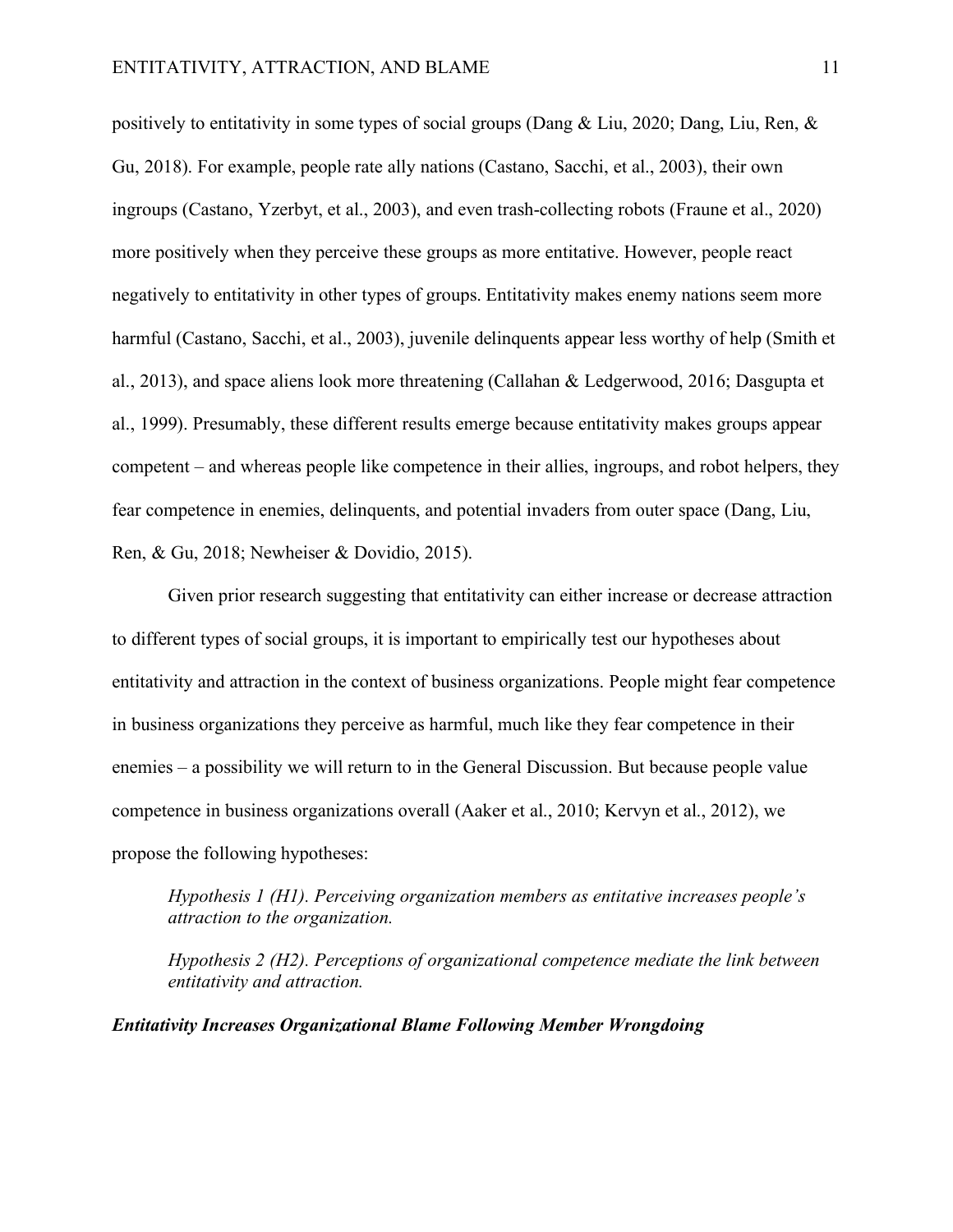Although entitativity may increase people's attraction to an organization in general, it may also intensify people's negative reactions to an organization when one of its members transgresses. Following a member's transgression, the public considers how much *collective responsibility*<sup>1</sup> to assign to the organization and its leadership (Lickel et al., 2003; Stenstrom et al., 2008; Wiesenfeld et al., 2008; Zemba et al., 2006). We propose that when an organization appears highly entitative, the public will hold it and its leaders more collectively responsible for an individual member's wrongdoing. For example, if a bank employee defrauded customers, the public might blame not only the employee in question, but also the bank's C-suite and the bank itself.

We suggest two complementary reasons why. First, a collection of individuals becomes an entitative group in part through coordinated action and mutual influence (i.e., interactivity). Thus, if one member of an entitative group transgresses, a reasonable assumption is that the transgression was directly influenced by – or could have been prevented by – other members (Lickel & Onuki, 2015). In other words, when an organization seems high in entitativity, observers should be less likely to believe that a transgressing member acted independently, and more likely to wonder who else might share responsibility for the member's behavior. Leaders have the greatest power when it comes to coordinating action, exerting influence, and modeling the way members should behave (Mawritz et al., 2012; Mayer et al., 2009; Yaffe & Kark, 2011), and they are also the organization's most-salient representatives (van Knippenberg, 2011). Thus, when an organization's entitativity prompts people to hold someone accountable for a member's transgression, logically they would point to the organization's leadership. As a result, the more

<sup>&</sup>lt;sup>1</sup> We use the terms *blame* and *responsibility* interchangeably, although some theories distinguish between them Shaver, K. G. (1985). *The attribution of blame*. Springer-Verlag. .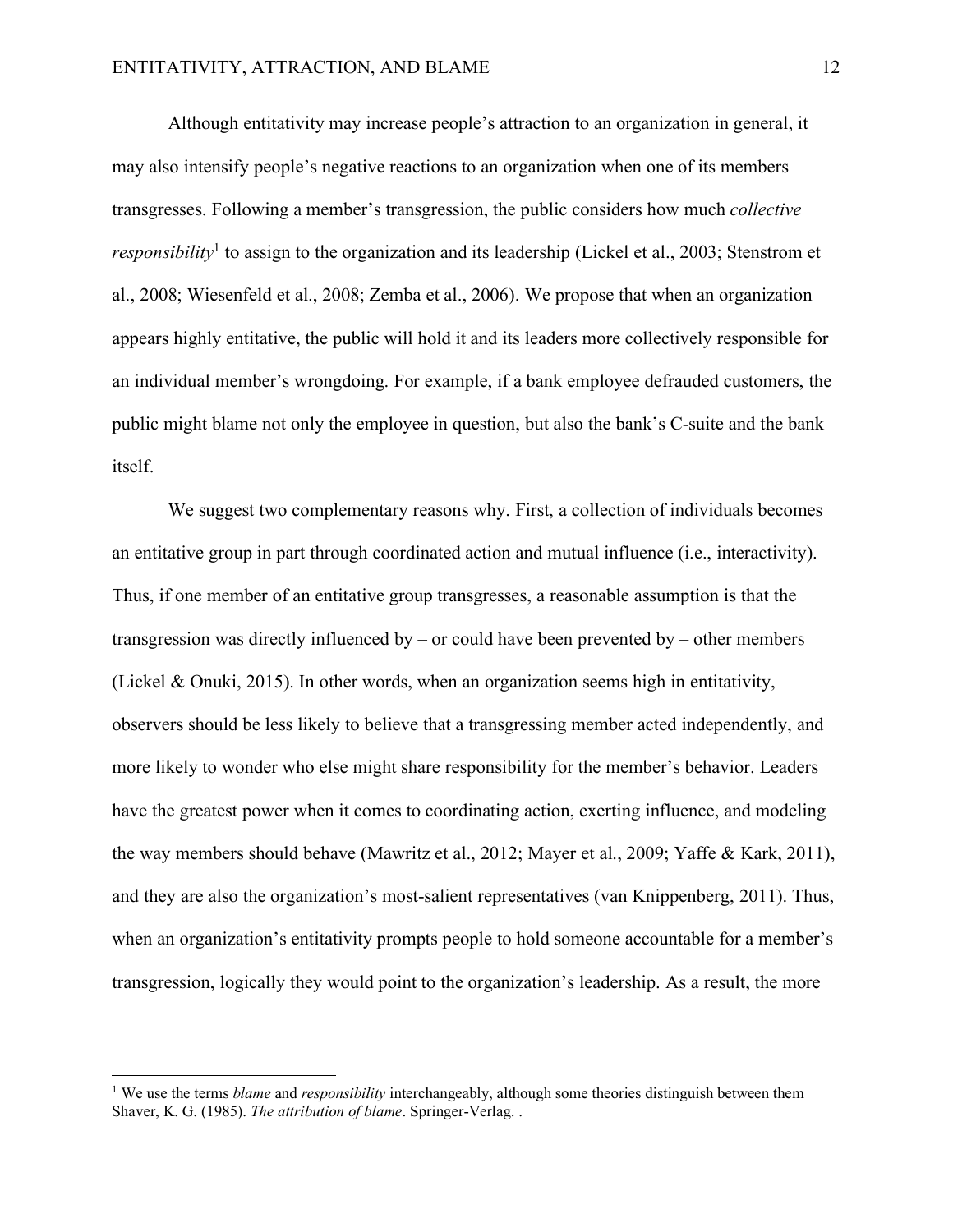entitative a group seems, the more blame the senior management is likely to receive for member wrongdoing.

Second, perceiving an organization as a coherent entity makes it possible to endow it with human-like traits, including the capacity for agency and intentionality (Ashforth et al., 2020; Sherman & Percy, 2010; Waytz & Young, 2012) – both of which are necessary conditions for bearing responsibility (Weiner, 1995). In other words, once an organization becomes a "social actor" in people's eyes, it makes sense to blame an individual member's wrongdoing not only on its senior management (e.g., "the C-suite caused the fraud"), but also on the organization itself (e.g., "the bank caused the fraud"). Outside of the management literature, some research has supported the claim that highly entitative groups are held as more responsible for their members' behavior than are less-entitative groups (Denson et al., 2006; Effron et al., 2018; Stenstrom et al., 2008; Waytz & Young, 2012). For example, in the aftermath of the mass shooting at Columbine High School in Colorado, the more that people perceived the shooters' peer group as entitative, the more responsible they held this group for the shooting, even though the peers had no direct involvement in the shooting (Lickel et al., 2003).

Within the management literature, research on organizational wrongdoing has focused on who *should* be held responsible – for example, the extent to which misconduct occurs because of "a few bad apples" (i.e., unethical employees) versus a "bad barrel" (i.e., a corrupt culture with corrupt leaders; Ashforth et al., 2008; Brass et al., 1998; Moore & Gino, 2013; Pinto et al., 2008; Treviño et al., 2006; Treviño & Youngblood, 1990). Research has also examined how organizations strive to manage the public's perceptions in the wake of wrongdoing (e.g., Elsbach & Sutton, 1992; McDonnell & King, 2013). However, the extant management research neglects the important question of what organizational characteristics lead the public to blame an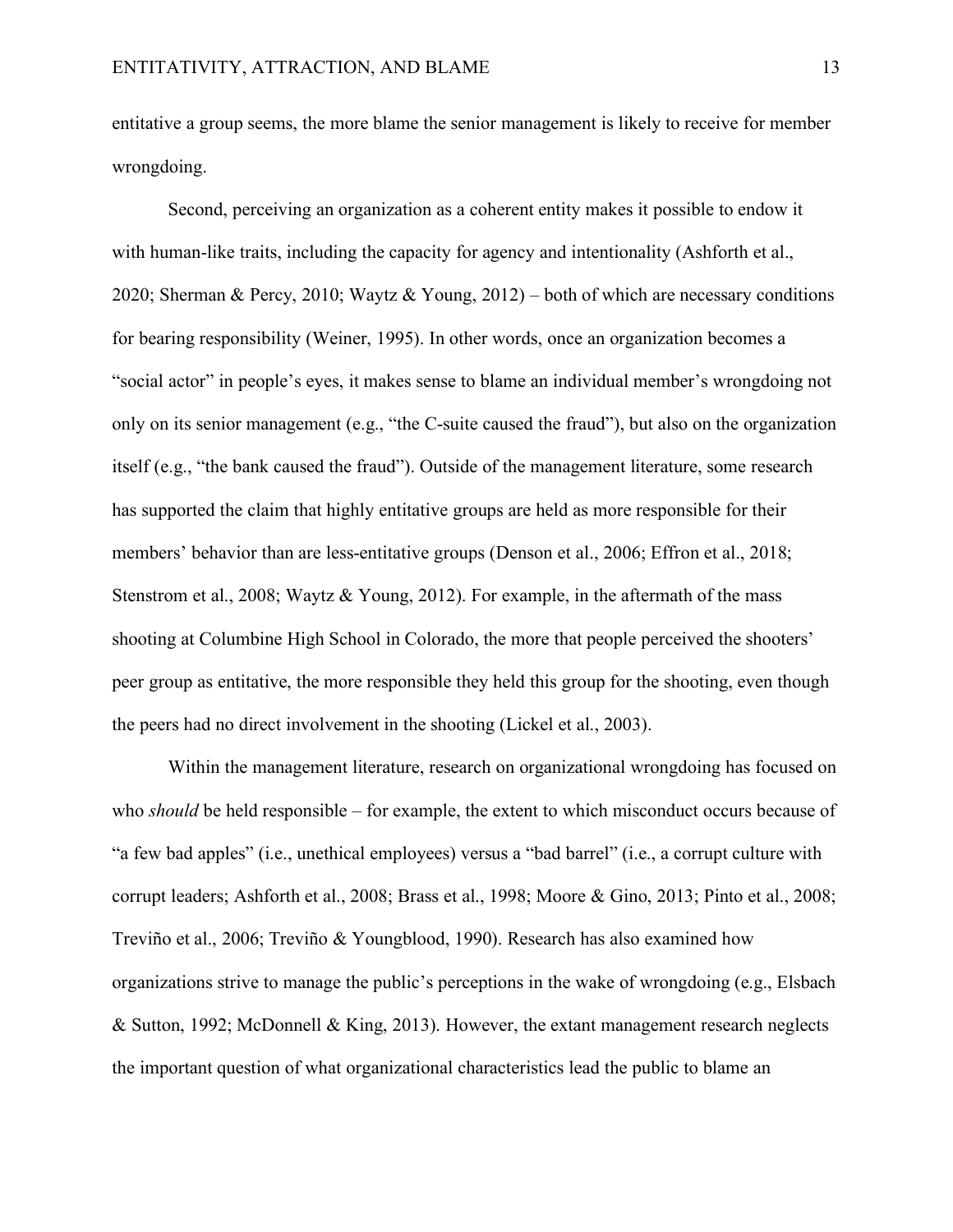organization and its leaders for member wrongdoing. We argue that when an organization seems entitative, the public is more likely to regard it as a "bad barrel" that, along with its leadership, bears responsibility for members' wrongdoing.

# *Hypothesis 3 (H3): Perceiving organization members as entitative increases the blame directed at the organization and its leadership for member wrongdoing.*

As noted, one reason entitative organizations and their leaders should be held collectively responsible for member wrongdoing is because such groups are perceived as capable of influencing members' behavior. But what is the nature of this influence? Prior work suggests two possibilities (Lickel et al., 2001; Lickel & Onuki, 2015; Lickel et al., 2003). First, observers may infer that the *actions* of an entitative organization or its representatives caused the members' wrongdoing – a case of responsibility by *commission.* For example, an employee could have defrauded clients because management ordered it, or because the organizational culture encouraged it. Second, entitativity could make observers infer that the *inactions* of an organization or its representatives caused the wrongdoing – responsibility by *omission.* For example, leaders could have failed to prevent wrongdoing even though they knew (or should have known) about it, or an organization's lack of monitoring or consequences for wrongdoing could tacitly condone it.

Social psychology research suggests that it is possible for both attributions of omission and commission to explain why people will blame a group for a group-member's wrongdoing (Denson et al., 2006; Lickel et al., 2003; see also Sjöstström & Gollwitzer, 2015). Participants who perceived the Columbine shooters' peer group as highly entitative inferred that the group not only failed to prevent the killings (omission) but also encouraged the killings (commission; Lickel et al., 2003). What might people infer about omission and commission when a member of an organization transgresses? On one hand, organizations tend to be more formalized and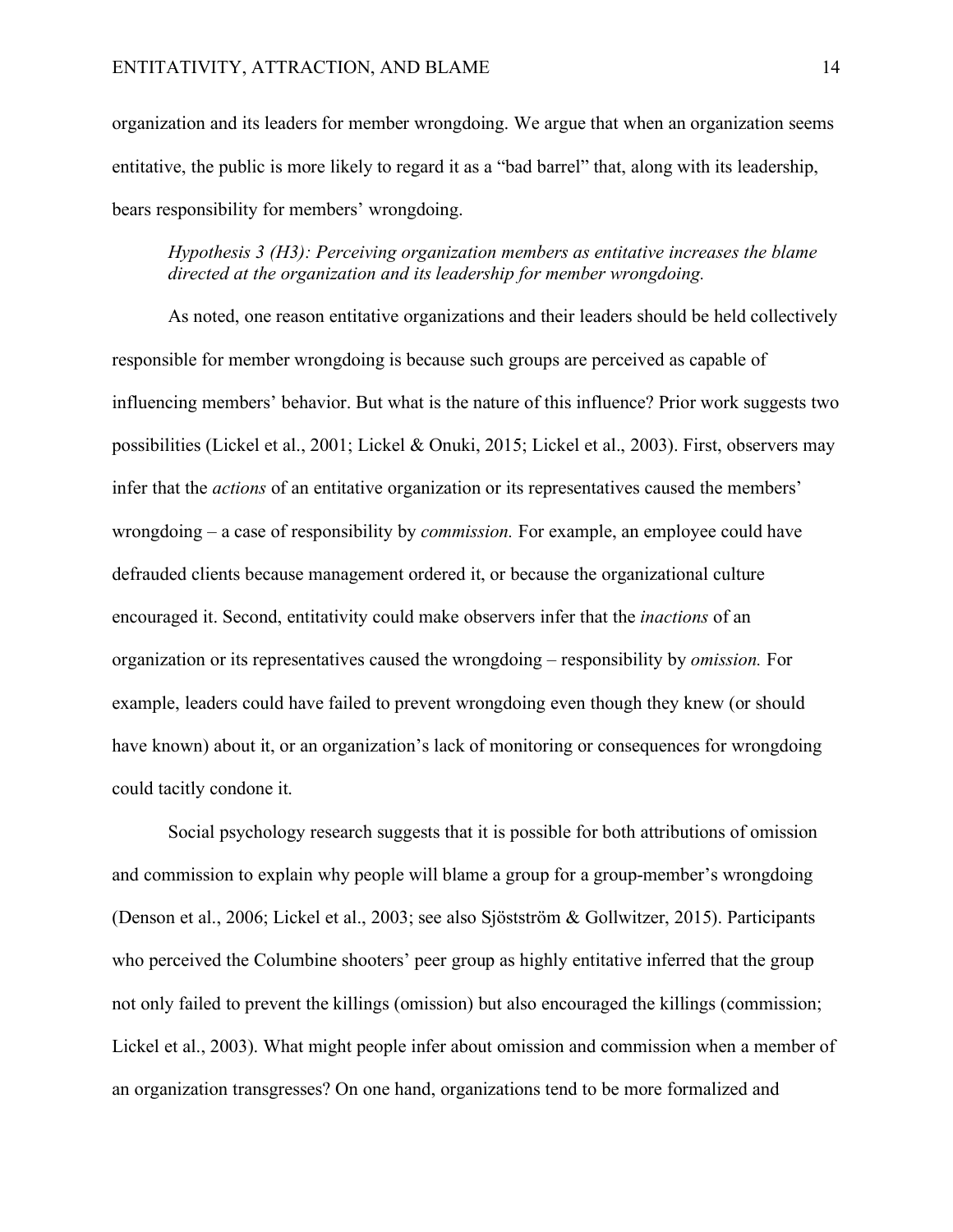hierarchical than high school peer groups, so people may assume that if an organization member transgressed, someone must have ordered it (commission). On the other hand, people may assume that organizations and their leaders are more likely to have "turned a blind eye" to member wrongdoing (i.e., omission) than to have explicitly ordered it. News stories have revealed corrupt organizational cultures in which wrongdoing is mindlessly and routinely committed without thought or consequence – not directly encouraged, but tacitly condoned by leadership, social norms, and incentives (see Ashforth & Anand, 2003; Ashforth et al., 2008). Moreover, people may expect that ignoring wrongdoing without directly encouraging it is an appealing way for organizations to maintain the veneer of legitimacy while still profiting from wrongdoing, because this strategy allows "plausible deniability."

Current theorizing does not offer a basis for predicting whether a given group's entitativity will affect blame primarily through attributions of omission, commission, or both (Lickel et al., 2006; Lickel & Onuki, 2015). Moreover, prior research has not directly tested this question with organizations (Denson et al., 2006; Lickel et al., 2001; Sjöstström & Gollwitzer, 2015). Thus, we hypothesized that both attributions would be significant mediators, allowing us to explore whether one or the other would be more relevant in organizational contexts.

*Hypothesis 4 (H4): Attributions of commission and omission mediate the link between perceptions of organization members' entitativity and blame specified in H3.*

# **The Present Research**

We present six studies testing our hypotheses – three primary studies (Studies  $1-3$ ), and three conceptual replications to assess robustness (see Online Supplement). Study 1 uses an experimental design to test whether perceiving organization members as highly entitative makes the organization more attractive (H1), and whether perceptions of organizational competence mediates this relationship (H2). Study 2 uses an experimental design to examine if entitativity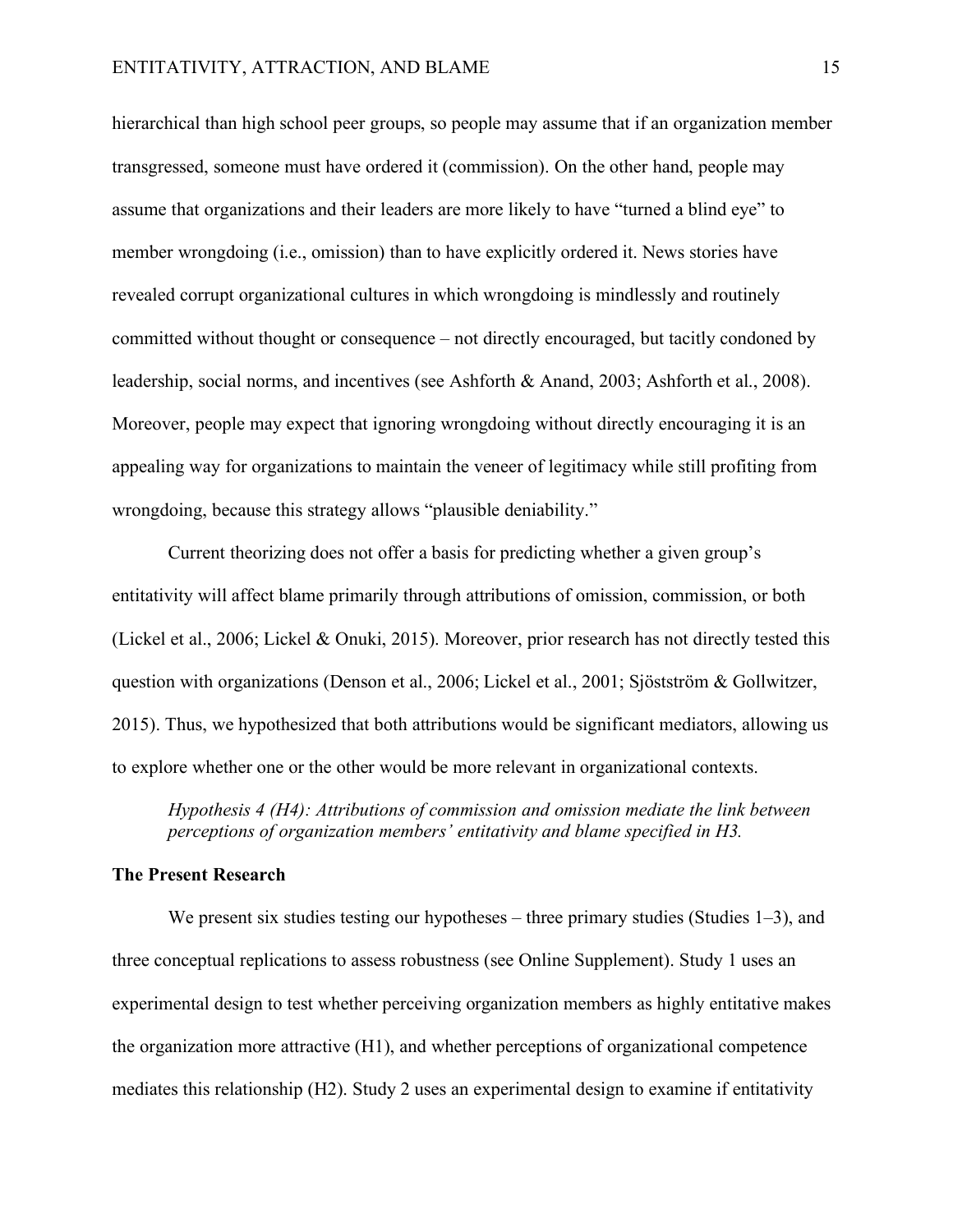### ENTITATIVITY, ATTRACTION, AND BLAME 16

perceptions increase the blame people assigned to senior management (H3) following a member's wrongdoing, and whether attributions of commission and omission mediate this relationship (H4). Finally, Study 3 captured naturally-occurring variation across people's entitativity perceptions to test our full double-edged sword model in a field survey (see Figure 1). Study 3 further assessed potential downstream consequences of entitativity. We predicted that, by making an organization seem more competent and thus more attractive, perceptions of entitativity would indirectly lead people to promote the organization. However, we also predicted that after learning about an employee transgression, entitativity perceptions would lead people to blame the same organization and to protest against it.

Verbatim study materials and the Online Supplement are available at https://osf.io/reyb7/?view\_only=599c27c648374294870bad5a49a4e118. We report all experimental conditions, and we determined samples sizes in advance of data collection. Study 3 was pre-registered. The studies received ethics approval under protocol REC432 at London Business School. Data were analyzed using Stata versions 15 and 16.

#### **Study 1**

This experiment tested whether people would rate a real organization – Holiday Inn – as more attractive when its members were described as high (vs. low) in entitativity (H1), and whether competence judgments would mediate this effect (H2). To test an alternative explanation, we also examined whether the effect could instead be mediated by judgments of the organization's warmth with, along with competence, is a fundamental dimension of how people perceive individuals and organizations (Aaker et al., 2012; Fiske et al., 2002). Some evidence suggests that entitativity can make warm groups seem warmer and cold groups seem colder (Dang, Liu, Ren, & Su, 2018). If participants initially perceived Holiday Inn as warm, describing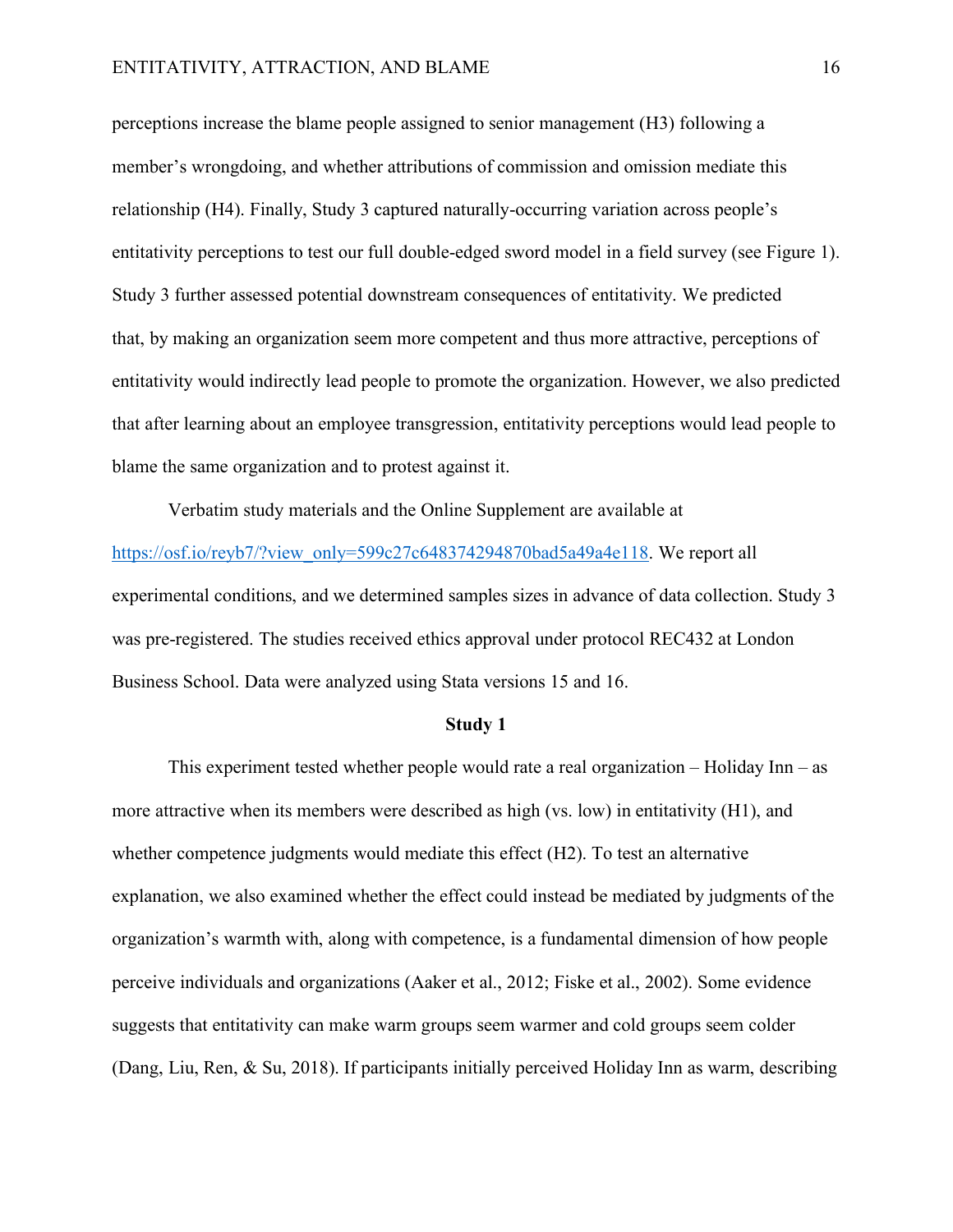its members as entitative could make it seem even warmer, and thus increase attraction to it. Robust support for H2 would thus require demonstrating that the effect of entitativity on attraction is mediated by competence judgments above and beyond any mediation through warmth judgments.

### **Method**

### *Participants*

We posted slots for 200 responses on Amazon Mechanical Turk (MTurk; Paolacci et al.,  $2010$  – a sample size that has 80% power to detect a moderate effect of the entitativity manipulation on attraction,  $d = .40$ . Participants could only begin the study if they had heard of Holiday Inn, were in the US, and answered a reading-comprehension question correctly. Following our *a priori* exclusion criteria, we dropped two people in each condition for failing an attention check (described below). <sup>2</sup> There were no duplicate IP addresses or MTurk IDs. The final sample consisted of 196 people (62% female; 73% employed; 14% homemakers; 6% retired; 7% unemployed; *M* age = 39.36 years,  $SD = 12.71$ ).

### *Procedure*

After reading a brief description of Holiday Inn and rating their familiarity with it, participants read a news article – bogus but realistically formatted – that highlighted Holiday Inn's "top-notch service and efficiency" and attributed the company's success to "innovative use of the franchise system." Depending on randomly assigned condition, the article characterized Holiday Inn proprietors as either exhibiting or not exhibiting *interactivity*, the behaviors that turn a collection of individuals into a unified entity: information sharing, strong interpersonal bonds, mutual coordination, and shared norms rules and norms (Brewer et al., 2004; Crump et al., 2010;

<sup>&</sup>lt;sup>2</sup> The direction and significance of the results were identical without these exclusions.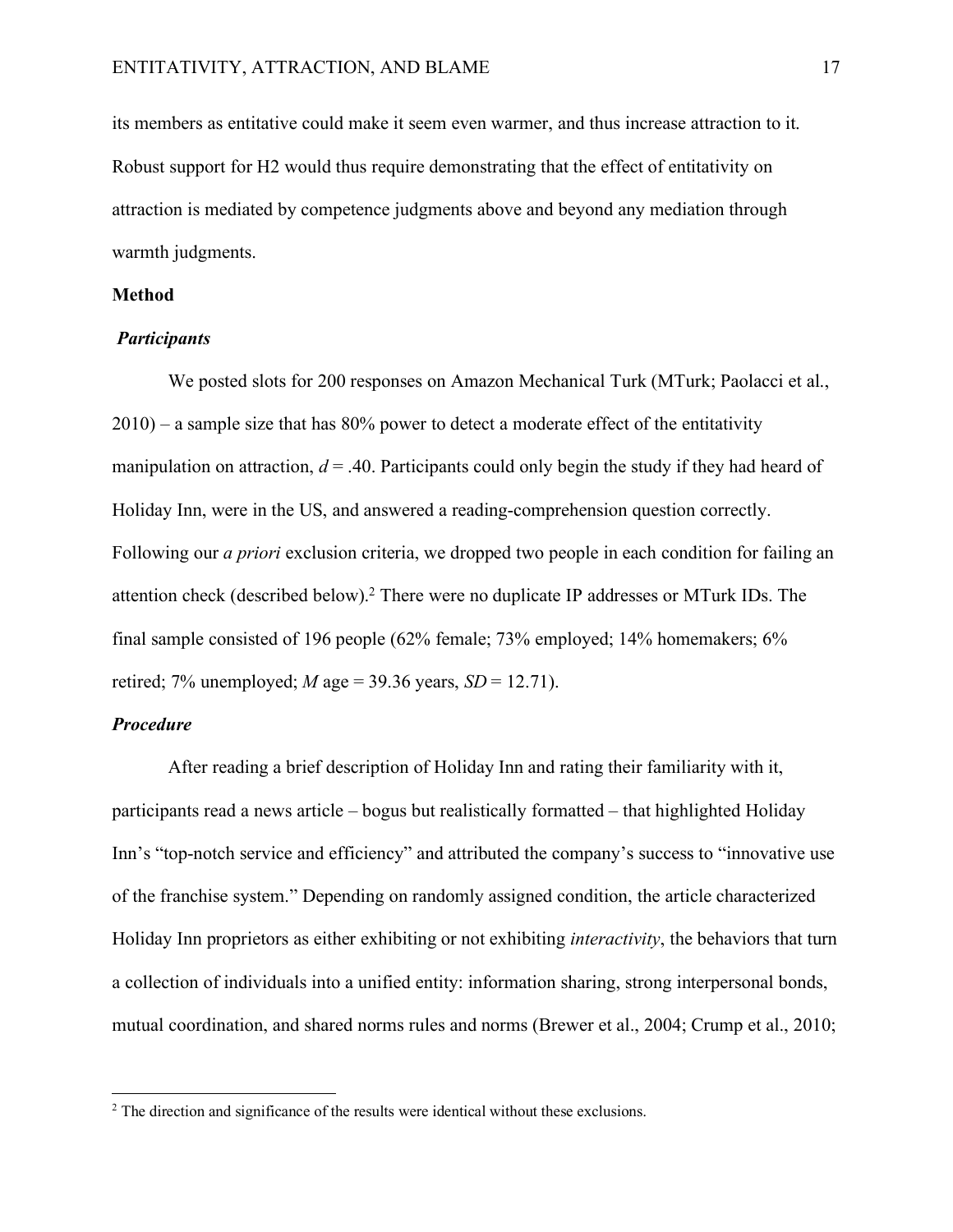Dang & Liu, 2020; Ip et al., 2006). Varying descriptions of interactivity is a common approach to manipulating entitativity (Crump et al., 2010; Dang & Liu, 2020; Dang, Liu, Ren, & Su, 2018; Effron et al., 2018; Effron & Knowles, 2015; Newheiser et al., 2012).

In the *high-entitativity condition*, the article described the proprietors as a "tightly knit team" who share information with each other, coordinate the prices they charge based on a central algorithm, "develop strong ties with each other and with Holiday Inn management," and "follow strict rules and norms" set by their parent company. Finally, the article compared Holiday Inn's proprietors to a school of fish that all look the same and coordinate their movements, and included a picture of a school of fish (see Appendix 1 for verbatim materials).

In the *low-entitativity condition*, the article instead described Holiday Inn's proprietors as "independent entrepreneurs" who "rarely communicate with each other" and make their own decisions about what to charge without strict guidance from their parent company. This article compared Holiday Inn's proprietors to members of many different species of fish, each choosing its own path to swim, and included a picture of diverse fish (see Appendix 2).

Next, participants completed the following measures in the order listed.

#### *Measures*

**Attention check.** To ensure that participants had read and understood the article, we asked them how the Holiday Inn proprietors had been described: As many different species of fish, as a single species of fish, as species of fish who can survive on land, as species of fish threatened by big fish, or none of the above. (Recall that the high-entitativity article likened proprietors to a school of fish from the same species, whereas the low-entitativity article likened them to different species of fish). To encourage participants to think about the manipulation, we also asked them to describe how the members were like fish (free-response).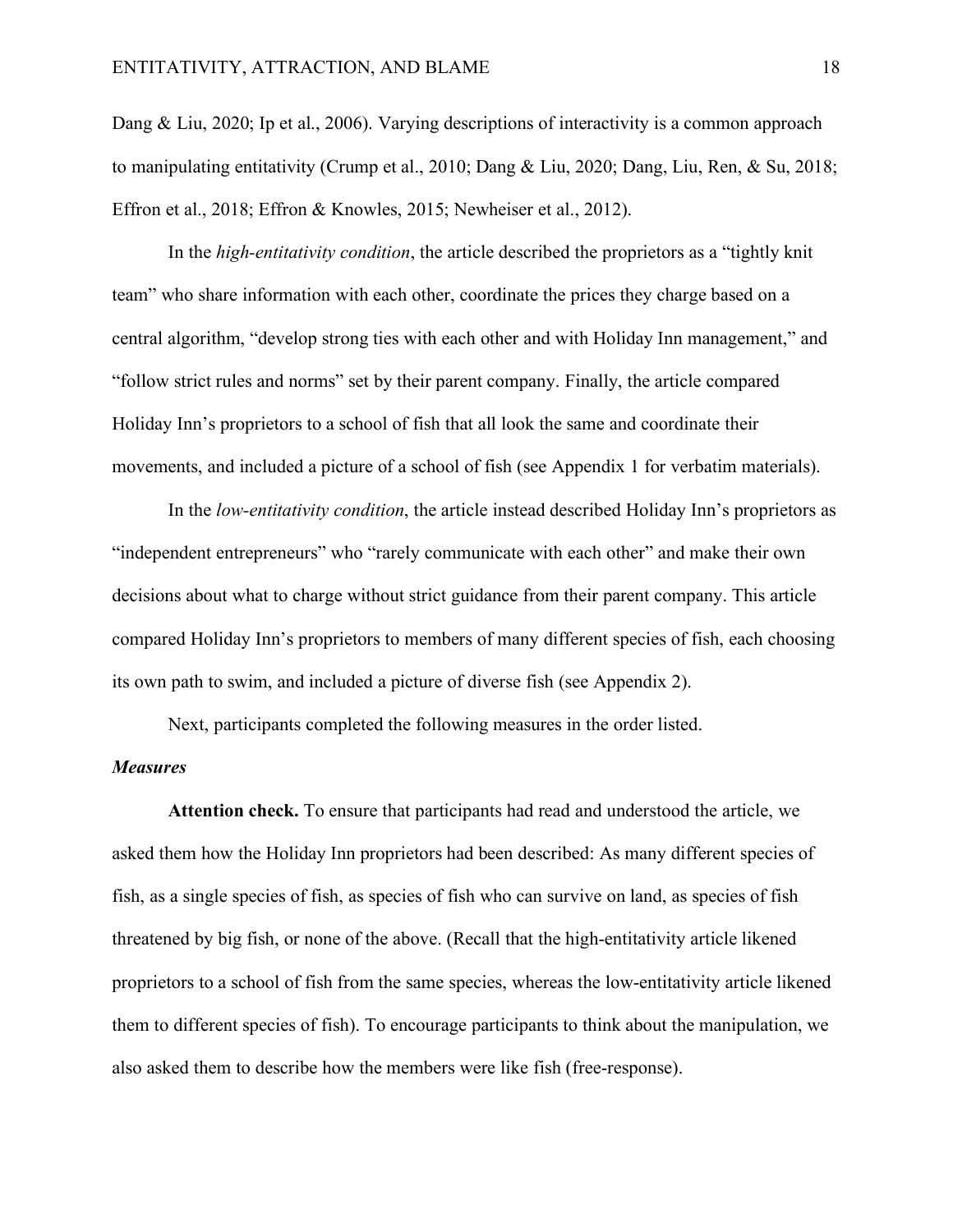**Manipulation check.** To test whether the study successfully manipulated perceptions of entitativity, we administered an established six-item measure (Denson et al., 2006). Participants indicated how much they thought members of the organization (a) interact with each other, (b) control or influence each other, (c) have formal or informal rules, (d) have strong interpersonal bonds with each other, (e) share knowledge and information with each other, and (f) have common goals ( $1 = Not$  *at all*;  $5 = Extremelv$ ;  $\alpha = .90$ ). "Members" of the organization was defined to participants as "proprietors, as well as managers and employees – anyone who can be considered as part of the Holiday Inn Company."3

**Competence, warmth, and morality.** Participants used eleven items to rate Holiday Inn on the three fundamental dimensions on which people perceive organizations (Aaker et al., 2012; Aaker et al., 2010; Leach et al., 2007): competence (competent, effective, efficient, and capable), warmth (warm, friendly, and likeable), and morality (honest, sincere, trustworthy, and ethical;  $\alpha s$  $> 0.92$ . As noted, we measured judgments of competence to test our mediation hypothesis (H2) and judgments of warmth to test an alternative explanation. The morality measure was exploratory. Participants responded on 5-point scales (1 = *not at all* to 5 = *extremely*).

**Organizational attraction.** Next, participants completed a three-item measure of organizational attraction, indicating how positive or negative their impression of Holiday Inn was, how good or bad for consumers they thought it was, and how good or bad they thought it would be if Holiday Inn expanded its operations to new cities (scales from –3 = *Very negative/bad* to  $3 = V$ *erv positive/good*;  $\alpha = .88$ ).

<sup>&</sup>lt;sup>3</sup> Although this measures asks about the behaviors that make individuals appear to be a single entity, a potential limitation is that it does not assess perceptions of entitativity directly. Study 3 addresses this limitation by using a new measure of entitativity that was not available when we ran Study 1 Blanchard, A. L., Caudill, L. E., & Walker, L. S. (2020). Developing an entitativity measure and distinguishing it from antecedents and outcomes within online and face-to-face groups. *Group Processes & Intergroup Relations*, *23*(1), 91-108. . Our results show that the two measures correlated highly (*r* = .78).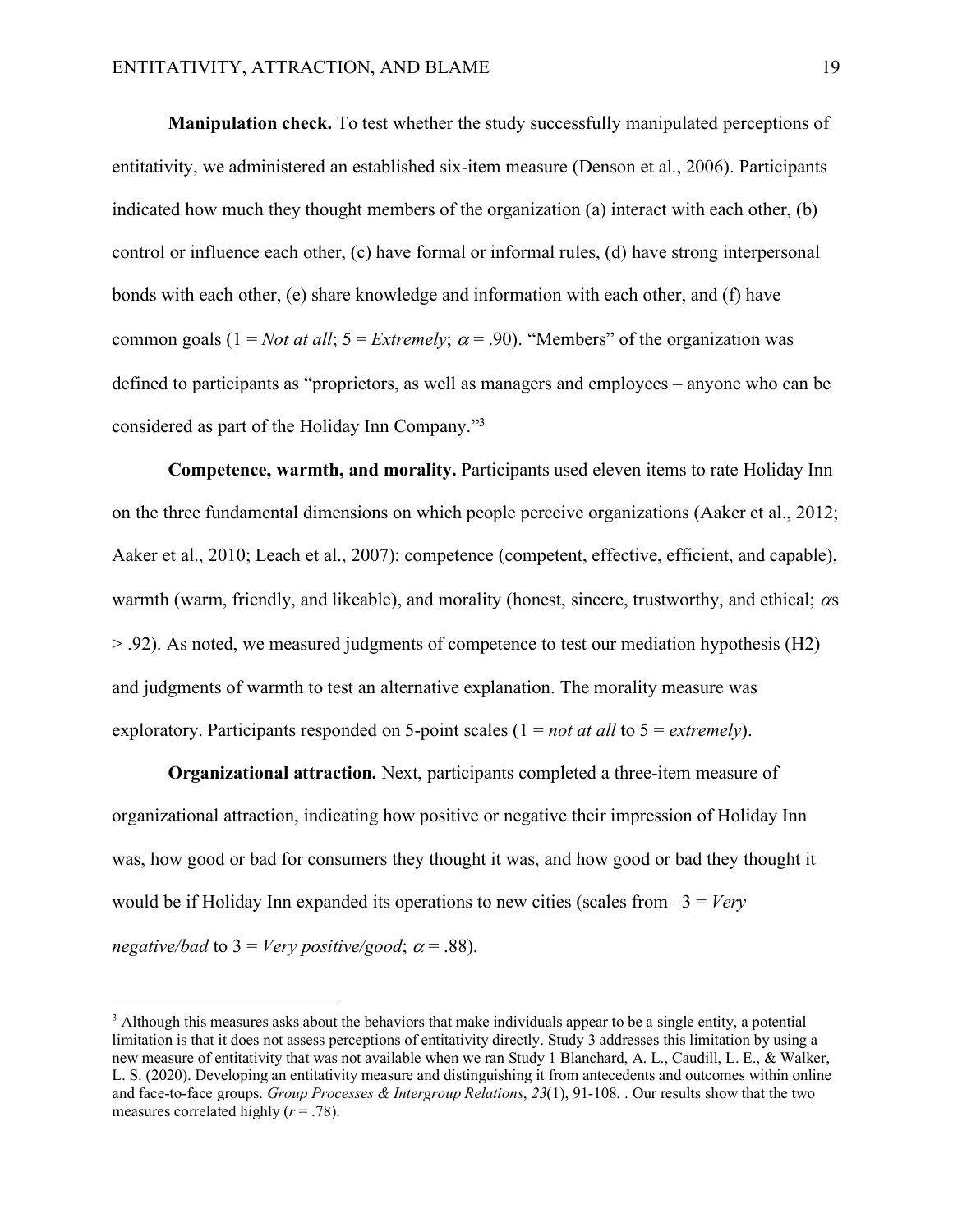# **Results and Discussion**

Table S1 in the Online Supplement reports descriptive statistics and pairwise correlations. The manipulation check showed that people perceived Holiday Inn proprietors as more entitative after reading the high-entitativity article ( $M = 4.29$ ,  $SD = .50$ ) than after reading the lowentitativity article  $(M = 2.37, SD = .90)$ ,  $t(194) = 18.30, p < .0001, d = 2.63$ .

As predicted (H1), participants rated the organization as more attractive when it was described as high in entitativity ( $M = 2.11$ ,  $SD = .75$ ) compared to low in entitativity ( $M = 1.84$ ,  $SD = .84$ ),  $t(194) = 2.45$ ,  $p = .015$ ,  $d = .35$ . Consistent with H2, this effect was significantly mediated by perceptions of the organization's competence,  $b = .27$ , bias-corrected 95% CI = [.12, .43], computed with 5,000 bootstrap samples in a structural equation model (SEM). That is, the same organization appeared more competent when it was described as highly entitative, and the more competent it seemed, the more attracted people were to it. This effect remained robust when we added the other fundamental components of brand personality – warmth and morality  $-$  as parallel mediators,  $b = .13$  [.05, .26] (see Figure 2), suggesting that competence perceptions explained entitativity's effect on attraction above and beyond perceptions of warmth and morality.

The results of this parallel mediation model showed no support for the alternative explanation that people are attracted to organizations with entitative members because they perceive the organization as warm. That is, the indirect effect through warmth perceptions was not significant,  $b = .03$ ,  $[-.07, .12]$ . Unexpectedly, we found a significant indirect effect through morality perceptions,  $b = .17$  [.04, .30], but this effect did not replicate in our follow-up study (see Study S1, below).

In sum, these results demonstrate that presenting organization members as more-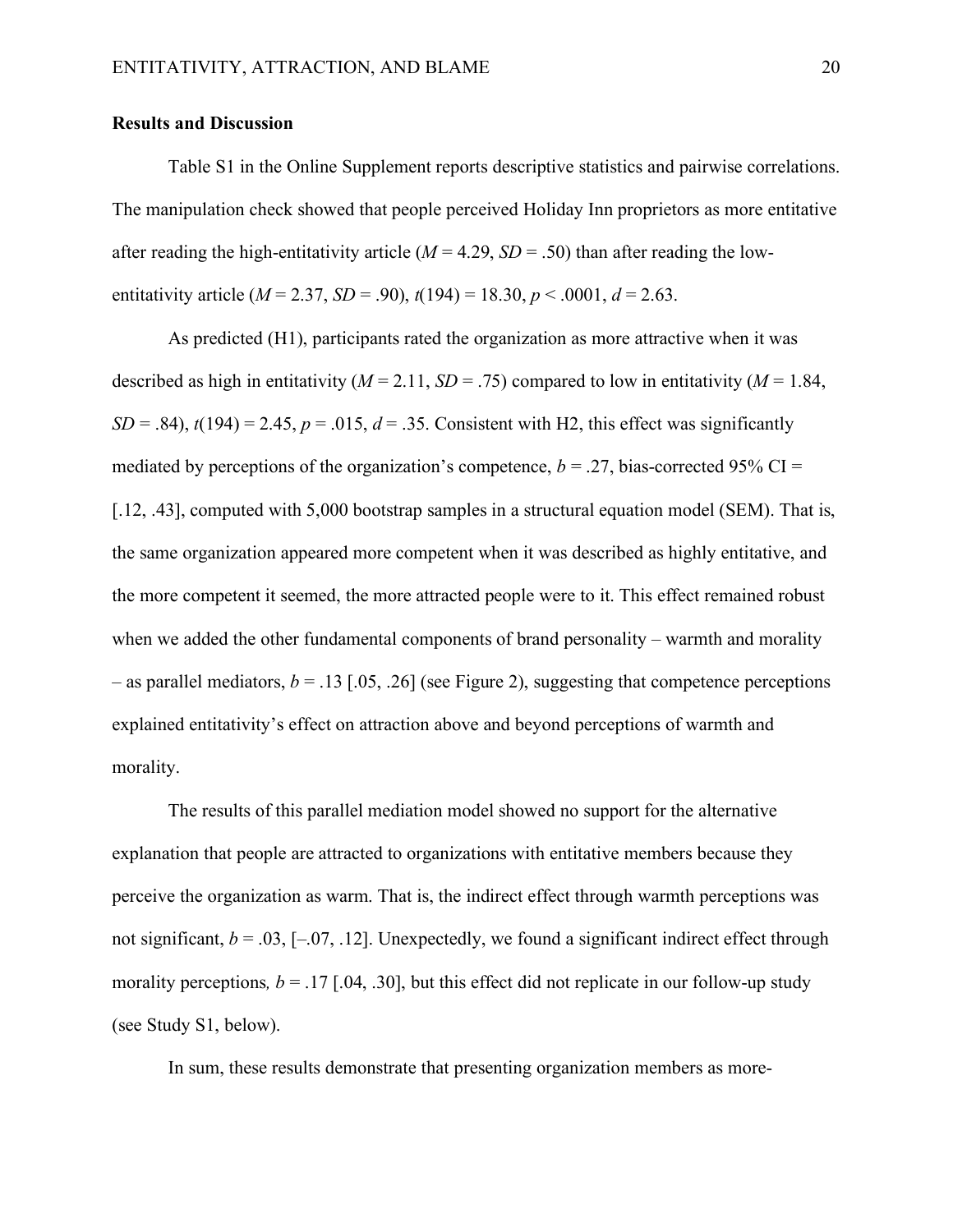entitative makes the organization seem more attractive to potential consumers – an effect mediated by competence perceptions. We note that Study 1 provided a particularly conservative test of the hypotheses because participants in both conditions read that Holiday Inn was successful and efficient. Nonetheless, participants in the high-entitativity condition still perceived the organization as more competent and more attractive.

### **Supplemental Study S1:**

### **Conceptual Replication of Study 1**

To test these results' robustness, Study S1 in the Online Supplement repeated the same procedure with a different, validated measure of organizational attraction (Highhouse et al., 2003) and two different organizations in the same industry – one a traditional franchise organization (Holiday Inn) and one a modern sharing-economy organization (Airbnb). In brief, the results provided convergent evidence for Study 1's findings. Specifically, participants  $(N =$ 552) were more attracted to the relevant organization when it was described as high (vs. low) in entitativity, although this effect was only marginally significant,  $p = 0.08$ . Moreover, this effect was significantly mediated by perceptions of the organization's competence,  $b = .18$ , biascorrected 95%  $CI = [0.08, 0.30]$ , above and beyond perceptions of its warmth or morality, neither of which were significant mediators themselves.

#### **Study 2**

Studies 1 and S1 suggest that entitativity can make organizations "look good" by making them seem competent and attractive. Study 2 tests whether entitativity can also make an organization "look bad" by leading people to blame its leadership more for member wrongdoing (H3). Study 2 also tests whether this effect is mediated by beliefs that leadership caused the wrongdoing through actions (commission) and/or inactions (omission; H4). Participants read an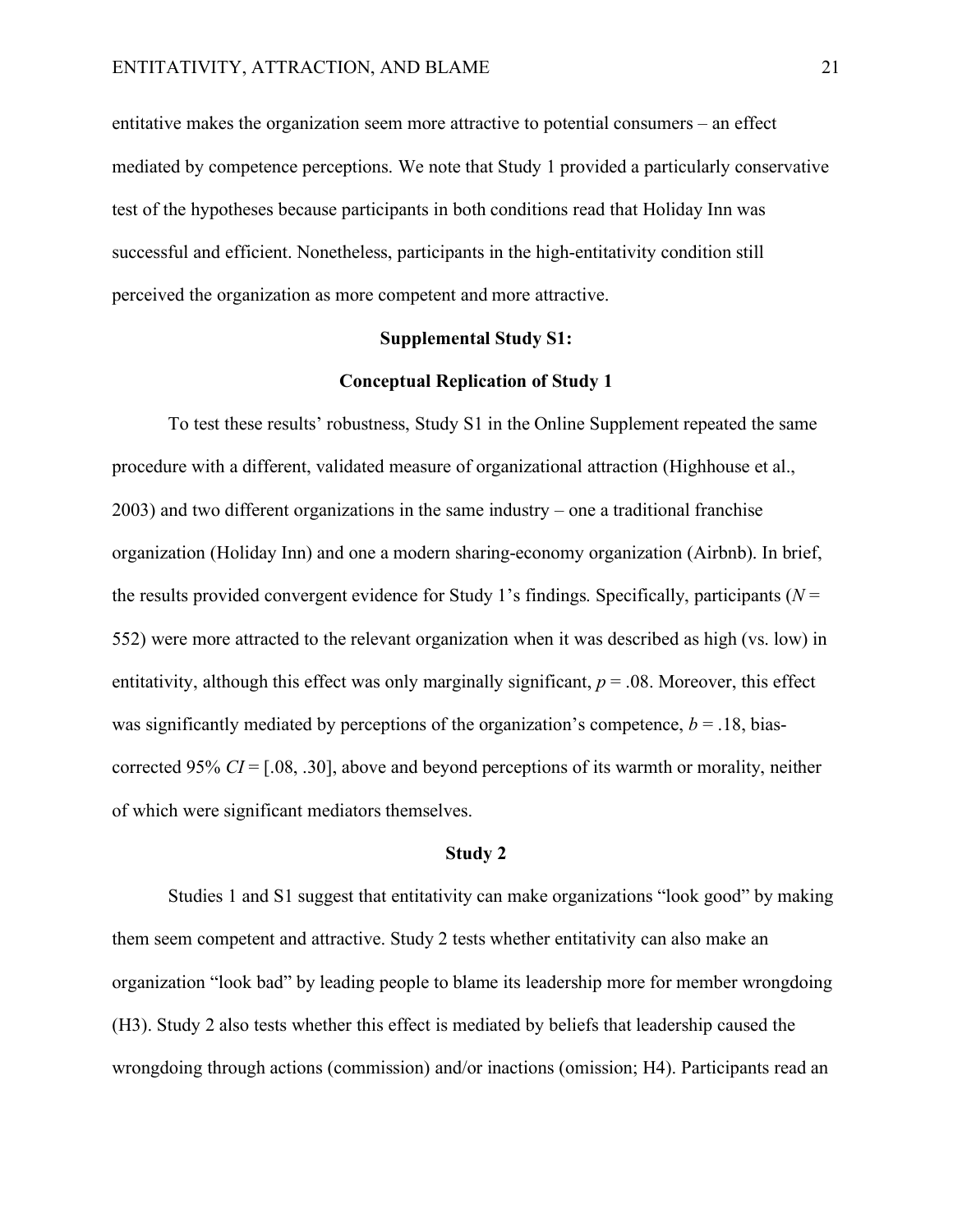article describing organization members as either high or low in entitativity, read about several transgressions that its members could commit, and indicated how much they blamed the organization's senior management.

### **Method**

### *Participants*

We aimed to recruit 600 American MTurk participants – a sample size that provides 80% power to detect a small effect of entitativity on blame, *d* = .23. After running 80 people, we identified and fixed a programming error that assigned everyone to the low-entitativity condition, so we increased our target sample to 680. Participants were only able to begin the study if they had heard of the relevant organization (Airbnb or Holiday Inn, depending on condition), they passed a reading comprehension check, and they had not completed any previous study in this research program. We excluded 10 people for duplicate MTurk IDs or IP addresses (suggesting multiple responding), 7 who did not complete the study, 28 who failed the attention-check question mentioned below. The final sample size was 635 (57% female; 77% employed; 10% unemployed; 9% homemakers; 4% retired; *M* age = 36.25 years, *SD* = 11.85). Significantly more people were excluded for failing the attention check in the high-entitativity condition  $(n = 21)$ than in the low-entitativity condition ( $n = 7$ ),  $\chi^2(1) = 11.13$ ,  $p = .001$ , but the direction and significance of the results were identical when we retained these participants.

#### *Procedure*

Depending on random assignment, participants considered one of two organizations in the guest-accommodation industry: Holiday Inn or Airbnb. After reading a brief description the organization and rating their familiarity with it (filler item), participants completed the entitativity manipulation used in Studies 1 and S1 (see Appendix 1- 4 for verbatim text). That is,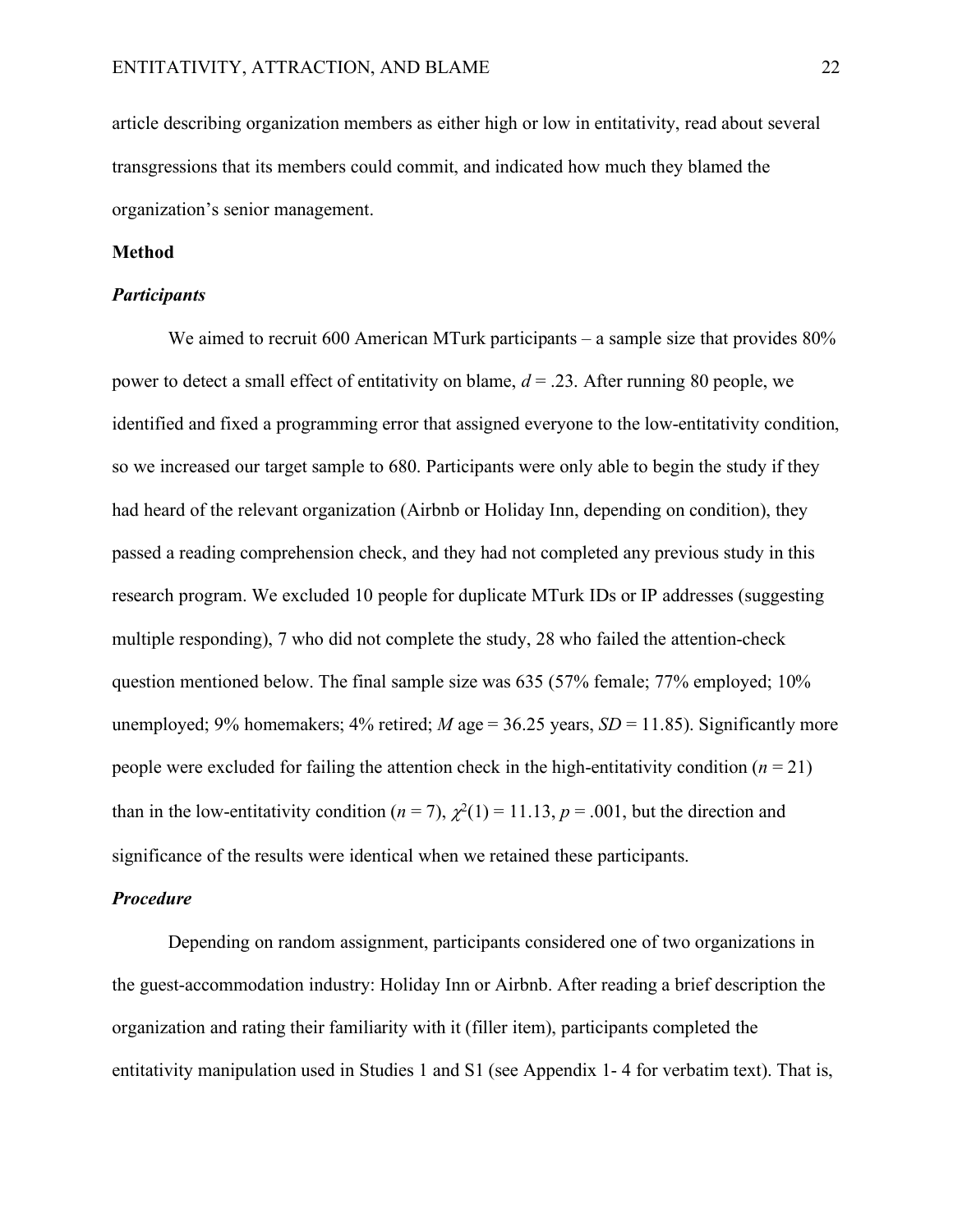depending on random assignment, they read a realistic news article describing the relevant organization as either high or low in entitativity. Then participants completed the following measures in the order listed. The design was thus a 2 (entitativity: high vs. low)  $X$  2 (organization: Holiday Inn vs. Airbnb) factorial. The purpose of using two different organizations was to test whether the hypothesized effects of entitativity would generalize across different kinds of organizations. We did not have hypotheses about the interaction between organization and entitativity.

### *Measures*

**Attention and manipulation check.** To ensure participants had read the article, we administered Study 1's attention check. Then we administered the entitativity measure, described in Study 1, as a manipulation check.

**Blame, commission, and omission.** Participants next read about five misdeeds that proprietors of either Airbnb or Holiday Inn could plausibly commit: posting fake, positive reviews of their own property online; declining to provide guests with advertised amenities; violating local laws mandating smoke alarms; underpaying taxes; and touching up photos to make their property appear nicer than it actually is. The order in which the misdeeds appeared was randomized. For each misdeed, participants responded to a measure from previous research (Lickel et al. 2003) assessing *commission* (to what extent senior management [a] have directly or indirectly encouraged the driver's misdeed, and [b] feel privately glad about the misdeed), *omission* (to what extent senior management should have [a] prevented the misdeed, and [b] known about the misdeed), and *blame* (how [a] responsible and [b] accountable senior management should be held;  $1 = Not$  *at all*,  $5 = Extremelv$ ). Blame ( $\alpha = .87$ , averaged across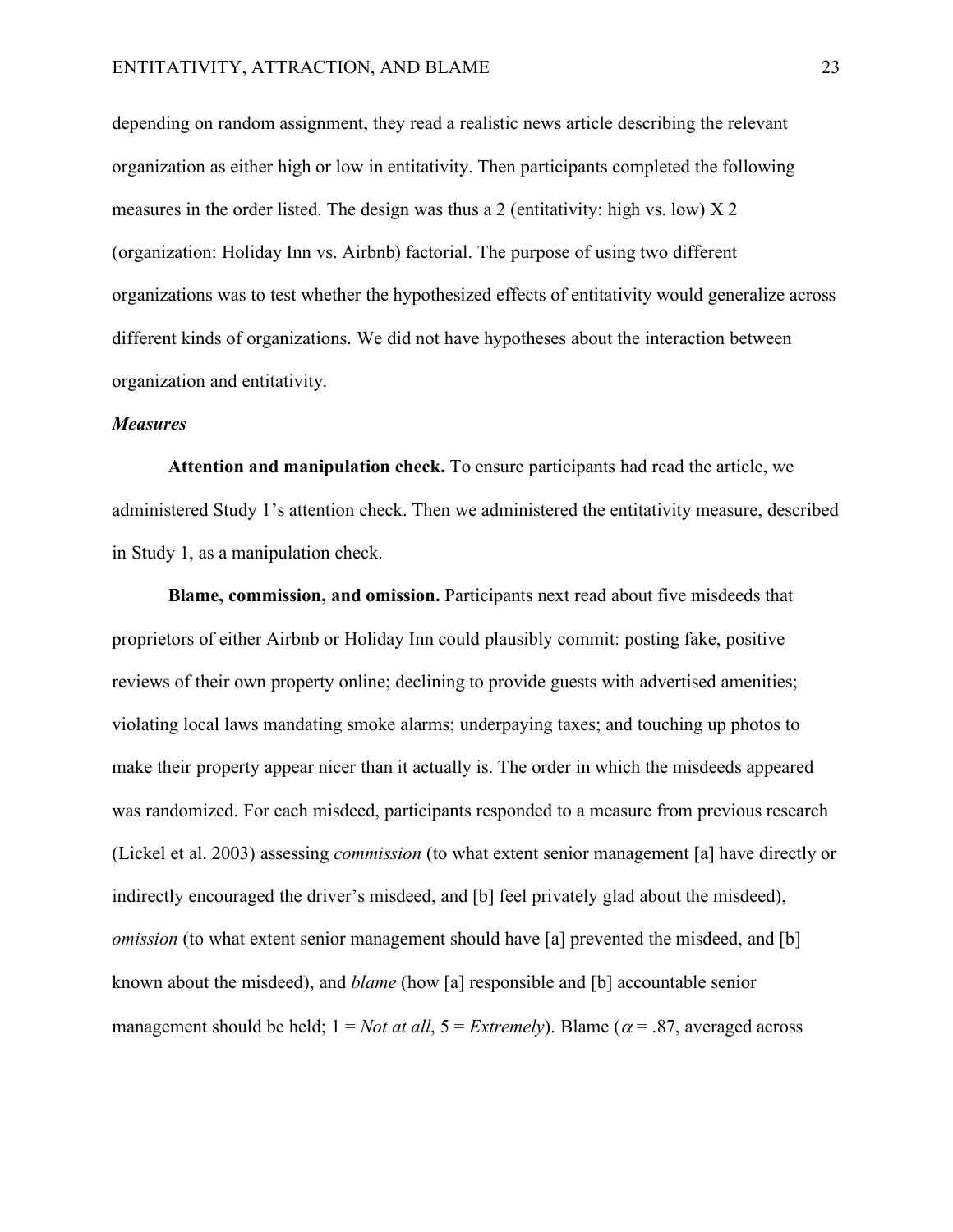misdeeds) was our dependent measure, and commission and omission ( $\alpha$ s = .88 and .91, respectively) were potential mediators.4

### **Results and Discussion**

Table S2 in the Online Supplement reports descriptive statistics and pairwise correlations.

### *Manipulation Check*

As expected, participants perceived the relevant organization as more entitative when they had read the high-entitativity article ( $M = 4.07$ ,  $SD = .56$ ) than when they had read the lowentitativity article ( $M = 2.27$ ,  $SD = .83$ ),  $F(1, 631) = 959.95$ ,  $p < .0001$ ,  $d = 2.48$ , for the main effect of entitativity in a 2 (entitativity: high vs. low) X 2 (organization: Airbnb vs. Holiday Inn). There was also a main effect of organization, such that Holiday Inn was perceived as moreentitative than Airbnb,  $F(1, 631) = 13.70$ ,  $p = .0002$ ,  $d = .20$ <sup>5</sup>

### *Organizational Blame*

Supporting H3, people blamed the relevant organization more when it was framed as high versus low in entitativity ( $Ms = 3.30$  and  $2.88$ ,  $SDs = 1.00$  and 1.17), as shown by a significant main effect of entitativity in the ANOVA described above,  $F(1, 631) = 22.69$ ,  $p < .0001$ ,  $d = .38$ . Participants also blamed Airbnb less than Holiday Inn,  $F(1, 631) = 85.57$ ,  $p < .0001$ ,  $d = .72$ ,

 <sup>4</sup> Participants also estimated how acceptable the average person would find each of the misdeeds, and how severely the average person thought the misdeeds deserved. These measures were included for exploratory purposes and not discussed further. At the end of the study, participants also completed Study 1's measure of organizational attractiveness. We considered this measure exploratory because participants had just reflected on multiple transgressions by the organization's members. Entitativity might increase attraction to the organization by making it appear more competent, as in Studies 1 and S1 – or entitativity might decrease attraction to the organization by making its leadership appear more blameworthy for the wrongdoings. Consistent with the possibility that both of these processes may have operated simultaneously, the results showed a significant indirect effect from entitativity, to greater blame, to less attraction, with no total effect of entitativity on attraction (see Online Supplement and General Discussion).

<sup>&</sup>lt;sup>5</sup> The interaction term was marginally significant,  $F(1, 631) = 3.50$ ,  $p = .062$ , so we decomposed it with exploratory analyses. These showed the entitativity manipulation had a significant effect regardless of whether participants read about Airbnb (*M*s = 3.89 and 2.21, *SD*s = .53 and .78), *t*(282) = 20.37, *p* < .0001, *d* = 2.43 or Holiday Inn (*M*s = 4.21 and 2.31, *SD*s = .54 and .86), *t*(349) = 23.87, *p* < .0001, *d* = 2.56 (see Figure S1 in the Online Appendix).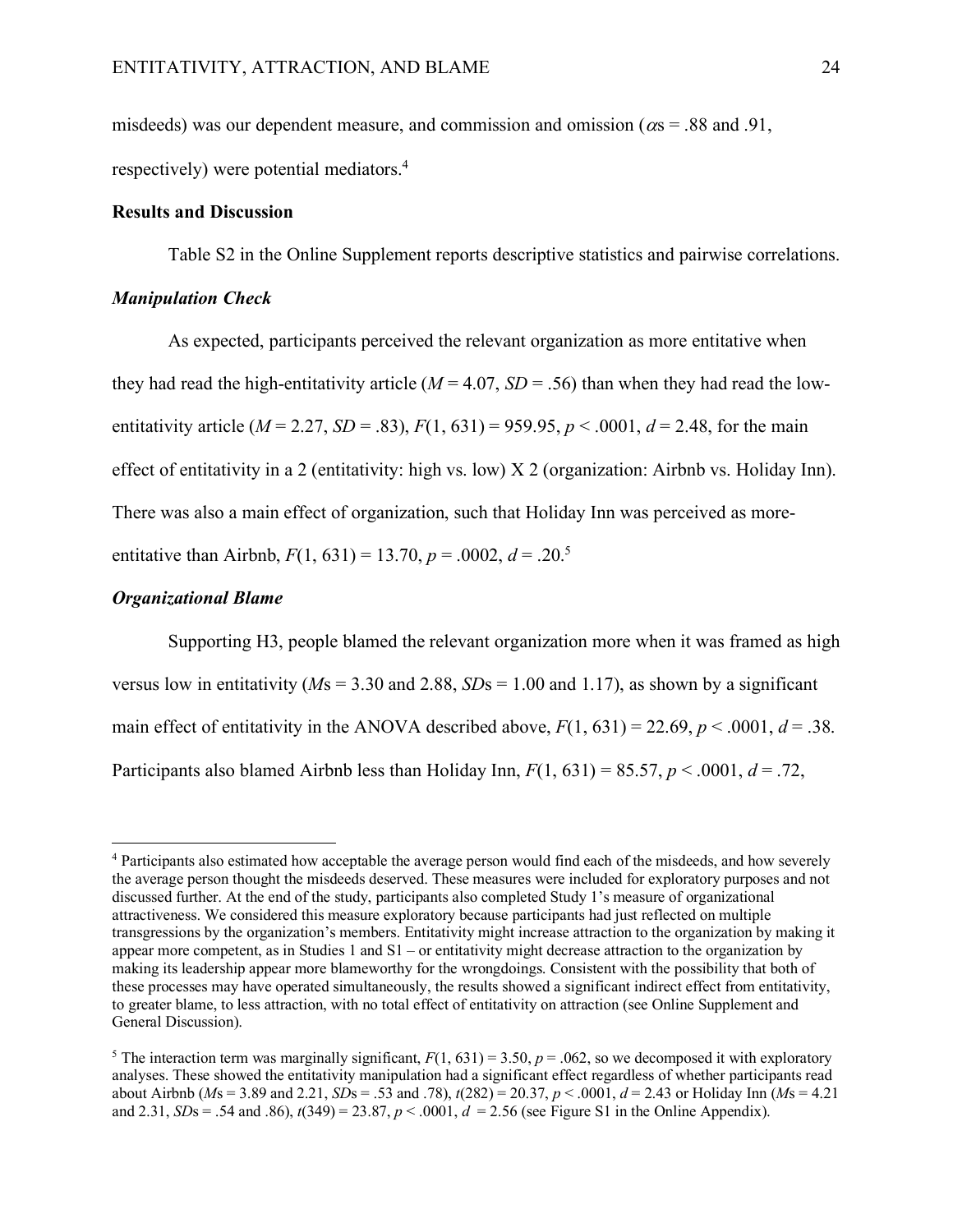which makes sense given that, as noted, the manipulation check showed that participants found Airbnb less entitative than Holiday Inn. The interaction term was not significant,  $F(1, 631) =$ 1.86,  $p = 0.173$ . Figure S2 in the Online Supplement displays the means.

### *Omission and Commission*

Next, we examined whether perceptions of omission and/or commission could explain participants' tendency to blame a high-entitativity organization more than a low-entitativity organization for member wrongdoing. We computed an SEM with paths from entitativity, to perceptions of omission and commission in parallel, to organizational blame, with a dummy code for the specific organization included as a control (see Figure 3). We also computed biascorrected 95% CIs using 5,000 bootstrap samples.

The results revealed that, consistent with H4, judgments of omission and commission both significantly and independently mediated an indirect effect of the entitativity manipulation on blame,  $b = .38$  [.25, .52] and  $b = .03$  [.01, .06], respectively. However, the indirect effect via omission on blame was significantly larger for omission than commission,  $b = .35$  [.23, .48] for the difference between the two effects. This finding suggests that entitativity's effect on organizational blame was driven more by perceptions that the relevant organization had failed to prevent its members' wrongdoing than that it had actively encouraged the wrongdoing.

#### **Study S2:**

#### **Conceptual Replication of Study 2**

To improve confidence in the robustness of Study 2's results, we ran a replication study with 300 MTurk participants judging a different organization: Uber. The results supported the same main conclusions (see Online Supplement). Specifically, participants blamed Uber's senior management more for a variety of misdeeds that Uber drivers could commit when they had read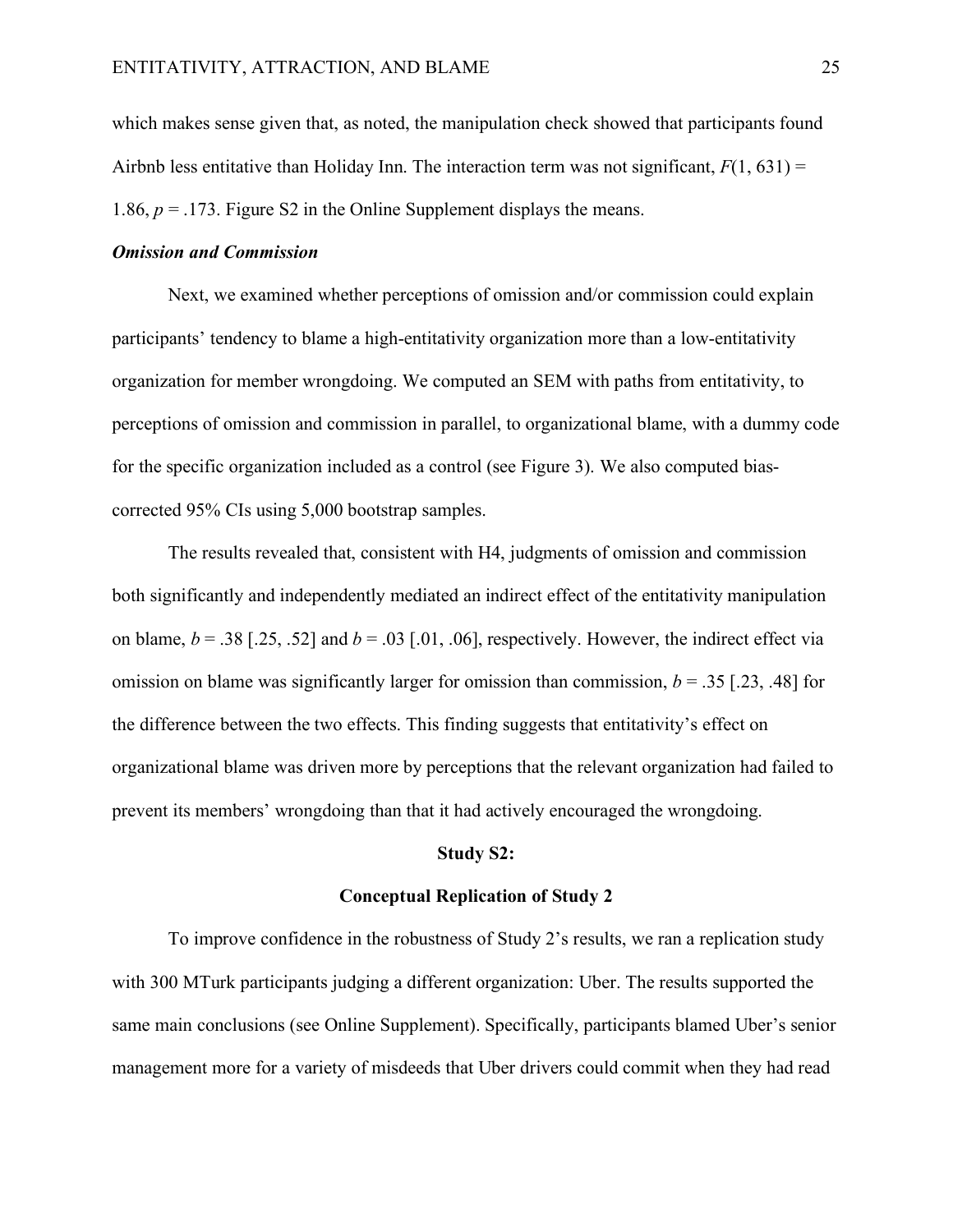an article describing Uber as highly entitative than when they did not. As in Study 2, the effect was better mediated by ascriptions of omission than by ascriptions of commission. However, whereas ascriptions of omission and commission were both significant mediators in Study 2, only the mediation effect through omission was significant in Study S2.

### **Study 3**

The studies thus far demonstrate how entitativity can be a double-edged sword. On one hand, entitativity increases organizational attraction – an effect mediated by the belief that entitative organizations are highly competent (Studies 1 and S1). On the other hand, when a member transgresses, entitativity increases how much an organization's leaders get blamed – an effect mediated by a belief that the leaders "turned a blind eye" to these transgressions (i.e., omission; Studies 2 and S2).

The goal of Study 3 was to increase external validity while testing our full model. We focused on Uber, and recruited participants in major markets where Uber operates. Rather than experimentally manipulating entitativity perceptions, we relied on naturally occurring variance. We predicted that the more entitative participants thought Uber was, the more competent they would find it, and thus the more attracted they would be to it (H1 and H2) – but that, based on inferences of omission, they would also blame its *senior leadership* more for individual members' transgressions (H3 and H4). We also tested whether people would blame Uber *as an organization* more for individual members' transgressions when they viewed Uber as moreentitative. Finally, we examined potential behavioral consequences of attractiveness and blame. Specifically, we examined whether Uber's attractiveness would lead people to seek information about how to promote the organization – and whether holding Uber responsible for wrongdoing would lead people to seek information about how to protest it, even for unrelated wrongdoings.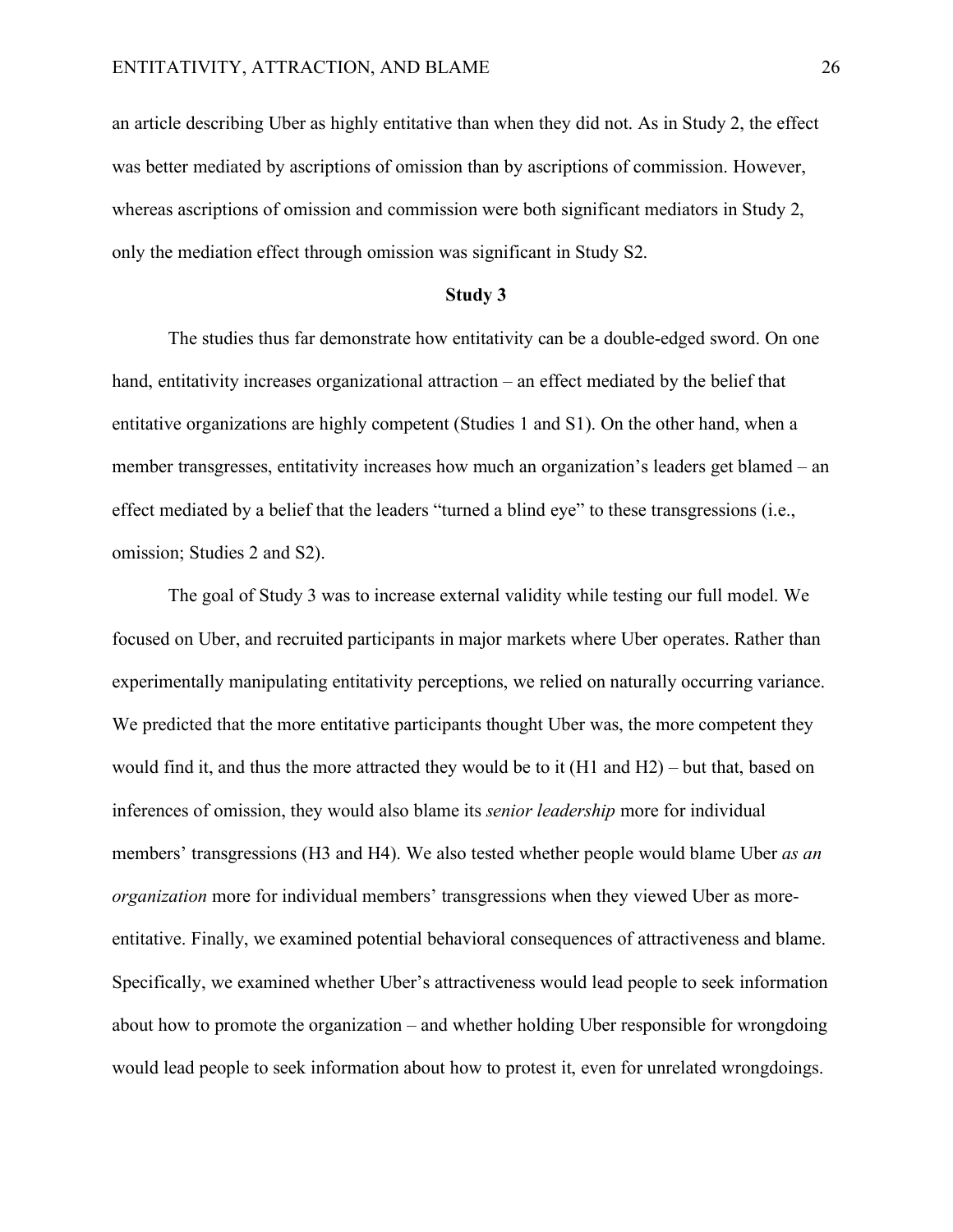# **Method**

We pre-registered the hypotheses, sample size, measures, and analyses at https://aspredicted.org/d39t6.pdf. The full text of our measures is in Appendix 5, and complete materials are posted at https://osf.io/reyb7/?view\_only=599c27c648374294870bad5a49a4e118

# *Participants*

We hired a survey company (Lucid) to recruit 600 people who had heard of Uber and lived in one of three large U.S. cities where Uber operates: 200 people in New York, 200 in Chicago, and 200 in San Francisco. This sample size offers 80% power to detect a small correlation,  $r = 0.11$ . Participants could not begin the study if they failed two reading comprehension questions, or a CAPTCHA check that screens for bots, or if they said they did not live in one of the three targeted cities, or if they had an IP address outside of the U.S.<sup>6</sup> Following our pre-registered exclusion criteria, we dropped 21 of the 622 participants who began the study because they did not respond to at least 25% of the scale items for the dependent measures or mediators. No one met our exclusion criteria of taking less than 1/3 of the median time to complete the study, or submitting data from a duplicate IP address or participant ID. The final sample was thus 601 people (44.67% female; 66.83% employed, 21.00% retired, 8.17% unemployed, 4.00% homemakers; *M* age = 49.06,  $SD = 16.43$ ). The average participant was very familiar with Uber ( $M = 3.69$ ,  $SD = 1.19$  on a scale from  $1 = Not$  *at all* to  $5 = Extremely$ ).

After indicating their familiarity with Uber, participants completed the below measures in the listed order. Participants indicated whether they had ever booked a ride with Uber, and if so, many rides they booked in a typical month (coded  $0 =$  no rides,  $1 = 1-3$  rides,  $2 = 4-8$  rides,  $3 = 1-3$ 9–15 rides, 4 = more than 15 rides). As filler items, we asked participants to briefly describe their

<sup>&</sup>lt;sup>6</sup> We did not implement our pre-registered intention to prevent participants on mobile devices from beginning the study because the survey company informed us that this would slow data collection.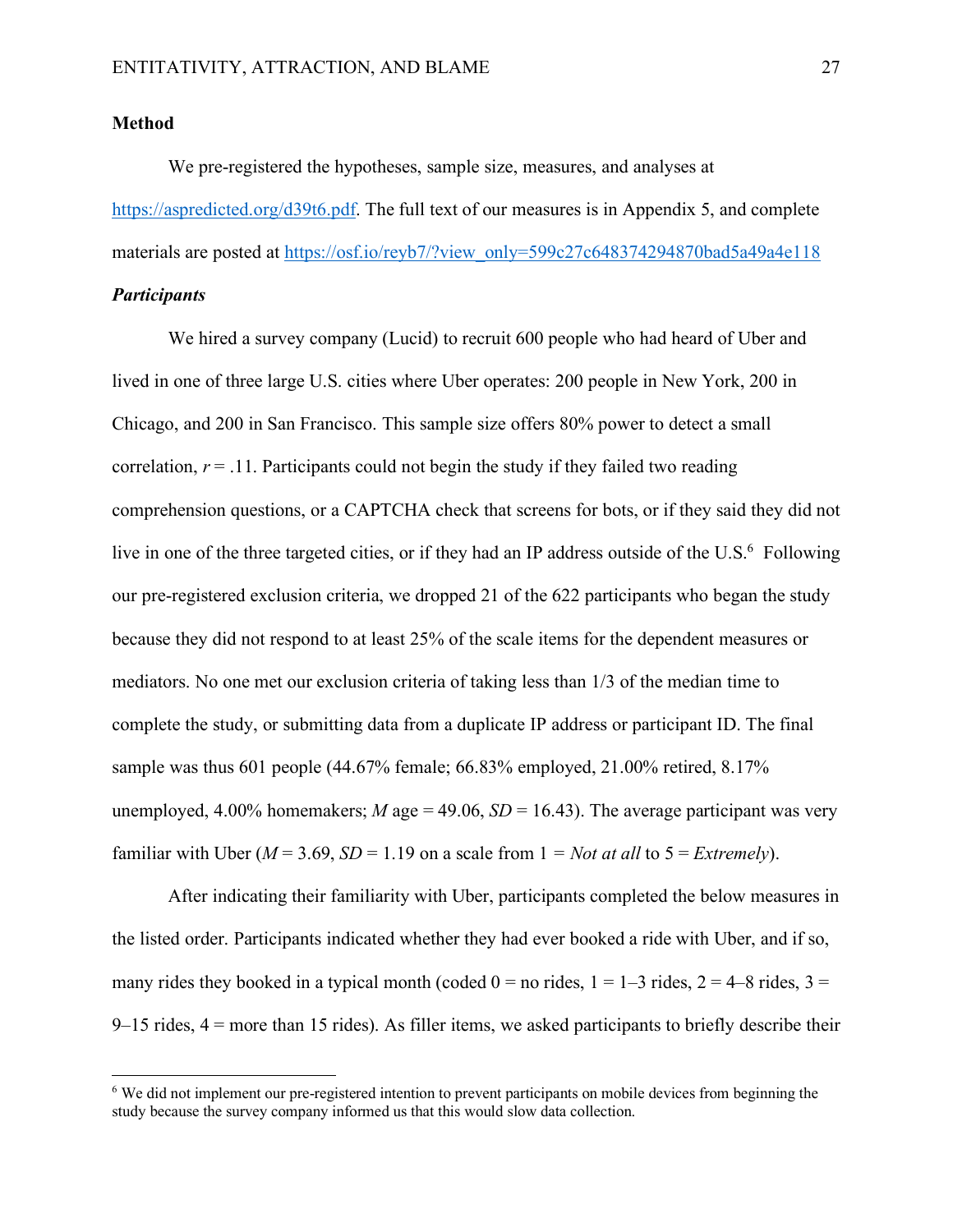opinion about Uber and whether they had ever worked as an Uber driver.

### *Measures*

**Entitativity.** We used two measures to assess perceptions of Uber members' entitativity. The term "members" was defined to participants as "the employees, managers, and drivers who work for Uber." The first measure was the 6-item scale ( $\alpha$  = .90) that we used as a manipulation check in Studies 1 and 2 (Denson et al., 2006), because it assesses perceptions of the theoretically- and empirically-grounded characteristics of entitative groups (e.g., interaction, interpersonal bonds, knowledge-sharing, and common goals among Uber members). The second measure (Blanchard et al., 2020) assessed entitativity directly by asking about the extent to which group members form a unified, coherent group. The three items on this scale were: "Members of this organization are a unit," "Members of this organization are a group," and "Members of this organization feel like a group to me" (1 = *Strongly disagree*, 7 = *Strongly agree;*  $\alpha$  = .91).

**Competence.** Participants next rated Uber's competence on the four-item measure described in Study 1 ( $\alpha$  = .91).

**Organizational attractiveness.** We assessed how attracted participants were to Uber using two measures: Study 1's three-item measure, which captured general attitudes towards Uber (e.g., "How positive or negative is your overall impression of Uber?";  $\alpha$  = .91), and the Highhouse et al. (2003) scale used in Study S1, which specifically measured attraction to Uber's services (e.g., "Uber is attractive to me for booking a ride";  $\alpha$  = .87).

**Support.** We then administered a behavioral-intention measure of participants' support for Uber. The measure was inspired by the observation that companies have a keen interest in encouraging consumers to promote brands on social media (Nikolinakou & Phua, 2020). We told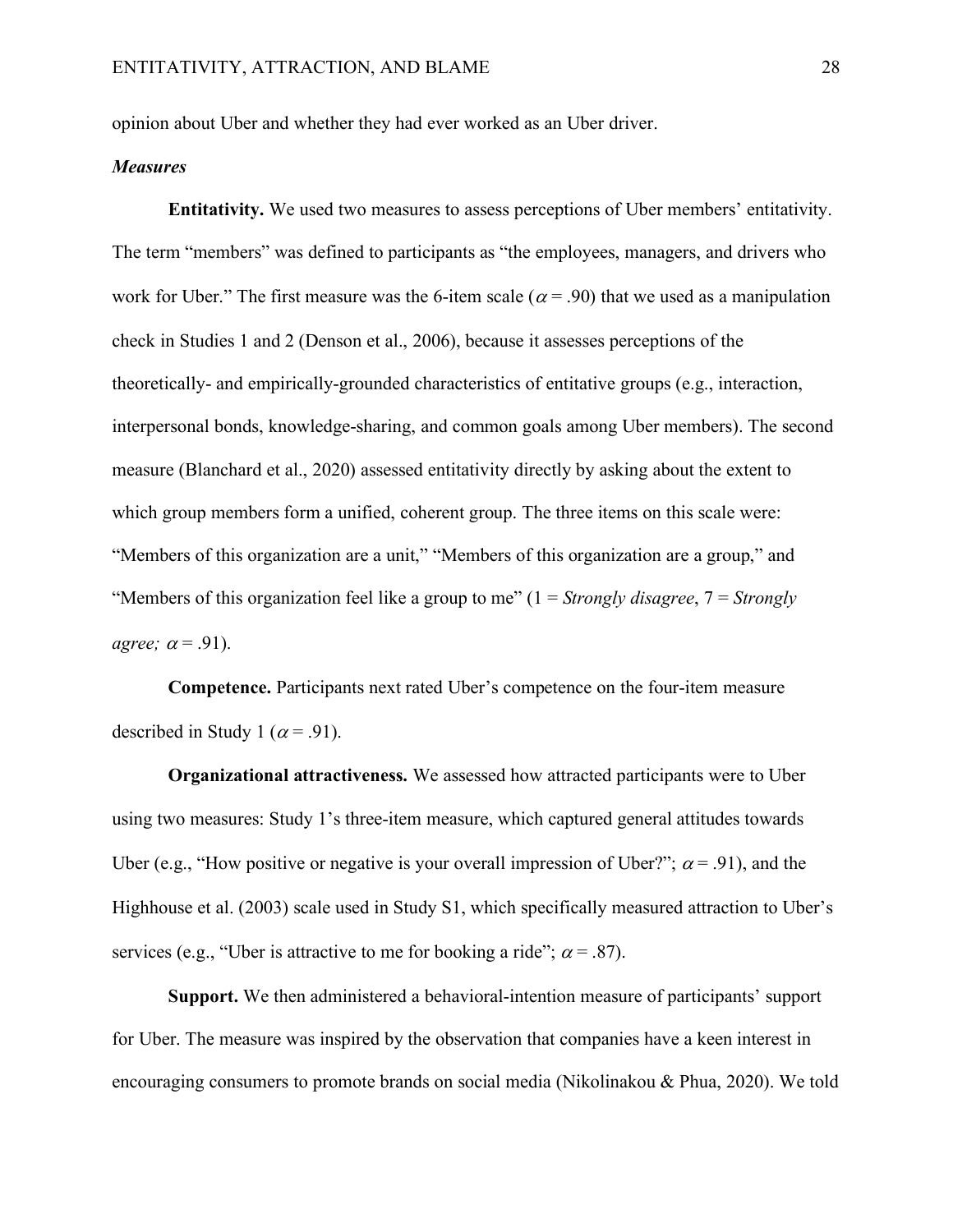participants that many people like Uber's services and want to spread the word among their friends. Then we asked, "Would you like to learn more about what you can do promote Uber's brand?" and told participants that if they selected "yes" they would receive further information on using social media to promote Uber.

**Blame, omission, and commission.** Participants next responded to two wrongdoings that Uber members had committed: employees booking fake rides with competitors to cut into the competitors' profits and driver availability, and a driver overcharging customers by taking longer routes. The order of the wrongdoings was randomized. For each wrongdoing, participants completed the measures of commission, omission, and blame described in Study 2. This time, however, we included two versions of each measure. The first asked participants to judge Uber's management, as in Study 2 (e.g., "How responsible should **Uber's management** be held?"), whereas the second asked for judgments of Uber overall (e.g., "How responsible should **Uber as an organization** be held?"). As pre-registered, we created the three blame composites by averaging across the two wrongdoings for each of the two versions (Uber's management:  $\alpha_{Commission} = .86, \ \alpha_{Omission} = .69, \ \alpha_{Blame} = .75; \ \text{Uber:} \ \alpha_{Commission} = .81, \ \alpha_{Omission} = .69, \ \alpha_{Blame} = .74).$ 

**Protest.** Finally, we administered a behavioral-intention measure of participants' willingness to protest against Uber. Specifically, we listed several transgressions allegedly committed by "some drivers" (e.g., overcharging for rides) and "some employees" (e.g., committing gender discrimination), and we noted that "many people have protested against Uber on social media." Then we asked "Would you like to learn more about what you can do to protest against Uber?" and told participants that if they clicked "yes" they would receive information at the end of the study about how to protest Uber on social media.

**Demographics.** At the end of the study, participants reported their demographics.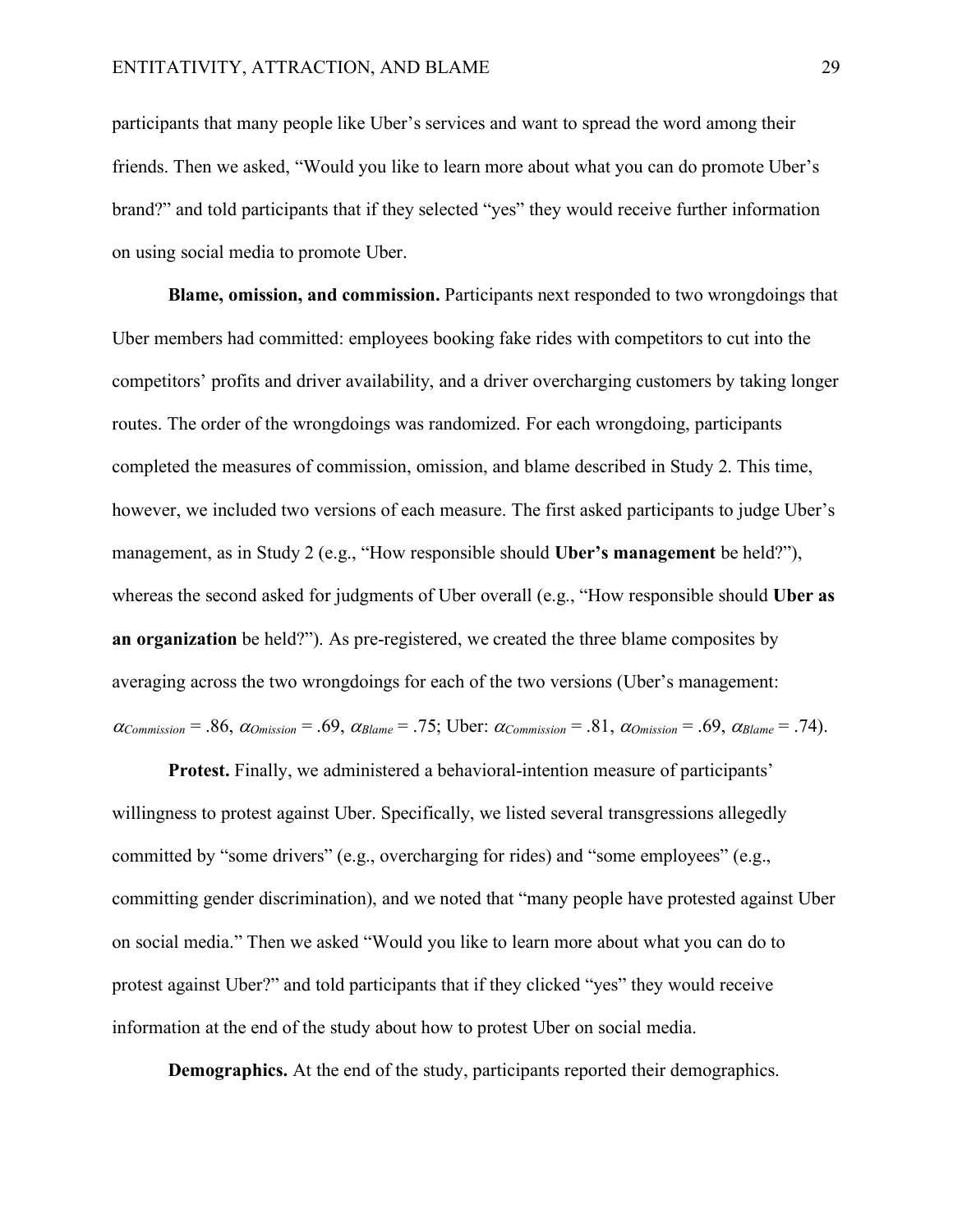# **Results**

Table 1 reports the results of CFA analysis. The eight factor model demonstrated a good fit,  $\chi^2(432) = 1307.48$ , p < .001, CFI = .95; TLI = .94, RMSEA = .058, and this model had a significantly better fit in comparison to the other models. Table 2 reports descriptive statistics and pairwise correlations.

### *Analytic Approach*

As expected, our two measures of entitativity were highly correlated ( $r = .78$ ,  $p < .05$ , see Table 2). For consistency with Studies 1 and 2, the main text presents the results of the Denson et al. (2006) measure, but the conclusions were identical when we used the Blanchard et al. (2020) measure instead (see Tables S3 and S4 in the Online Supplement).

First, we tested the overall relationship between entitativity and our key outcomes – attraction (H1) and blame (H3) – using OLS regression. Then we tested the model shown in Figure 4 using Stata's *gsem* (Generalized Structural Equation Model) command (StataCorp, 2019). Because the behavioral-intention measures of supporting Uber and protesting against Uber were both binary (i.e., *yes* or *no*), we modeled the paths to these variables using logistic regression. To compute indirect effects, we multiplied the relevant paths together, using 5,000 bootstrap resamples to compute bias-corrected 95% CIs (Rijnhart et al., 2019). For consistency with our main studies, the model operationalized attractiveness as Study 1's three-item measure attraction, and used Study 2's measures of blame, omission, and commission ascribed to *senior management*. However, as we report below, the conclusions were identical when we instead used Study S1's measure of attraction to Uber's services, or the measures of blame, omission, and commission ascribed to *Uber as an organization*.

As per the pre-registered robustness check, we report all analyses after adding following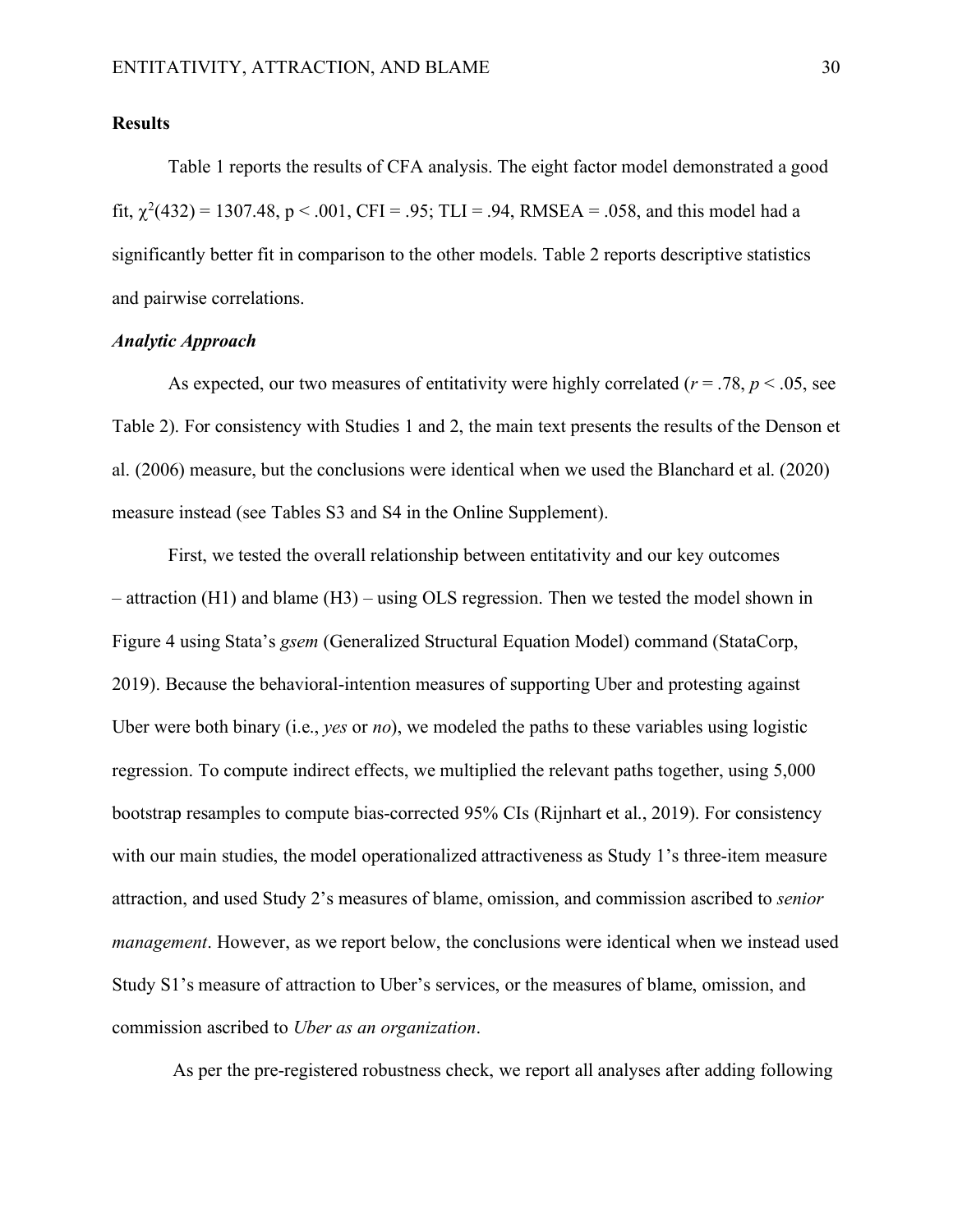control variables: age, gender, familiar with Uber, and typical frequency of booking Uber. However, removing the control variables does not change any of the conclusions (see Table S5 in the Online Supplement).

### *Entitativity Predicts Greater Organizational Attractiveness*

Supporting H1, participants who perceived Uber members as more entitative were more attracted to Uber, regardless of which measure of attraction we analyzed,  $b = .67$ ,  $p < .001$  for Study 1's measure, and  $b = .63$ ,  $p < .001$  for the Highhouse et al. (2003) measure used in Study S1.

Supporting H2, perceptions of organizational competence mediated this link between entitativity and attractiveness. That is, the more entitative people thought Uber members were, the more they viewed Uber as competent – and the more competent they found Uber, the more attracted they were to it (see Figure 4). This indirect effect was significant for both measures of attraction – for the measure from Study 1,  $b_{Indirect} = .50$ ,  $p < .001$ , 95% CI [.38, .63], and for the measure from Study S1, *bIndirect* = .46, *p* < .001, 95% CI [.46, .68].

Finally, consistent with the possibility that entitativity perceptions are associated with meaningful behaviors, the results showed that people who perceived Uber as more-entitative were more likely to request information about how to promote Uber on social media,  $b = 1.06$ , *p* < .001. Moreover, the data were consistent with our theorized process (see Figure 4). Specifically, we observed a significant, positive indirect effect from perceptions of entitativity, to perceptions of competence, to attractiveness, to promoting Uber – regardless of whether we used Study 1's measure of attraction,  $b = .34$ ,  $p < .001$ , 95% CI [.17, .51] or Study S1's measure of attraction,  $b = .23$ ,  $p < .001$ , 95% CI [.12, .37].

### *Entitativity Predicts Greater Organizational Blame*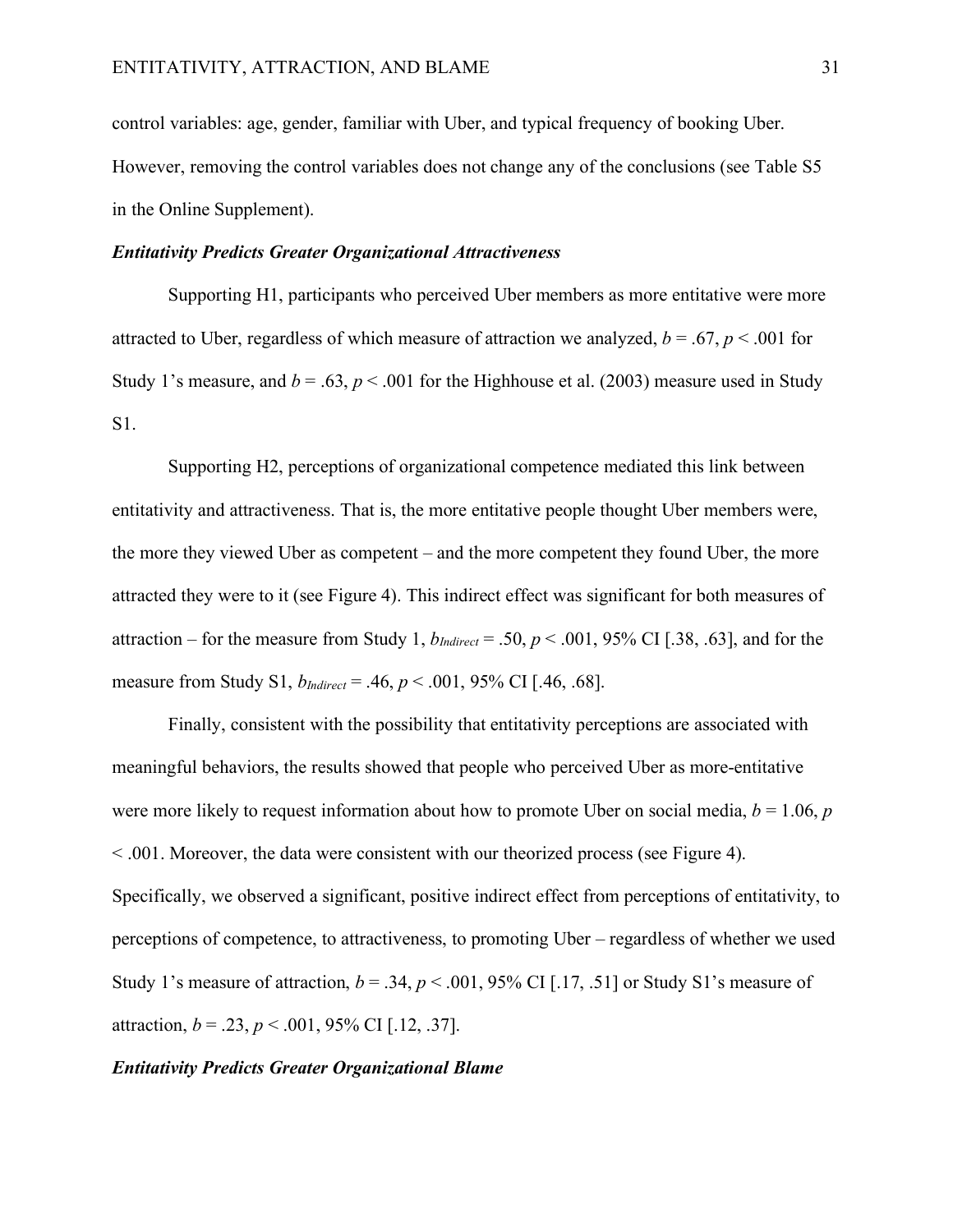Supporting H3, people who perceived Uber members as more entitative blamed Uber and its leadership more for individual members' wrongdoing. That is, consistent with Studies 2 and S2, higher entitativity scores predicted greater blame to Uber's management,  $b = 0.26$ ,  $p < 0.001$ , as well as greater blame to Uber as an organization,  $b = .28$ ,  $p < .001$ .

Supporting H4, attributions of both commission and omission mediated the relationship between entitativity and blame. That is, when people perceived Uber's members as more entitative, they also thought that Uber's management (a) had failed to prevent individual members' wrongdoing (omission) and (b) also had actively encouraged the wrongdoing (commission) – two attributions that were both positively correlated with blame (see Figure 4). The resulting indirect effects were significant for omission,  $b = 0.22$ ,  $p < 0.001$ , 95% *CI* = [.14, .30], and also for commission,  $b = .03$ ,  $p < .001$ , 95% *CI* = [.02, .06]. However, as in both our previous studies testing this hypothesis (i.e., Studies 2 and S2), the indirect effect through omission was significantly larger,  $b = 0.18$ ,  $p < 0.001$ , 95% CI [.11, .25] for the difference between the two indirect effects.

The conclusions were identical when we examined attributions of omission, commission, and blame towards Uber as an organization (as opposed to Uber's management). The indirect effect was significant via both omission,  $b = .23$ ,  $p < .001$ , 95% *CI* = [.15, .32], and commission,  $b = .02$ ,  $p = .013$ , 95% *CI* = [.01, .05]. Additionally, the indirect effect was stronger for omission than commission,  $b = .21$ ,  $p < .001$ , 95%  $CI = [.13, .30]$  for the difference between the two effects.

Finally, entitativity perceptions were associated with behavioral intentions: The more entitative people thought Uber was, the more likely they were to try to protest Uber on social media for its members' wrongdoing,  $b = .60$ ,  $p < .001$ . However, the relationship between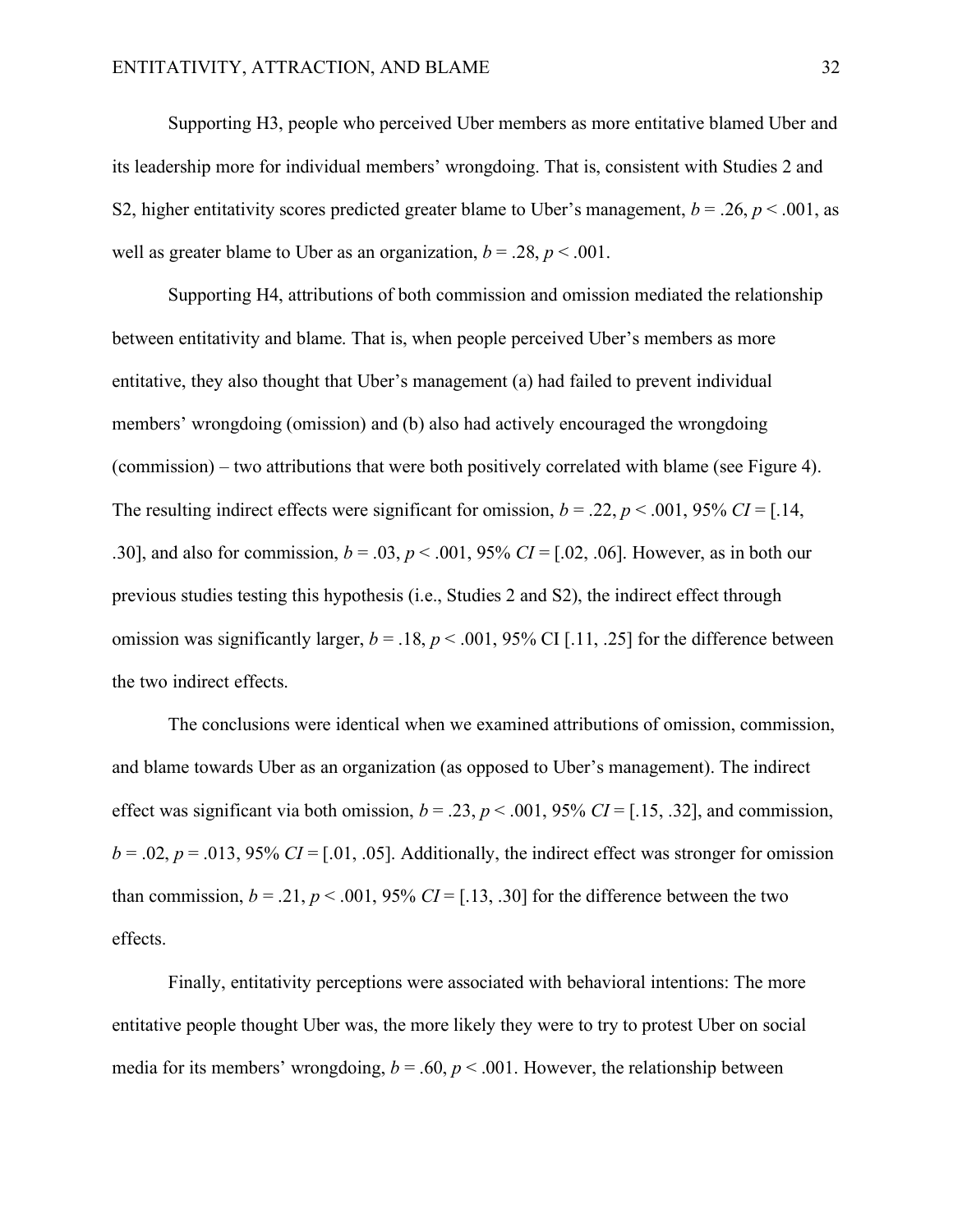entitativity and protest intentions was not significantly explained by the pathways we had predicted. That is, the indirect effect from entitativity, to omission, to blame, to protest intentions was not significant,  $b = .03$ ,  $p = .58$ , 95% CI [-.07, .14], and neither was the analogous indirect effect through commission,  $b = .003$ ,  $p = .60$ , 95% CI [-.01, .02]. The reason was that blame did not have a significant direct effect on protest behavior (see Figure 4).

Thus, it appears that when people perceive organization members as highly entitative, they are more inclined to blame and protest organizations and their leaders for a member's transgression – but they have different reasons for blaming than for protesting. As discussed above, the relationship between entitativity on *blame* was mediated by ascriptions of *omission*. By contrast, the effect of entitativity on *protest* was instead mediated by ascriptions of *commission*,  $b = .15$ ,  $p = .001$ , 95% CI = [.07, .28] in a non-preregistered analysis that included both commission and omission as parallel mediators. People may blame organizations and leaders for member wrongdoing if they believe the organizations and leaders merely allowed the wrongdoing to occur (omission). But before people publicly protest the organization on social media, they may need to believe that the organization or its leaders actively encouraged the wrongdoing (commission).

#### **Discussion**

Study 3 supports our theoretical model using natural variance in entitativity, offering high external validity and pointing to tangible consequences for organizations. To the extent that entitativity makes organizations seem competent and thus attractive, people may be more likely to promote its brand. However, to the extent that entitativity leads people to impute more collective responsibility for a specific act of member wrongdoing, people may be more likely to blame the organization's leadership – as well as the organization itself – for member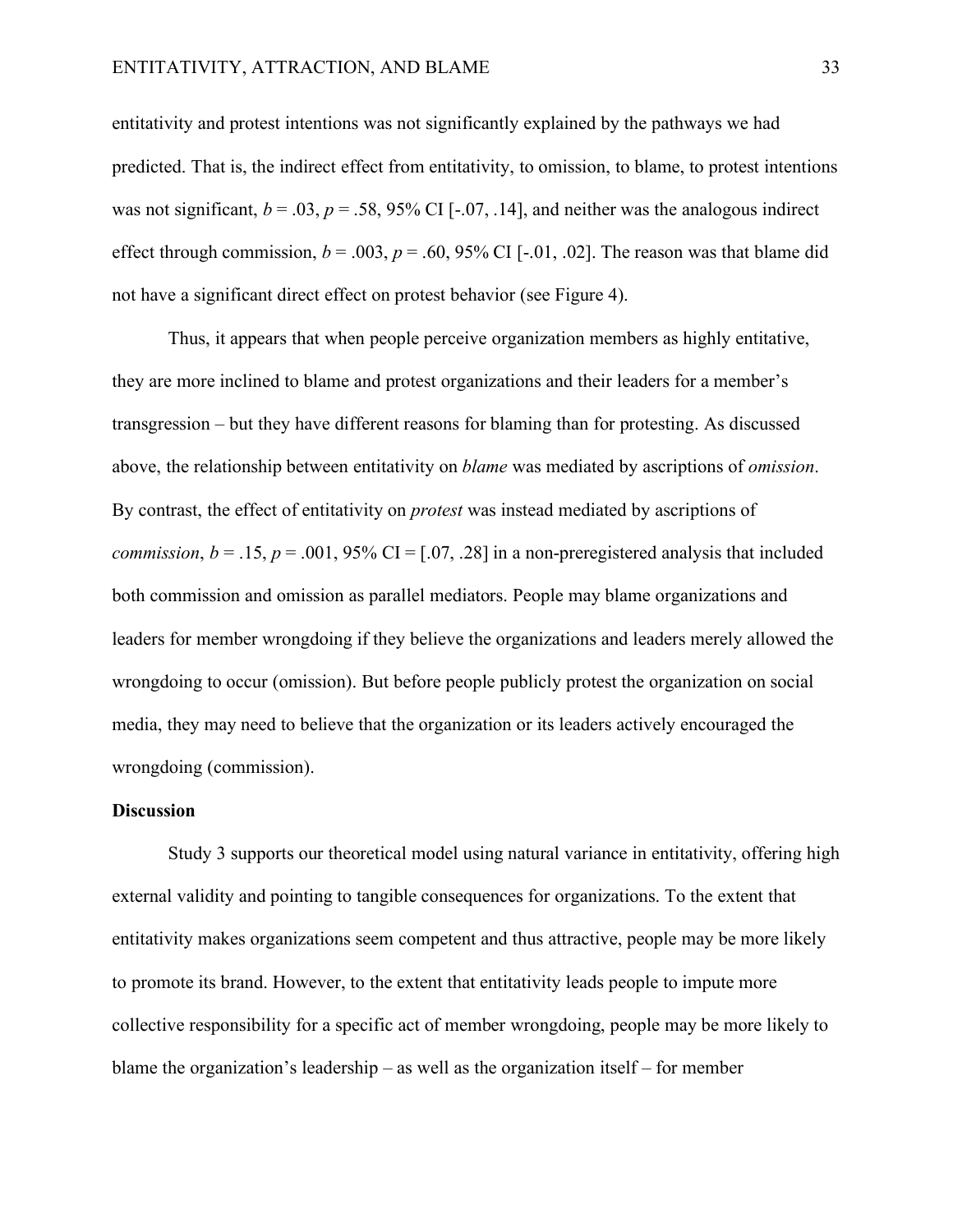wrongdoing. We also found evidence that entitativity was associated with behavioral intentions. When participants perceived Uber members as more entitative, they were more likely to agree to promote the organization on social media – but were also more likely to agree to protest the organization on social media for its members' transgressions. An important limitation is that this correlational study prevents causal inferences, but the results dovetail with the experiments, presented earlier, that do examine entitativity's causal effect.

#### **Study S3**

A pilot study run before Study 3 produced similar results (*N* = 300 participants from major U.S. cities where Uber operates; see Online Supplement). Specifically, the more entitative participants believed Uber members were, the more likely they were to ask how to help promote Uber's brand on social media – an effect mediated by perceptions of competence and organizational attractiveness. At the same time, the more entitative they found Uber, the more likely they were to blame it and ask how to protest it on social media for various member wrongdoings.<sup>7</sup>

### **General Discussion**

Are the members of a particular organization more like a single, cohesive entity – or are they more like a loose collection of individuals? Different observers outside the organization answer this question differently (Study 3), and their answers can be shaped depending on which facts about the organization are presented (Studies 1 and 2). The present research demonstrates that these entitativity perceptions are a double-edged sword for business organizations.

<sup>&</sup>lt;sup>7</sup> Recall that Study 3 did not find evidence of an indirect effect from entitativity to omission to blame to protest intentions. Study S3 could not test this indirect effect because it omitted the measures of omission and commission. However, Study S3 did find a significant indirect effect from entitativity to blame to protest intentions (i.e., without omission and commission in the model). Study 3 found the same indirect effect when it also omitted omission and commission from its model.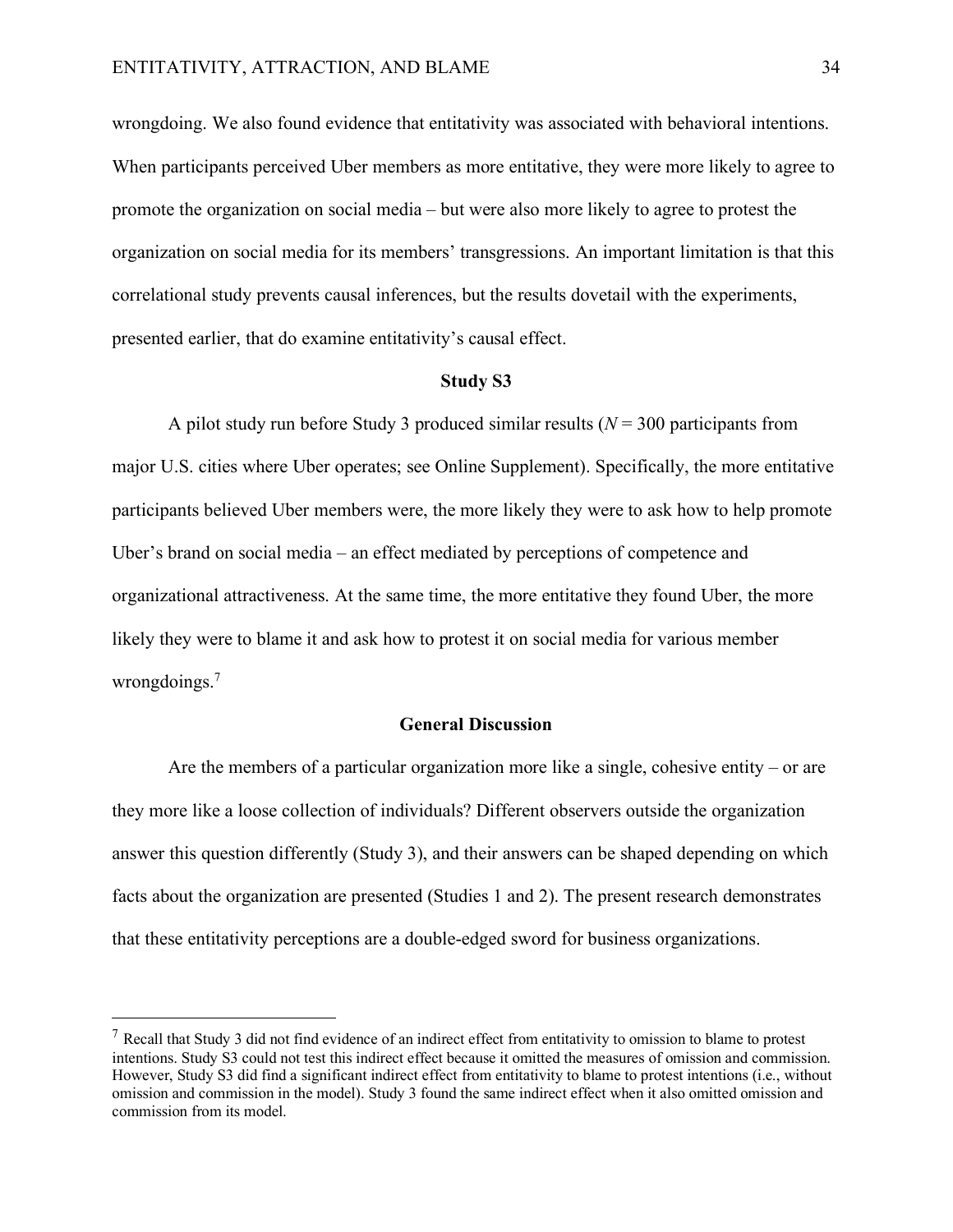On one hand, the appearance of entitativity can make people regard an organization more positively (see Figure 1, top path). Perceiving an organization as entitative increased how attractive people found the organization (H1), and this effect was explained by people's tendency to associate entitativity with competence (H2) (e.g., Clark & Wegener, 2009; Dang, Liu, Ren, & Su, 2018). Entitativity perceptions also predicted people's behavioral intentions. People who perceived an organization as more entitative were also more likely to take steps to promote its brand on social media – an effect that was significantly mediated in serial by competence perceptions and attraction.

On the other hand, the appearance of entitativity can make people regard an organization more negatively when one of its members transgresses. We found that entitativity perceptions caused people to assign more blame for such transgressions to senior management, and were associated with assigning more blame to the organization itself (H3). People tended to infer that in entitative organizations, senior management – and the organization itself – failed to take appropriate steps to prevent the individual member's transgression (i.e., omission; H4), which statistically explained their blame attributions. They also tended to infer that in entitative organizations, senior management and the organization itself actually *encouraged* the wrongdoing (i.e., commission), but these inferences were a weaker and less reliable mediator than inferences about omission in our studies. Instead, in Study 3, these inferences explained why participants who viewed an organization's members as more entitative were more likely to ask how they could protest the organization on social media.

Attesting to the robustness and generalizability of these effects, support for our hypotheses emerged in three main studies (Studies 1–3), as well as in three close replications (Studies S1–S3; see Online Supplement). The experiments (Studies 1, 2, S1, and S2)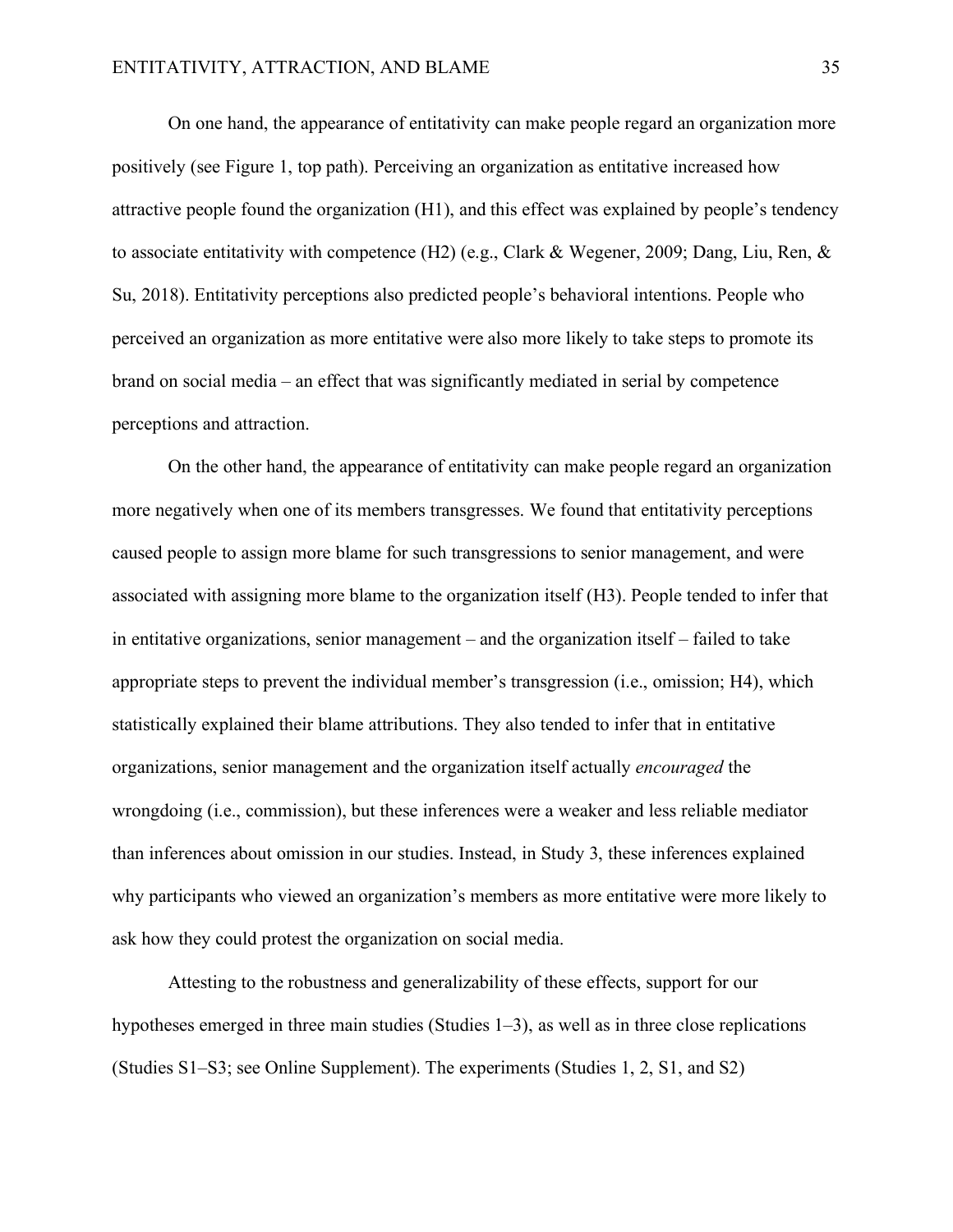demonstrate that entitativity causally affects judgments of attractiveness and blame. The field studies (Studies 3 and S3) demonstrate that natural variance in people's entitativity perceptions predict these outcomes as well in the absence of experimental intervention. The results held across multiple, real organizations spanning different industries.

### **Theoretical Contributions**

One of our key contributions is to establish entitativity as a consequential aspect of an organization's image (Scott  $&$  Lane, 2000) that affects how the public thinks about and reacts to the organization. Although theorists have posited a role for entitativity in the social identity processes of people within an organization (Bartel & Wiesenfeld, 2013; Kreiner et al., 2006), prior work in the organizational behavior literature has not considered the role of entitativity in the judgment processes of people *outside* of an organization and, to our knowledge, entitativity has received no empirical attention in the organizational literature. We demonstrated how entitativity can be usefully applied to address core questions in organizational behavior: What determines people's attraction to an organization (see Lievens & Slaughter, 2016)? How does the public respond to organizational wrongdoing (e.g., Rhee & Haunschild, 2006; Zavyalova et al., 2012)?

More broadly, our work encourages organizational scholars to move beyond the debate about whether organizations *should* be treated as social actors – unified entities that have rights and responsibilities like individuals (e.g., Whetten, 2006) – and consider *how much* individuals *actually* perceive an organization as a unified entity in different circumstances. King et al. (2010, p. 293) argue, "Every organizational member is, to a degree, an extension and representative of the organizational actor." We view this argument as a research question to be tested. Bringing the concept of entitativity to the organizational actor literature thus offers a solution to King et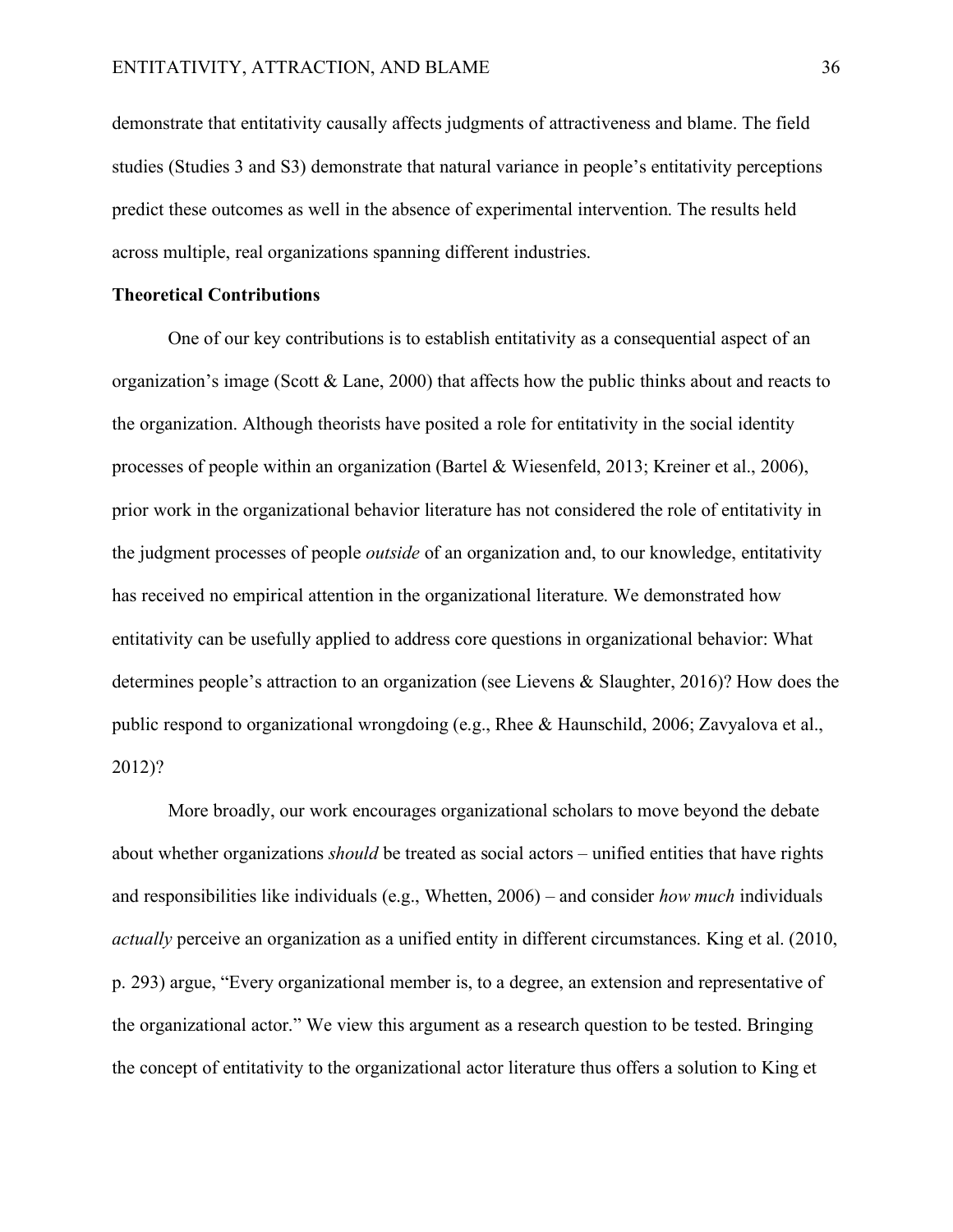al.'s (2010, p. 299) comment that "the field of organizational studies needs to be capable of distinguishing between organizational action and individual actions occurring within an organizational setting." In our view, the field needs to distinguish between how much the *public* perceives a given action as "organizational" versus "made by an individual in an organizational setting" – and then examine the consequences of this distinction.

Consistent with the social-actor perspective, scholars who study corporate social irresponsibility (see Lange & Washburn, 2012) and organizational reputation (see Ravasi et al., 2018) assume that the public perceives organizations as unified entities. For example, drawing on attribution theory, Lange and Washburn (2012) assume that the public judges organizational wrongdoing as if they were judging the wrongdoing by a single individual. Our research highlights that such assumptions will not hold to the same extent among all members of the public, and will depend on how an organization is presented. That is, entitativity perceptions naturally vary and can be experimentally manipulated, and these perceptions shape how the public judges wrongdoing in an organization. We urge theorists to empirically test their assumptions about how the public perceives organization members' entitativity; to understand that these perceptions are best understood as a continuum rather than as a dichotomy (is or is not a social actor); and to broaden their theorizing about how the public reacts to less-entitative firms. In the public's mind, an organization is only tantamount to an individual if its members seem highly entitative (Hamilton & Sherman, 1996; Sherman & Percy, 2010).

Just as studying entitativity can reveal new insights about organizations, studying organizations can reveal new insights about entitativity. Based mainly on empirical work examining how people judge informal social groups like high school peers, prior theorizing did not theoretically or empirically address whether attributions of commission or omission better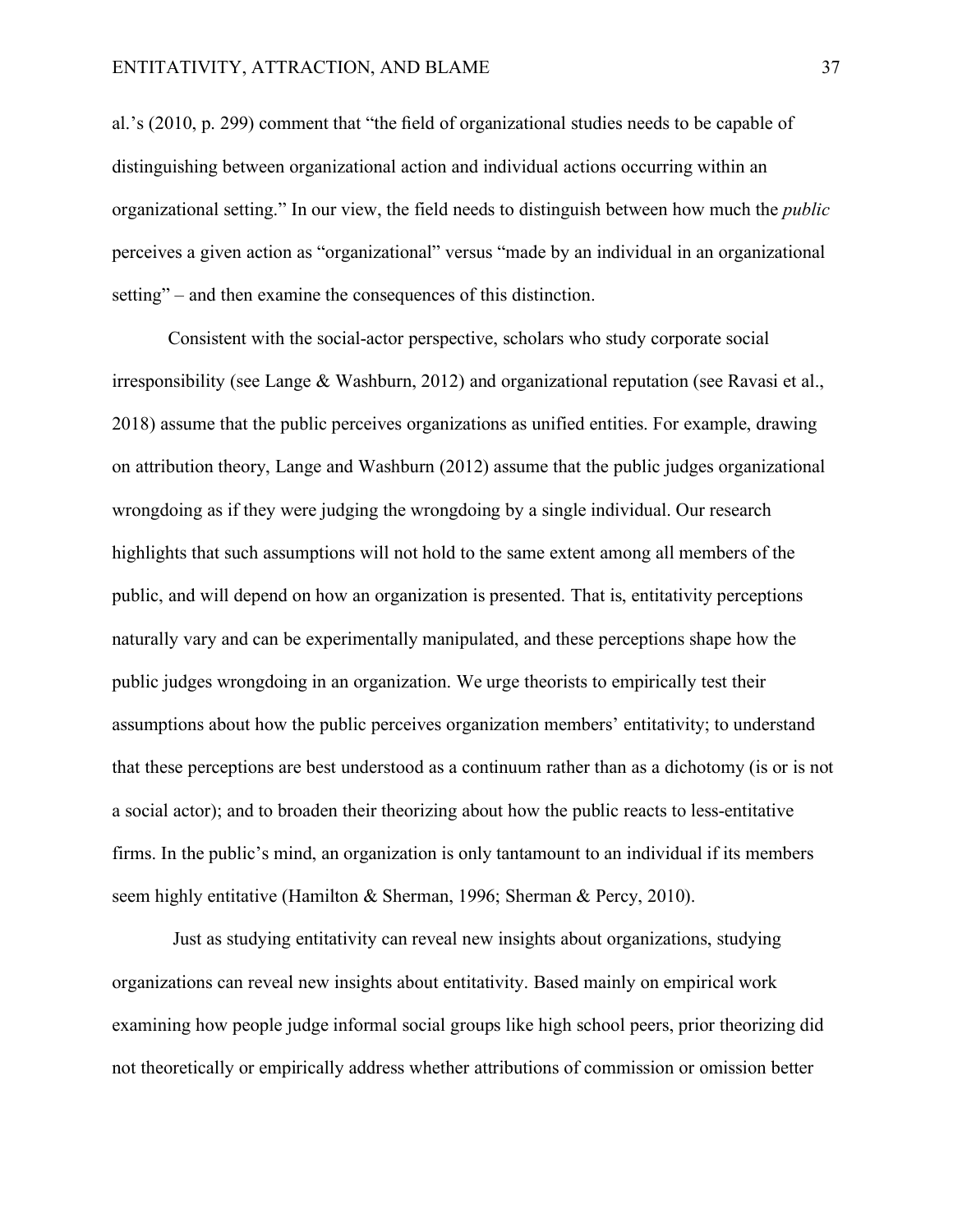explains the link between entitativity and collective responsibility (Lickel et al., 2006; Lickel  $\&$ Onuki, 2015; Lickel et al., 2003). Our studies consistently found that omission was the dominant mechanism when participants judged how much a business organization should be blamed. We think that omission was a more salient attribution to participants than commission because they know that business organizations that blatantly encourage member wrongdoing risk incurring legal and reputational sanctions (Suchman, 1995). As a result, people may assume organizations and their leaders are more likely to "turn a blind eye" to member wrongdoing rather than to explicitly encourage it. Moreover, when considering organizations (as opposed to social groups), people may more readily associate wrongdoing with corrupt cultures in which leaders, norms, and incentives tacitly condone wrongdoing without necessarily giving it explicit encouragement (Ashforth & Anand, 2003; Ashforth et al., 2008). In this way, people may think differently about entitativity and collective responsibility when judging informal social groups as compared to business organizations (cf. Denson et al., 2006).

#### **Practical Implications**

Our research has practical implications for how organizations communicate their external images (Dutton & Dukerich, 1991). Our results raise the possibility that, as an aspect of an organization's image, perceptions of entitativity can be strategically managed (Scott  $\&$  Lane, 2000). For example, Studies 1, 2, 1S and 2S suggest that news articles highlighting different facts could alter potential customers' perceptions of organizations' entitativity. It remains an open research question whether organizations themselves can influence the public's perception of entitativity outside of the lab, and whether exerting such influence could make an organization seem inauthentic. Nonetheless, our results suggest that emphasizing different organizational facts in publicity materials, interviews, and even court cases could shape the public's perception.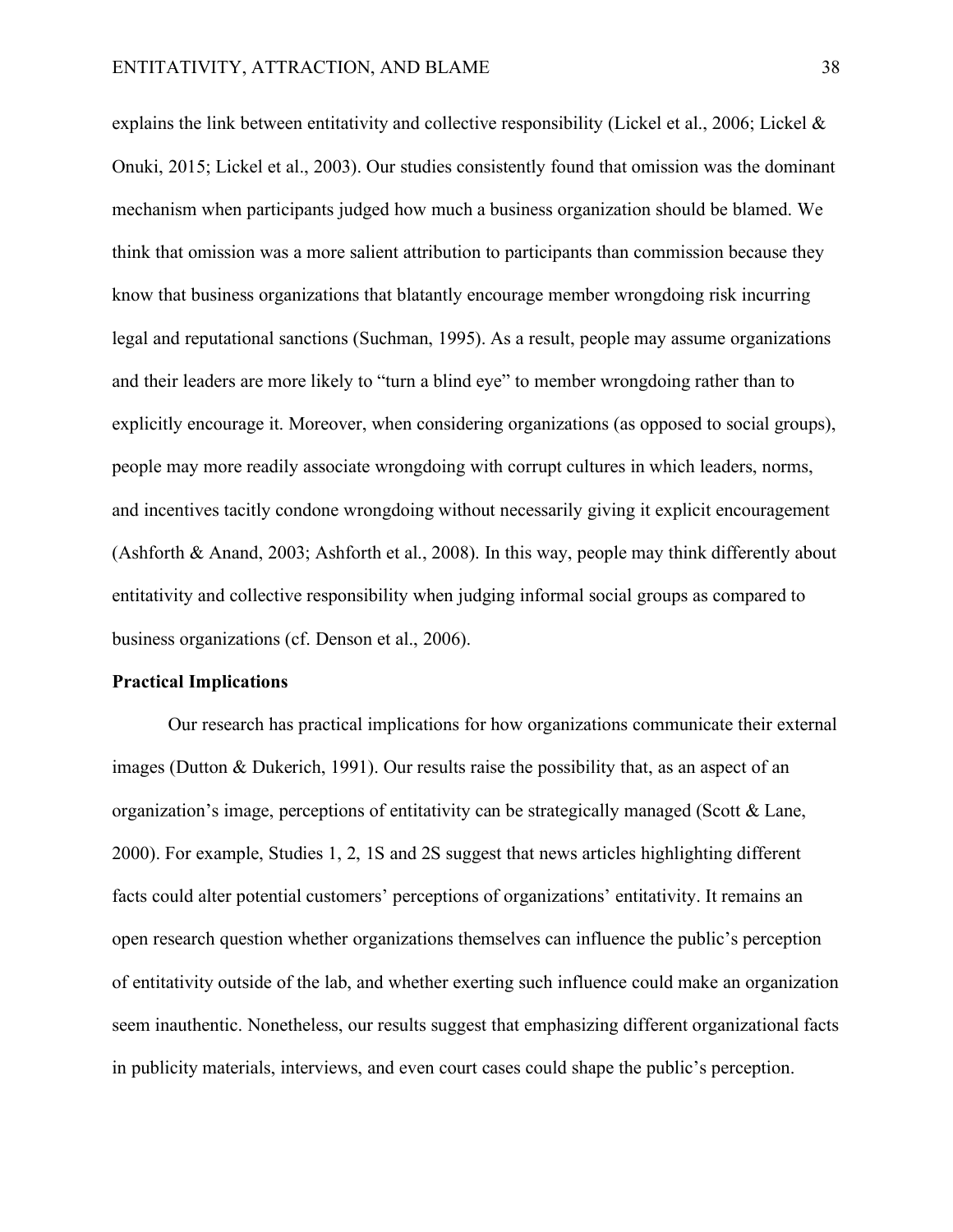Managing perceptions of an organization's entitativity may be especially important in the sharing economy, where a great deal of ambiguity surrounds whether members should be considered full-fledged employees or independent contractors (e.g., Isaac & Singer, 2015). For example, organizations like Uber, Airbnb, Handy, TaskRabbit, and UpWork use technology to coordinate the behavior of individual members, but members make most of their own decisions about when and how to work. The coordination makes the groups seem entitative while the members' independence makes them seem non-entitative. Organizations may be able to choose which perspective to present to the world. In fact, some of these organizations have argued that their members are independent contractors and not employees, presumably to avoid having to offer employment benefits. Our research suggests that these arguments may have unforeseen consequences, as an organization may not capitalize on the full potential of its image, but also may be less likely to be called upon to answer for its members' wrongdoing.

### **Limitations and Future Directions**

Like many studies in psychology and management, ours tested mechanism using measurement-of-mediation designs (Spencer et al., 2005). A limitation of such designs is that they can only speak to the correlations among the mediating and dependent variables, and not their causal relationships (Fiedler et al., 2011). For example, Study 1 showed that the causal effect of entitativity on attraction was mediated by competence judgments, but cannot address the causal relationship between competence judgments and attraction. Similarly, Study 2 cannot address the causal relationship among judgments of omission, commission, and blame. However, it is important to note that halo effects and common-method variance struggle to account for the relationship between the mediators and the dependent variables in our studies. These alternative explanations cannot easily explain why *only* judgments of competence – and not judgments of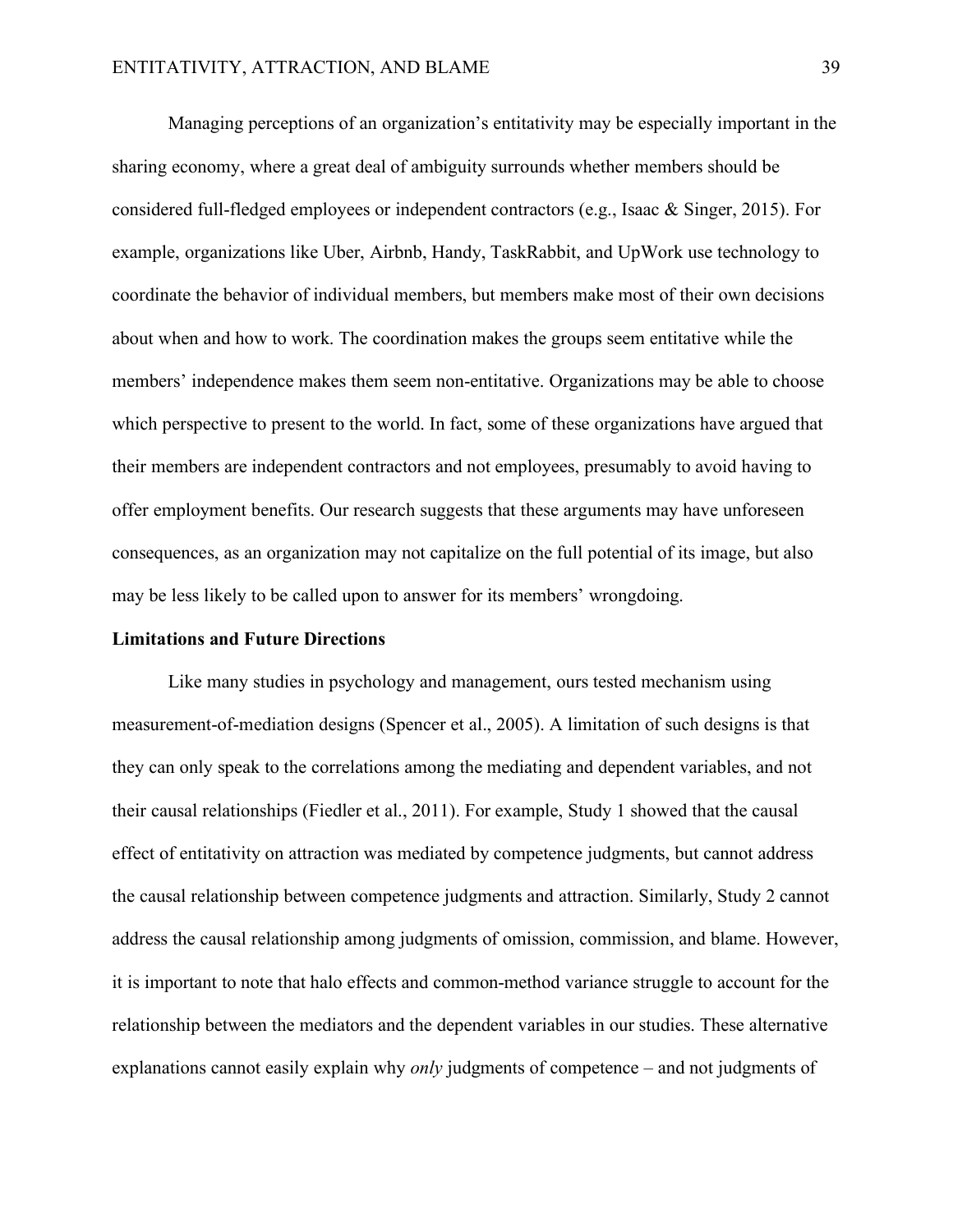morality and warmth – consistently mediated the effect of entitativity on attraction (Studies 1 and S1), or why judgments of omission mediated entitativity's effects on blame better than commission did (Studies 2, S2, 3, and S3).

Following prior work, Studies 1 and 2 manipulated entitativity perceptions by describing members as exhibiting a high or low degree of *interactivity* – that is, by varying how much members coordinated their behavior, pursued shared goals, exhibited interdependence, and influenced each other (e.g., Crump et al., 2010; Dang, Liu, Ren, & Gu, 2018; Denson et al., 2006; Effron et al., 2018; Effron & Knowles, 2015; Newheiser et al., 2012; Spencer-Rodgers et al., 2007). For some scholars, interactivity among members is inextricably linked with entitativity (Crump et al., 2010; Denson et al., 2006; Gaertner & Schopler, 1998; Lickel et al., 2003). Other scholars agree that interactivity is a central "route" to entitativity, but also suggest that similarity among group members (i.e., homogeneity) could be an additional route (e.g., Brewer et al., 2004). The present research focused on interactivity rather than homogeneity for several reasons. Empirically, entitativity perceptions correlate more highly with members' interactions than with members' homogeneity (Blanchard et al., 2020; Crump et al., 2010; Ip et al., 2006; Lickel et al., 2000). Theoretically, it remains unclear whether homogeneity is better conceptualized as an antecedent to entitativity or to essentialism – a related though distinct construct in the groups literature (Blanchard et al., 2020; Hamilton et al., 2004). Finally, both empirically and theoretically, entitativity is more closely related to interactivity than to homogeneity when a group is defined by "what members do" as opposed to "who members are" (Rutchick et al., 2008), and business organizations are defined in large part by what members do (e.g., coordinate their behavior to provide goods or services). For these reasons, our investigation of organizational entitativity focused on the link between entitativity and member interactivity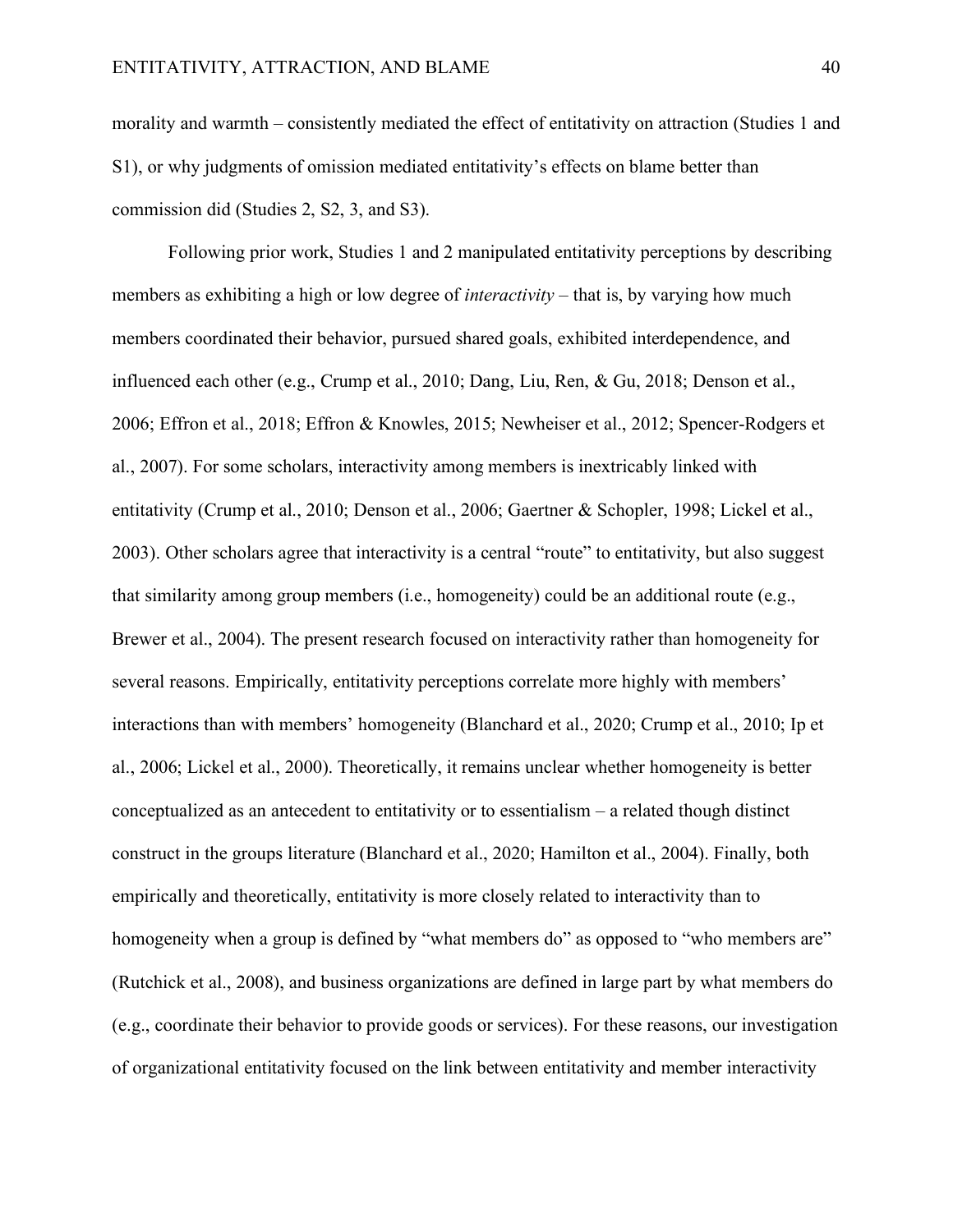rather than on the (contested) link between entitativity and homogeneity. Importantly, we also found support for our theoretical model when we measured perceptions of entitativity directly in Study 3 rather than manipulating group members' interactivity. Future research can further examine whether these results emerge in studies that vary organization members' homogeneity (e.g., whether members wear similar uniforms).

We have argued that entitativity affects organizational attractiveness because people perceive entitative organizations as more competent, and because people generally value competence in business organizations (Aaker et al., 2010; Kervyn et al., 2012). As noted, however, not everyone will value competence in every business organization. If you have fallen behind on your loan repayments, for example, you might hope that the debt-collection agency is too incompetent to seize your assets. Our theorizing does not predict a positive effect of entitativity on attraction in such contexts. Future research might even find that entitativity can *reduce* attraction to organizations that people find harmful, much like entitativity increases negative reactions to enemies, delinquents, and space aliens (Castano, Sacchi, et al., 2003; Dasgupta et al., 1999; Smith et al., 2013). If a chain of marijuana dispensaries appears highly entitative, people should perceive it as highly competent at providing marijuana to consumers. Such competence might increase attraction to the dispensaries among marijuana users, but *decrease* attraction among anti-marijuana advocates.

Whereas we focused on how people outside of an organization react to the appearance of entitativity, future research should also examine the reactions of people inside the organization. We suspect that members' perceiving their organization as highly entitative can have both positive and negative consequences. On the positive side, members should identify more strongly with an organization they perceive as entitative (Castano, 2004; Yzerbyt et al., 2000), which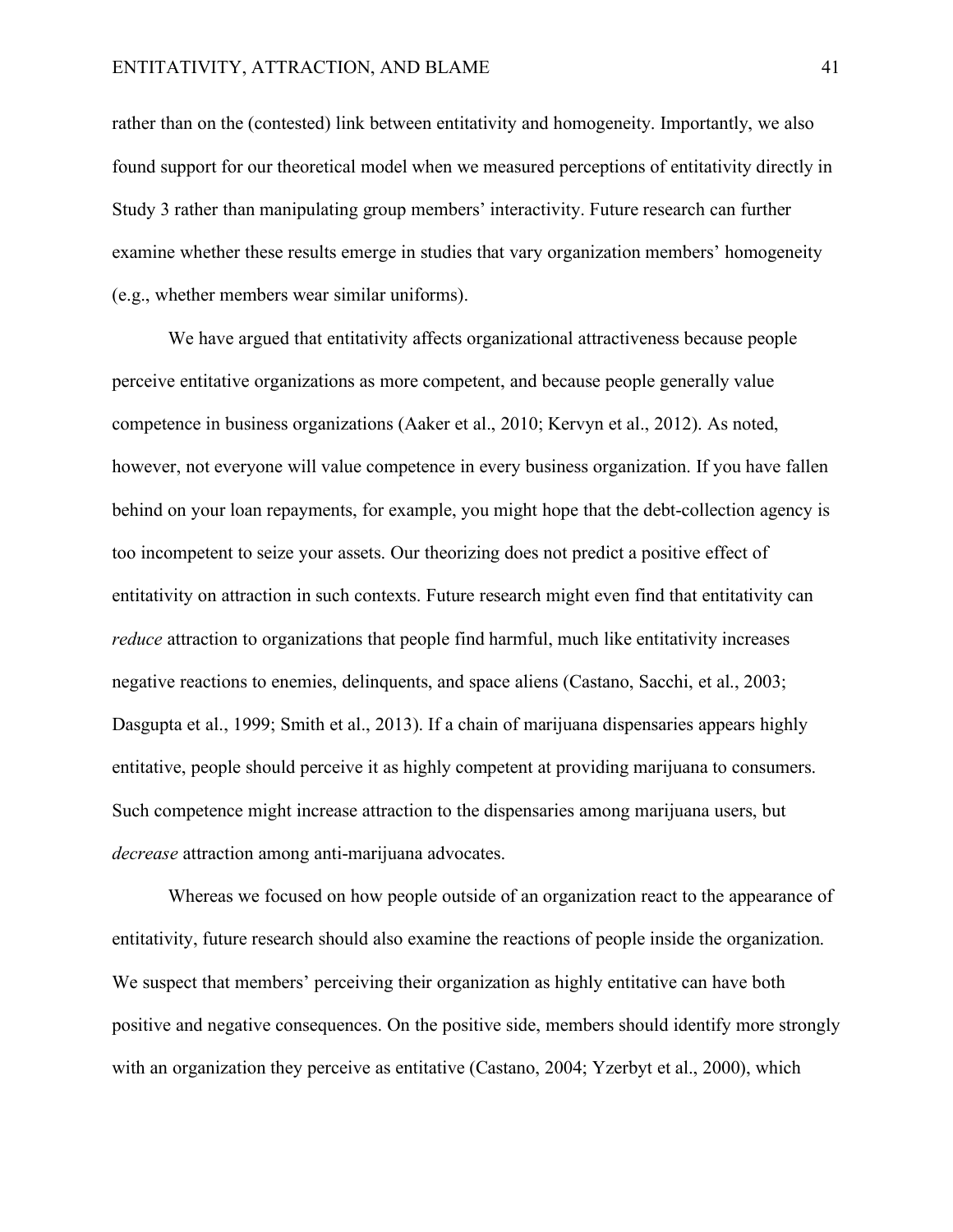### ENTITATIVITY, ATTRACTION, AND BLAME 42

likely improves employee motivation and retention. Conversely, members may experience decreases in organizational entitativity as a social identity threat (Bartel & Wiesenfeld, 2013) which should undermine motivation. On the negative side, previous work has shown that perceiving a demographic ingroup as entitative can make people feel justified enacting negative behaviors against outgroups (Effron & Knowles, 2015). Perhaps working for an entitative organization can similarly license employees to treat competitors unfairly or unethically.

Moving beyond our focus on the transgressions of rank-and-file organization members, future research should also examine how an organization's entitativity affects judgments of leaders who transgress. From the perspective of people outside the organization, entitativity may *reduce* condemnation of a transgressing leader by making the organization itself seem more blameworthy (see Effron et al., 2018). But from the perspective of people inside the organization, entitativity may *increase* condemnation of a transgressing leader. People are more inclined to excuse a transgression if it is committed by an ingroup leader than by an ingroup nonleader or by an outgroup member (Abrams et al., 2013), but this effect attenuates when people are highly motivated to protect their ingroup's image (Travaglino et al., 2016). By increasing identification with the ingroup (Castano, 2004), entitativity could motivate members to protect their organization's image by condemning a transgressing leader.

We showed that members' entitativity makes organizations more attractive overall (Studies 1, S1, 3, and S3) – but how does entitativity affect an organization's attractiveness after a member has transgressed? Our theorizing does not make clear predictions. On the one hand, entitativity might increase attraction to the organization by making it appear more competent, as in Studies 1 and S1. On the other hand, because entitativity makes an organization and its leaders seem more blameworthy for member wrongdoing, entitativity could *decrease* attraction to an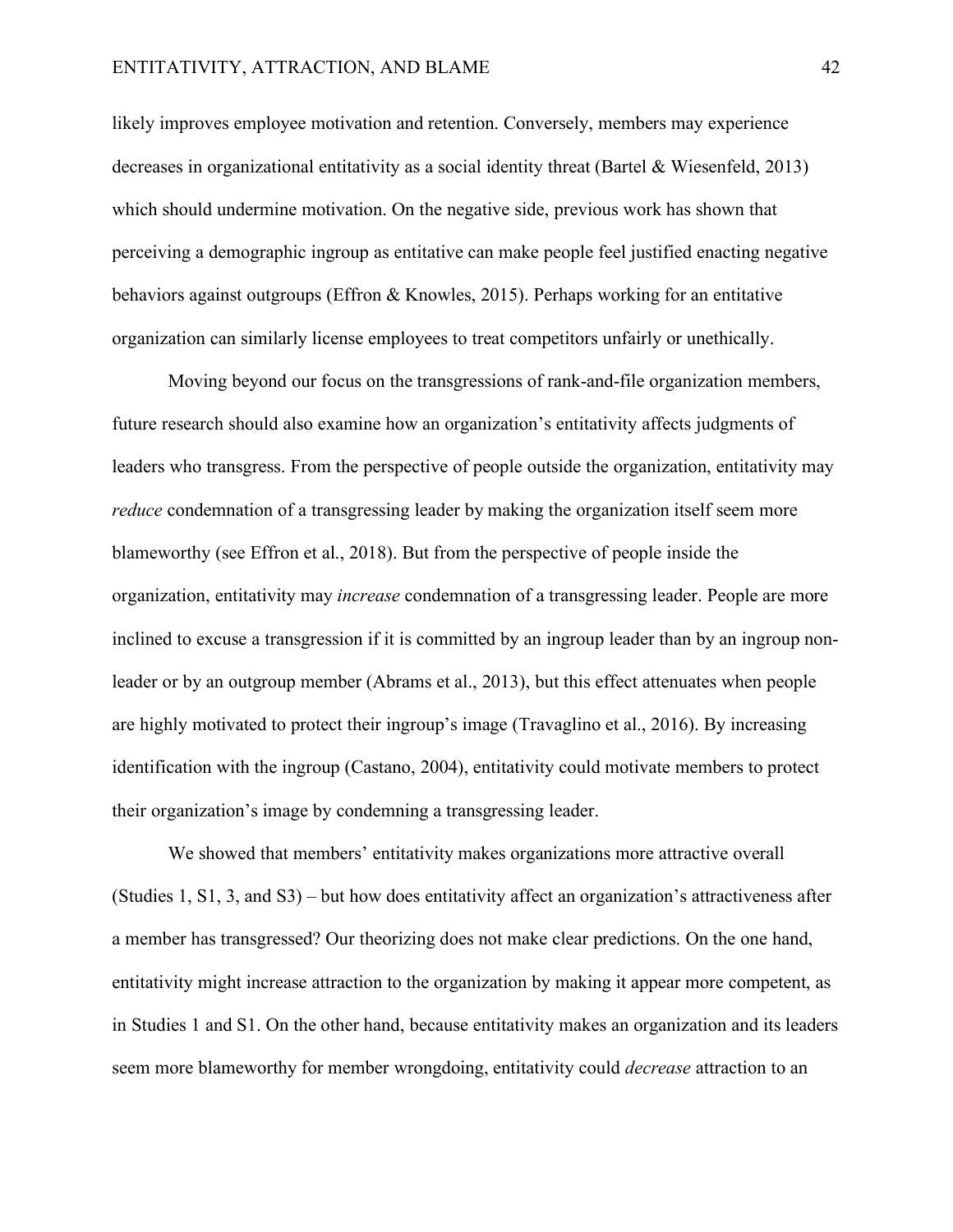organization in the aftermath of member wrongdoing. Or perhaps both processes could operate simultaneously and cancel each other out, resulting in no net effect of entitativity on attractiveness after member wrongdoing. Exploratory analyses in Studies 2 and S2 were most consistent with this last possibility: Once we called participants' attention to member wrongdoing, the entitativity manipulation no longer increased their attraction to the relevant organization, and we found an indirect effect from greater entitativity to greater blame to less attraction (see Footnote 4, Additional Analysis for Study 2 in the Online Supplement, and Study S2 in the Online Supplement). However, future research is needed to confirm whether member transgressions really do dampen the effect of entitativity on organizational attractiveness.

Our reliance on online samples is both a limitation and a strength. On the one hand, our decision to recruit participants over the Internet puts some constraints on generalizability. On the other hand, we recruited exactly the kind of people our research question focuses on: potential customers who could learn about and judge organizational attractiveness and members' misdeeds. For example, Studies 3 and S3 featured people who knew about Uber and who live in cities where more than ten thousand Uber drivers operate (Badger, 2015). The public's judgments of organizations should matter to corporate leaders and policymakers who care about public opinion.

A final limitation is that all studies were conducted with American participants and organizations. Although groups may be perceived as more-entitative overall outside of individualistic cultural contexts (see Haslam et al., 2013), entitativity perceptions influence how people perceive groups in both individualistic and collectivistic cultures (e.g., Dang & Liu, 2020; Fraune et al., 2020). Thus, we expect our results to generalize outside of the U.S. Our effects might be even larger in some collectivistic contexts; our theorizing hinged on people's tendency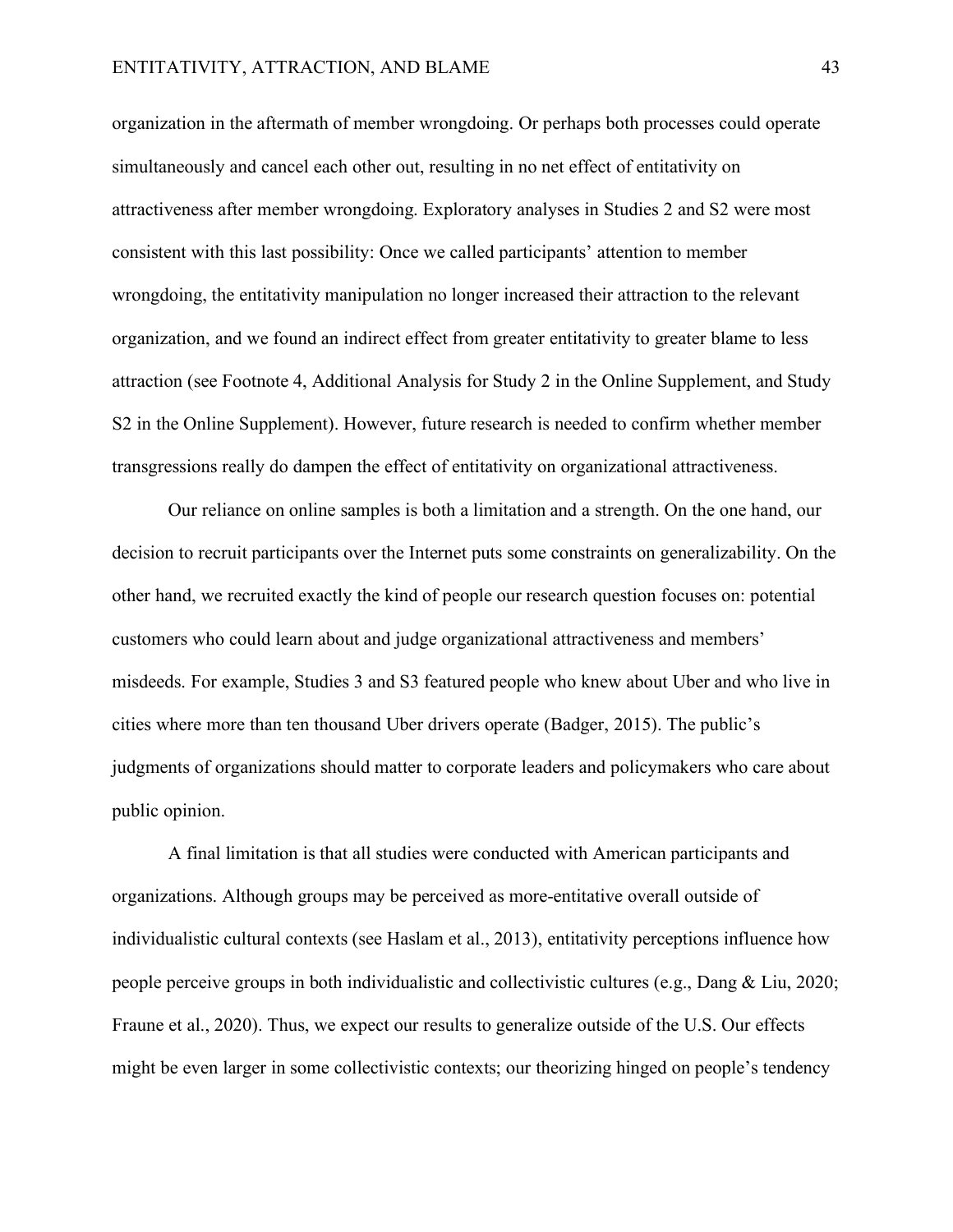to perceive interacting group members as a single entity, and this tendency is even stronger in Japan than in the U.S. (Kurebayashi et al., 2012). Future research should examine these possibilities.

# **Conclusion**

Is a particular organization more of a loose-knit group of independent individuals, or more of a single, unified whole? The answer to this question is subjective. As a result, the public will have varied perceptions about the entitativity of a given organization's members, and these perceptions can be influenced. The present research reveals that these perceptions can be a double-edged sword. People are generally attracted to organizations whose members appear entitative – but blame the organization more when one of those members transgresses.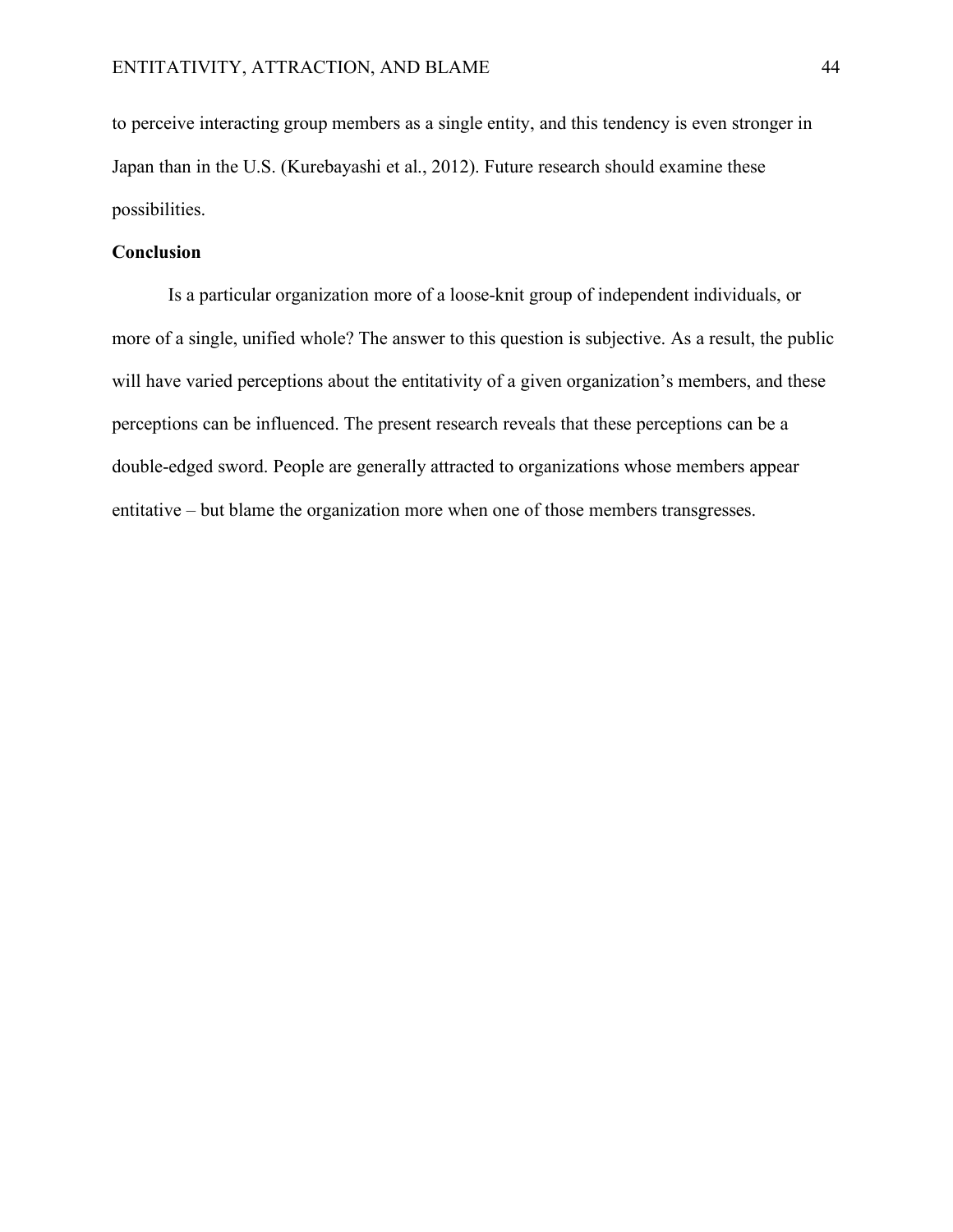# **References**

- Aaker, J., Garbinsky, E. N., & Vohs, K. (2012). Cultivating admiration in brands: Warmth, competence, and landing in the 'Golden Quadrant'. *Journal of Consumer Psychology*, *22*, 191-194.
- Aaker, J., Vohs, K. D., & Mogilner, C. (2010). Nonprofits are seen as warm and for-profits as competent: Firm stereotypes matter. *Journal of Consumer Research*, *37*(2), 224-237.
- Abelson, R. P., Dasgupta, N., Park, J., & Banaji, M. R. (1998). Perceptions of the collective other [Article]. *Personality and Social Psychology Review*, *2*(4), 243. http://search.ebscohost.com/login.aspx?direct=true&db=aph&AN=7460329&site=ehostlive
- Abrams, D., Randsley de Moura, G., & Travaglino, G. A. (2013). A double standard when group members behave badly: Transgression credit to ingroup leaders. *Journal of personality and social psychology*, *105*(5), 799. https://doi.org/10.1037/a0033600
- Ashforth, B. E., & Anand, V. (2003). The normalization of corruption in organizations. *Research in Organizational Behavior*, *25*, 1-52.
- Ashforth, B. E., Gioia, D., Robinson, S. L., & Treviño, L. K. (2008). Re-viewing organizational corruption. *The Academy of Management Review*, *33*, 670-684.
- Ashforth, B. E., Schinoff, B. S., & Brickson, S. L. (2020). "My company is friendly," "Mine's a rebel": Anthropomorphism and shifting organizational identity from "what" to "who". *Academy of Management Review*, *45*(1), 29-57.
- Badger, E. (2015, January 22). Now we know how many drivers Uber has and have a better idea of what they're making. *The Washington Post*. https://www.washingtonpost.com/news/wonk/wp/2016/01/20/now-we-know-how-manydrivers-uber-has-and-have-a-better-idea-of-what-theyre-making/
- Bartel, C. A., & Wiesenfeld, B. M. (2013). The social negotiation of group prototype ambiguity in dynamic organizational contexts. *Academy of Management Review*, *38*(4), 503-524.
- Blanchard, A. L., Caudill, L. E., & Walker, L. S. (2020). Developing an entitativity measure and distinguishing it from antecedents and outcomes within online and face-to-face groups. *Group Processes & Intergroup Relations*, *23*(1), 91-108.
- Brass, D. J., Butterfield, K. D., & Skaggs, B. C. (1998). Relationships and unethical behavior: A social network perspective. *Academy of Management Review*, *23*(1), 14-31.
- Brewer, M. B., Hong, Y.-Y., & Li, Q. (2004). Dynamic entitativity: Perceiving groups as actors. In V. Yzerbyt, C. M. Judd, & O. Corneille (Eds.), *The psychology of group perception: Perceived variabililty, entitativity, and essentialism* (pp. 25-38). Psychology Press.
- Browne, R. (2021, Februrary 19). Uber loses a major employment rights case as the UK's top court rules its drivers are workers. *CNBC*. https://www.cnbc.com/2021/02/19/uksupreme-court-rules-uber-drivers-are-workers-not-contractors.html
- Cable, D. M., & Turban, D. (2001). Establishing the dimensions, sources, and value of job seekers' employer knowledge during recruitment. In G. Ferris (Ed.), *Research in Personnel / Human Resource Management* (Vol. 20). JAI Press.
- Callahan, S. P., & Ledgerwood, A. (2016). On the psychological function of flags and logos: Group identity symbols increase perceived entitativity. *Journal of Personality and Social Psychology*, *110*(4), 528.
- Campbell, D. T. (1958). Common fate, similarity, and other indices of the status of aggregates of person as social entitites. *Behavioral Sciences*, *3*, 14-25.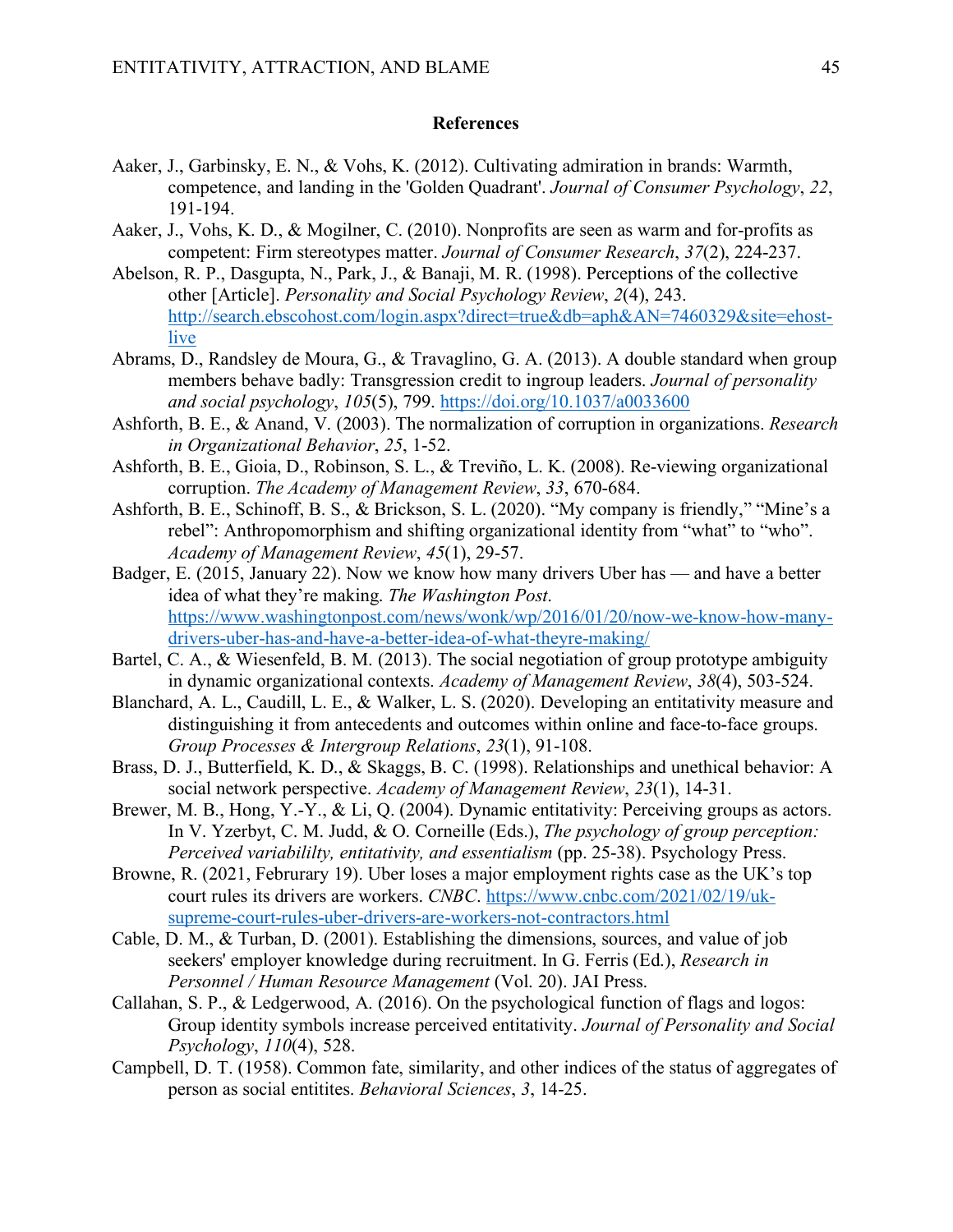- Castano, E. (2004). On the advantages of reifying the ingroup. In V. Yzerbyt, C. M. Judd, & O. Corneille (Eds.), *The psychology of group perception: Perceived variability, entitativity, and essentialism*. Psychology Press.
- Castano, E., Sacchi, S., & Gries, P. H. (2003). The perception of the other in international relations: Evidence for the polarizing effect of entitativity. *Political Psychology*, *24*(3), 449-468.
- Castano, E., Yzerbyt, V., & Bourguignon, D. (2003). We are one and I like it: The impact of ingroup entitativity on ingroup identification. *European Journal of Social Psychology*, *33*(6), 735-754.
- Clark, J. K., & Thiem, K. C. (2015). Group communicators, perceived entitativity, and persuasion: A self-validation analysis. *Journal of Experimental Social Psychology*, *61*(0), 5-11. https://doi.org/http://dx.doi.org/10.1016/j.jesp.2015.06.005
- Clark, J. K., & Wegener, D. T. (2009). Source entitativity and the elaboration of persuasive messages: The roles of perceived efficacy and message discrepancy. *Journal of Personality and Social Psychology*, *97*(1), 42.
- Crump, S. A., Hamilton, D. L., Sherman, S. J., Lickel, B., & Thakkar, V. (2010). Group entitativity and similarity: Their differing patterns in perceptions of groups. *European Journal of Social Psychology*, *40*(7), 1212-1230. https://doi.org/10.1002/ejsp.716
- Dang, J., & Liu, L. (2020). How to be "groupy" matters: Groups with shared traits and shared goals engender distinct patterns of social judgments. *Group Processes & Intergroup Relations*. https://doi.org/10.1177/1368430220942294
- Dang, J., Liu, L., Ren, D., & Gu, Z. (2018). "Groupy" allies are more beneficial while "groupy" enemies are more harmful. *Social Psychological and Personality Science*, *9*, 925-934.
- Dang, J., Liu, L., Ren, D., & Su, Q. (2018). Polarization and positivity effects: Divergent roles of group entitativity in warmth and competence judgments. *Journal of Experimental Social Psychology*, *74*, 74-84.
- Dasgupta, N., Banaji, M. R., & Abelson, R. P. (1999). Group entitativity and group perception: Associations between physical features and psychological judgment. *Journal of personality and social psychology*, *77*(5), 991-1003. https://doi.org/10.1037/0022- 3514.77.5.991
- Denson, T. F., Lickel, B., Curtis, M., Stenstrom, D. M., & Ames, D. R. (2006). The roles of entitativity and essentiality in judgments of collective responsibility. *Group Processes & Intergroup Relations*, *9*(1), 43-61.
- Dutton, J. E., & Dukerich, J. M. (1991). Keeping an eye on the mirror: Image and identity in organizational adaptation. *Academy of Management Journal*, *34*, 517-554.
- Effron, D. A., Kakkar, H., & Knowles, E. D. (2018). Group cohesion benefits individuals who express prejudice, but harms their group. *Journal of Experimental Social Psychology*, *79*, 239-251.
- Effron, D. A., & Knowles, E. D. (2015). Entitativity and intergroup bias: How belonging to a cohesive group allows people to express their prejudices. *Journal of Personality and Social Psychology*, *108*, 234-253. https://doi.org/10.1037/pspa0000020
- Elsbach, K. D. (2006). *Organization perception management*. Routledge.
- Elsbach, K. D., & Sutton, R. I. (1992). Acquiring organizational legitimacy through illegitimate actions: A marriage of institutional and impression management theories. *Academy of Management Journal*, *35*(4), 699-738. http://www.jstor.org/stable/256313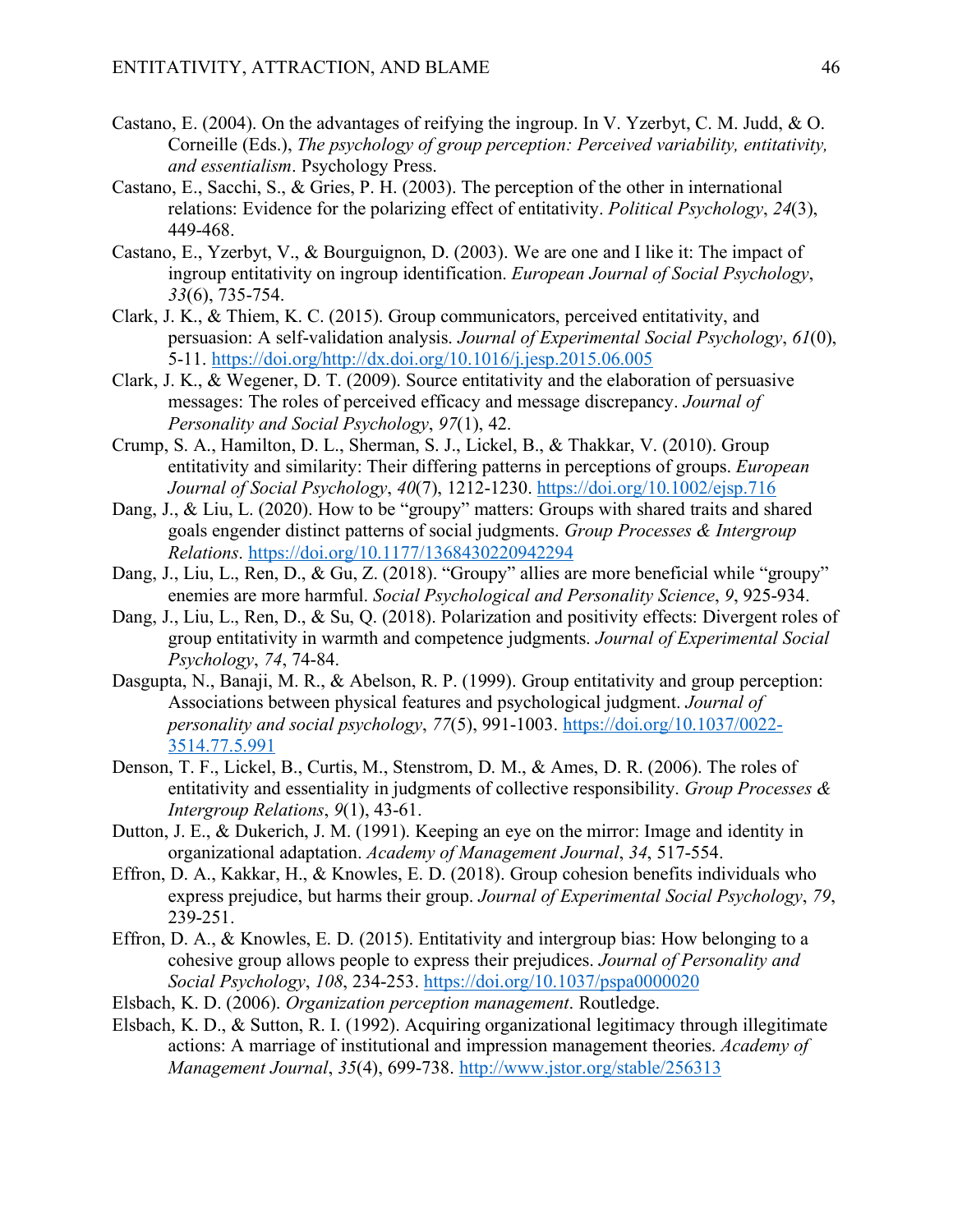- Epley, N., Waytz, A., & Cacioppo, J. T. (2007). On seeing human: A three-factor theory of anthropomorphism. *Psychological Review*, *114*, 864-886.
- Fiedler, K., Schott, M., & Meiser, T. (2011). What mediation analysis can (not) do. *Journal of Experimental Social Psychology*, *47*(6), 1231-1236.
- Fiske, S. T., Cuddy, A. J., Glick, P., & Xu, J. (2002). A model of (often mixed) stereotype content: competence and warmth respectively follow from perceived status and competition. *Journal of Personality and Social Psychology*, *82*(6), 878.
- Folkes, V. S., & Kamins, M. A. (1999). Effects of information about firms' ethical and unethical actions on consumers' attitudes. *Journal of Consumer Psychology*, *8*(3), 243-259. https://doi.org/http://dx.doi.org/10.1207/s15327663jcp0803\_03
- Fombrun, C., & Shanley, M. (1990). What's in a name? Reputation building and corporate strategy. *Academy of Management Journal*, *33*, 233-258.
- Foreman, P., & Whetten, D. A. (2002). Members' identification with multiple-identity organizations. *Organization Science*, *13*(6), 618-635.
- Fraune, M. R., Oisted, B. C., Sembrowski, C. E., Gates, K. A., Krupp, M. M., & Šabanović, S. (2020). Effects of robot-human versus robot-robot behavior and entitativity on anthropomorphism and willingness to interact. *Computers in Human Behavior*, *105*, 106220.
- Gaertner, L., & Schopler, J. (1998). Perceived ingroup entitativity and intergroup bias: An interconnection of self and others. *European Journal of Social Psychology*, *28*(6), 963- 980. http://dx.doi.org/10.1002/(SICI)1099-0992(1998110)28:6<963::AID-EJSP905>3.0.CO;2-S
- Gallup. (2017). State of the American Workplace. https://www.gallup.com/workplace/238085/state-american-workplace-report-2017
- Gioia, D. A., & Thomas, J. B. (1996). Identity, image, and issue interpretation: Sensemaking during strategic change in academia. *Administrative Science Quarterly*, 370-403.
- Hamilton, D. L., & Sherman, S. J. (1996). Perceiving persons and groups. *Psychological review*, *103*(2), 336-355. https://doi.org/10.1037/0033-295x.103.2.336
- Hamilton, D. L., Sherman, S. J., & Rodgers, J. S. (2004). Perceiving the groupness of groups: Entitativity, homogeneity, essentialism, and stereotypes. In V. Yzerbyt, C. M. Judd, & O. Coneille (Eds.), *The psychology of group perception: Perceived variability, entitativity, and essentialism* (pp. 39-60). Psychology Press.
- Haslam, N., Holland, E., & Kawasawa, M. (2013). Essentialism and entitativity across cultures. In M. Brewer (Ed.), *Culture and group processes*. Oxford University Press.
- Haslam, S. A., Cornelissen, J. P., & Werner, M. D. (2017). Metatheories and metaphors of organizational identity: Integrating social constructionist, social identity, and social actor perspectives within a social interactionist model. *International Journal of Management Reviews*, *19*(3), 318-336.
- Hatch, M. J., & Schultz, M. (2008). *Taking brand initiative*. Jossey-Bass.
- Highhouse, S., Lievens, F., & Sinar, E. F. (2003). Measuring attraction to organizations. *Educational and Psychological Measurement*, *63*(6), 986-1001. https://doi.org/10.1177/0013164403258403
- Iacurci, G. (2020, Februrary 4). The gig economy has ballooned by 6 million people since 2010. Financial worries may follow. *CNBC*. https://www.cnbc.com/2020/02/04/gig-economygrows-15percent-over-past-decade-adp-report.html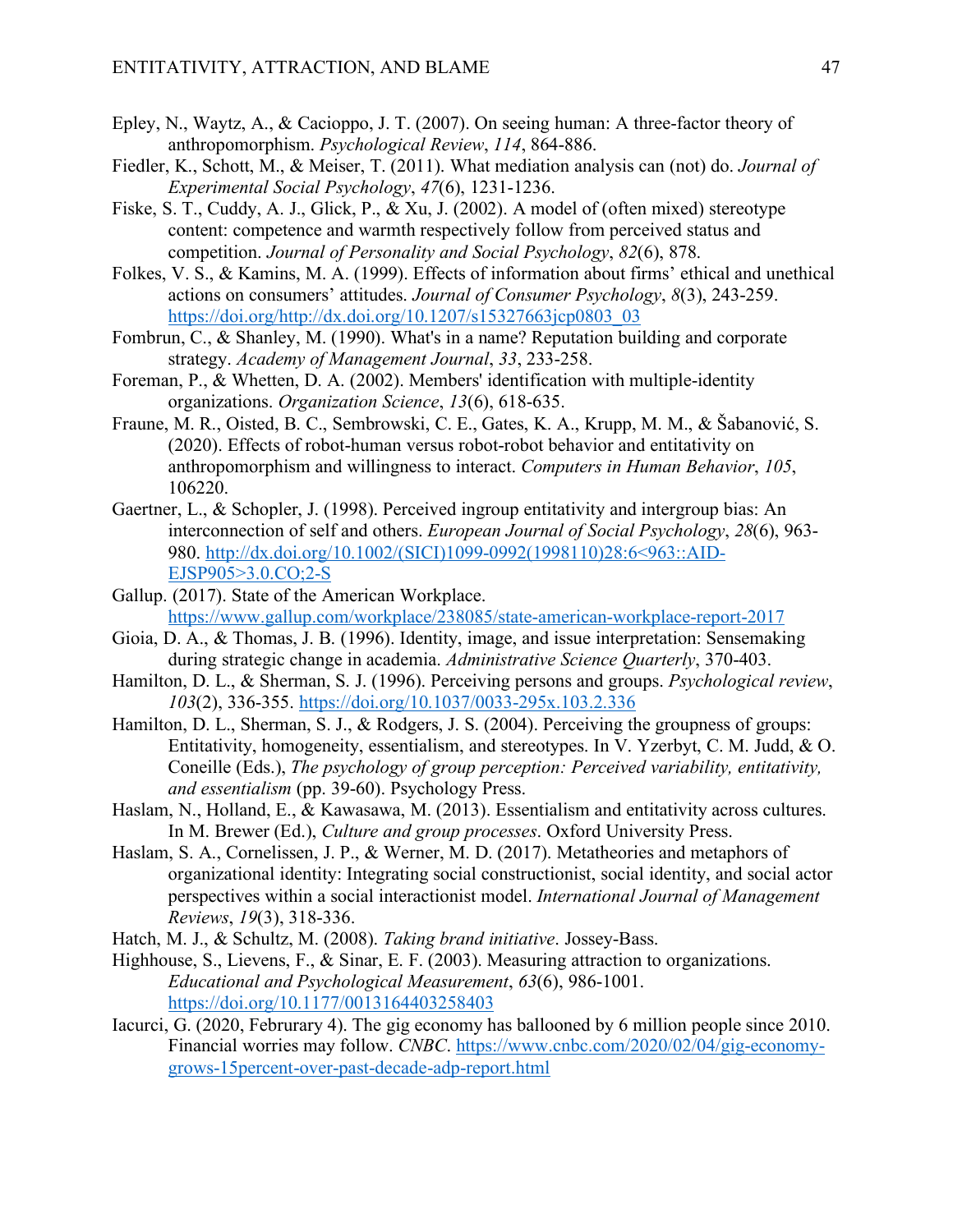- Ip, G. W.-m., Chiu, C.-y., & Wan, C. (2006). Birds of a feather and birds flocking together: Physical versus behavioral cues may lead to trait- versus goal-based group perception. *Journal of Personality and Social Psychology*, *90*(3), 368-381. https://doi.org/10.1037/0022-3514.90.3.368
- Isaac, M., & Singer, N. (2015, June 17). California says Uber driver is employee, not a contractor. *The New York Times*. https://www.nytimes.com/2015/06/18/business/ubercontests-california-labor-ruling-that-says-drivers-should-be-employees.html
- Kervyn, N., Fiske, S. T., & Malone, C. (2012). Brands as intentional agents framework: How perceived intentions and ability can map brand perception. *Journal of Consumer Psychology*, *22*(2).
- King, B. G., Felin, T., & Whetten, D. A. (2010). Perspective Finding the organization in organizational theory: A meta-theory of the organization as a social actor. *Organization Science*, *21*(1), 290-305.
- Kreiner, G. E., Ashforth, B. E., & Sluss, D. M. (2006). Identity dynamics in occupational dirty work: Integrating social identity and system justification perspectives. *Organization Science*, *17*(5), 619-636.
- Kurebayashi, K., Hoffman, L., Ryan, C. S., & Murayama, A. (2012). Japanese and American perceptions of group entitativity and autonomy: A multilevel analysis. *Journal of Cross-Cultural Psychology*, *43*(2), 349-364.
- Lange, D., & Washburn, N. T. (2012). Understanding attributions of corporate social irresponsibility. *Academy of Management Review*, *37*(2), 300-326.
- Leach, C. W., Ellemers, N., & Barreto, M. (2007). Group virtue: The importance of morality (vs. competence and sociability) in the positive evaluation of in-groups. *Journal of Personality and Social Psychology*, *93*(2), 234-249. https://doi.org/10.1037/0022- 3514.93.2.234
- Lickel, B., Hamilton, D. L., & Sherman, S. J. (2001). Elements of a lay theory of groups: Types of groups, relational styles, and the perception of group entitativity. *Personality and Social Psychology Review*, *5*(2), 129-140. https://doi.org/10.1207/s15327957pspr0502\_4
- Lickel, B., Hamilton, D. L., Wieczorkowska, G., Lewis, A., Sherman, S. J., & Uhles, A. N. (2000). Varieties of groups and the perception of group entitativity. *Journal of Personality and Social Psychology*, *78*(2), 223-246.
- Lickel, B., Miller, N., Stenstrom, D. M., Denson, T. F., & Schmader, T. (2006). Vicarious retribution: The role of collective blame in intergroup aggression. *Personality and Social Psychology Review*, *10*(4), 372-390.
- Lickel, B., & Onuki, M. (2015). Generalization processes in collective responsibility and intergroup conflict. In S. J. Stroessner & J. W. Sherman (Eds.), *Social perception from individuals to groups* (pp. 197-212). Psychology Press.
- Lickel, B., Schmader, T., & Hamilton, D. L. (2003). A case of collective responsibility: Who else was to blame for the Columbine High School shootings? *Personality and Social Psychology Bulletin*, *29*(2), 194-204. https://doi.org/10.1177/0146167202239045
- Lievens, F., & Slaughter, J. E. (2016). Employer image and employer branding: What we know and what we need to know. *Annual Review of Organizational Psychology and Organizational Behavior*, *3*, 407-440.
- Mawritz, M. B., Mayer, D. M., Hoobler, J. M., Wayne, S. J., & Marinova, S. V. (2012). A trickle-down model of abusive supervision. *Personnel Psychology*, *65*(2), 325-357.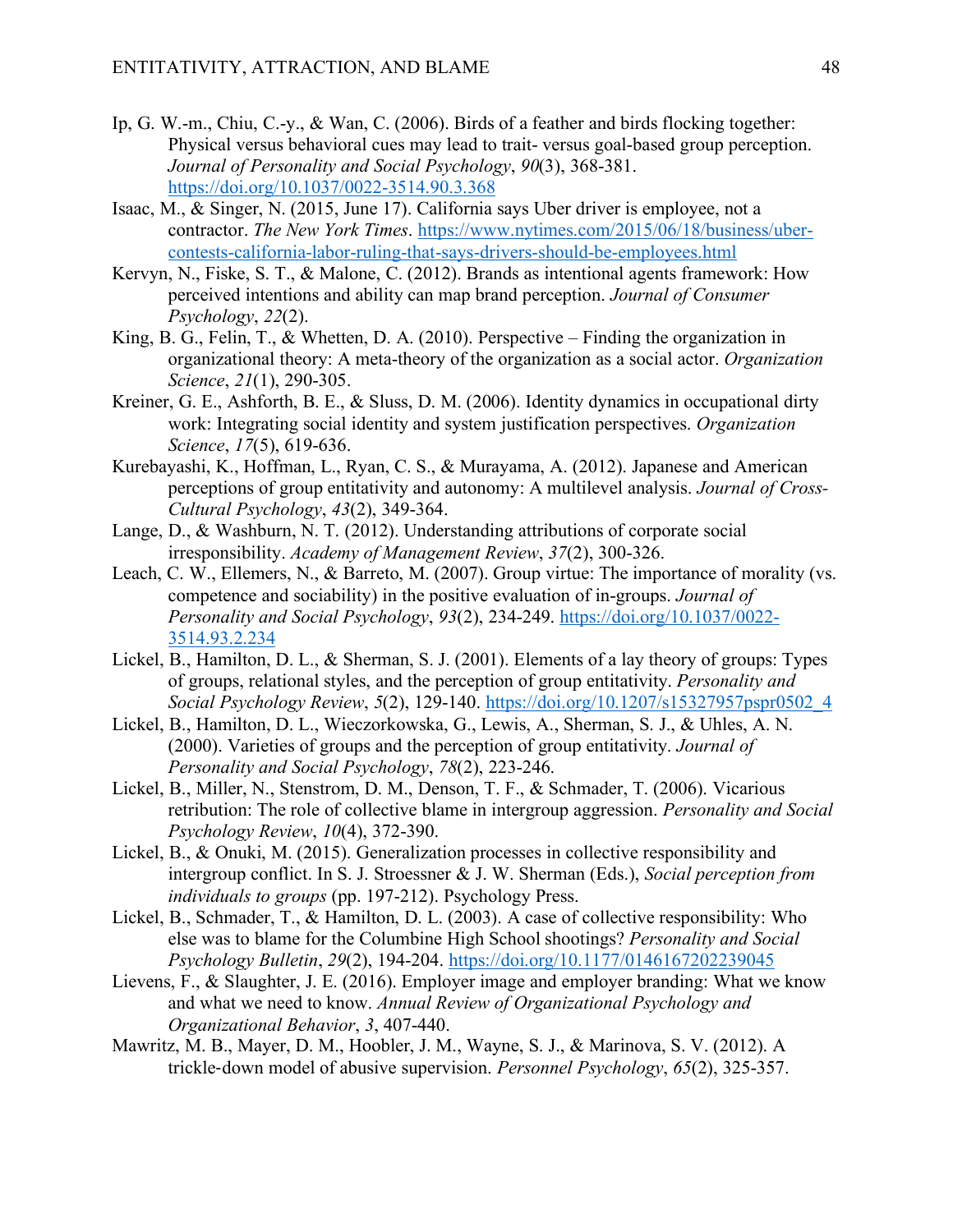- Mayer, D. M., Kuenzi, M., Greenbaum, R., Bardes, M., & Salvador, R. B. (2009). How low does ethical leadership flow? Test of a trickle-down model. *Organizational Behavior and Human Decision Processes*, *108*(1), 1-13.
- McDonnell, M.-H., & King, B. (2013). Keeping up appearances: Reputational threat and impression management after social movement boycotts. *Administrative Science Quarterly*, *58*(3), 387-419. https://doi.org/10.1177/0001839213500032
- Moore, C., & Gino, F. (2013). Ethically adrift: How others pull our moral compass from true north, and how we can fix it. *Research in Organizational Behavior*, *33*(53-77).
- Newheiser, A.-K., & Dovidio, J. F. (2015). High outgroup entitativity can inhibit intergroup retribution. *British Journal of Social Psychology*, *54*(2), 341-358. https://doi.org/10.1111/bjso.12078
- Newheiser, A.-K., Sawaoka, T., & Dovidio, J. F. (2012). Why do we punish groups? High entitativity promotes moral suspicion. *Journal of Experimental Social Psychology*, *48*(4), 931-936.
- Nikolinakou, A., & Phua, J. (2020). Do human values matter for promoting brands on social media? How social media users' values influence valuable brand-related activities such as sharing, content creation, and reviews. *Journal of Consumer Behaviour*, *19*(1), 13-23.
- Paolacci, G., Chandler, J., & Ipeirotis, P. G. (2010). Running experiments on Amazon Mechanical Turk. *Judgment and Decision Making*, *5*(5), 411-419.
- Pinto, J., Leana, C. R., & Pil, F. K. (2008). Corrupt organizations or organizations of corrupt individuals? Two types of organization-level corruption. *Academy of Management Review*, *33*(3), 685-709.
- Ravasi, D., Rindova, V., Etter, M., & Cornelissen, J. (2018). The formation of organizational reputation. *Academy of Management Annals*, *12*(2), 574-599.
- Rhee, M., & Haunschild, P. R. (2006). The liability of good reputation: A study of product recalls in the U.S. automobile industry. *Organization Science*, *17*(1), 101-117.
- Rijnhart, J. J. M., Twisk, J. W. R., Eekhout, I., & Heymans, M. W. (2019). Comparison of logistic-regression based methods for simple mediation analysis with a dichotomous outcome variable. *BMC Medical Research Methodology*, *19*(1), 19. https://doi.org/10.1186/s12874-018-0654-z
- Rutchick, A. M., Hamilton, D. L., & Sack, J. D. (2008). Antecedents of entitativity in categorically and dynamically construed groups. *European Journal of Social Psychology*, *38*(6), 905-921.
- Saad, L., & Hickman, A. (2021). Majority of U.S. workers continue to punch in virtually. *Gallup*. https://news.gallup.com/poll/329501/majority-workers-continue-punchvirtually.aspx
- Scott, S. G., & Lane, V. R. (2000). A stakeholder approach to organizational identity. *Academy of Management Review*, *25*(1), 43-62.
- Scott, W. R., & Meyer, J. W. (1994). *Institutional environments and organizations*. Sage.
- Shaver, K. G. (1985). *The attribution of blame*. Springer-Verlag.
- Sherman, S. J., & Percy, E. J. (2010). The psychology of collective responsibility: When and why collective entities are likely to be held responsible for the misdeeds of individual members. *Journal of Law and Policy*, *19*, 137-170.
- Sjöstström, A., & Gollwitzer, M. (2015). Displaced revenge: Can revenge taste "sweet" if it aims at a different target? *Journal of Experimental Social Psychology*, *56*(191-202).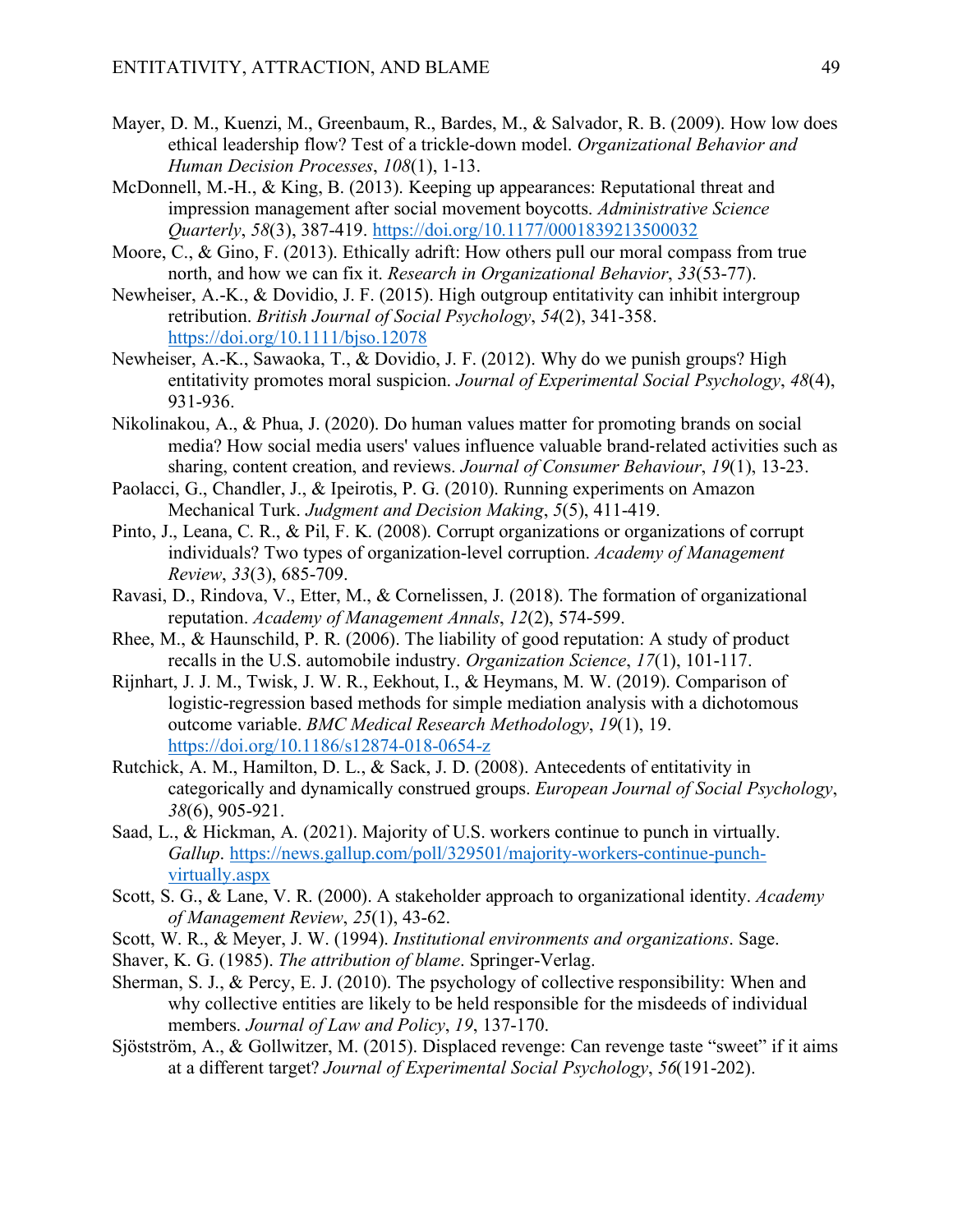- Smith, R. W., Faro, D., & Burson, K. A. (2013). More for the many: The influence of entitativity on charitable giving. *Journal of Consumer Research*, *39*(5), 961-976. https://doi.org/10.1086/666470
- Spencer, S. J., Zanna, M. P., & Fong, G. T. (2005). Establishing a causal chain: Why experiments are often more effective than mediational analyses in examining psychological processes. *Journal of Personality and Social Psychology*, *89*(6), 845.
- Spencer-Rodgers, J., Hamilton, D. L., & Sherman, S. J. (2007). The central role of entitativity in stereotypes of social categories and task groups. *Journal of Personality and Social Psychology*, *92*(3), 369-388. https://doi.org/10.1037/0022-3514.92.3.369
- StataCorp. (2019). *Stata 16 Base Reference Manual*. StataCorp LLC.
- Stenstrom, D. M., Lickel, B., Denson, T. F., & Miller, N. (2008). The roles of ingroup identification and outgroup entitativity in intergroup retribution. *Personality and Social Psychology Bulletin*, *34*(11), 1570-1582.
- Suchman, M. C. (1995). Managing legitimacy: Strategic and institutional approaches. *Academy of Management Review*, *20*(571-610).
- Travaglino, G. A., Abrams, D., Randsley de Moura, G., & Yetkili, O. (2016). Fewer but better: Proportionate size of the group affects evaluation of transgressive leaders. *British Journal of Social Psychology*, *55*(2), 318-336.
- Treviño, L. K., Weaver, G. R., & Reynolds, S. J. (2006). Behavioral ethics in organizations: A review. *Journal of Management*, *32*(6), 951-990. https://doi.org/10.1177/0149206306294258
- Treviño, L. K., & Youngblood, S. A. (1990). Bad apples in bad barrels: A causal analysis of ethical decision-making behavior. *Journal of Applied Psychology*, *75*(4), 378.
- van Knippenberg, D. (2011). Embodying who we are: Leader group prototypicality and leadership effectiveness. *The Leadership Quarterly*, *22*(6). https://doi.org/10.1016/j.leaqua.2011.09.004
- Vanbergen, N., Irmak, C., & Sevilla, J. (2020). Product entitativity: How the presence of product replicates increases perceived and actual product efficacy. *Journal of Consumer Research*, *47*(2), 192-214. https://doi.org/10.1093/jcr/ucaa006
- Waytz, A., & Young, L. (2012). The group-member mind trade-off: Attributing mind to groups versus group members. *Psychological Science*, *24*(10), 1089-1103.
- Weiner, B. (1995). *Judgments of responsibility: A foundation for a theory of social conduct*. Guilford.
- Whetten, D. A. (2006). Albert and Whetten revisited: Strengthening the concept of organizational identity. *Journal of management inquiry*, *15*(3), 219-234.
- Wiesenfeld, B. M., Wurthmann, K. A., & Hambrick, D. C. (2008). The stigmatization and devaluation of elites associated with corporate failures: A process model. *Academy of Management Review*, *33*(1), 231-251.
- Yaffe, T., & Kark, R. (2011). Leading by example: the case of leader OCB. *Journal of Applied Psychology*, *96*(4), 806.
- Yzerbyt, V., Castano, E., Leyens, J.-P., & Paladino, M.-P. (2000). The primacy of the ingroup: The interplay of entitativity and identification. *European Review of Social Psychology*, *11*(1), 257-295.
- Zavyalova, A., Pfarrer, M. D., Reger, R. K., & Shapiro, D. L. (2012). Managing the message: The effects of firm actions and industry spillovers on media coverage following wrongdoing. *Academy of Management Journal*, *55*(5), 1079-1101.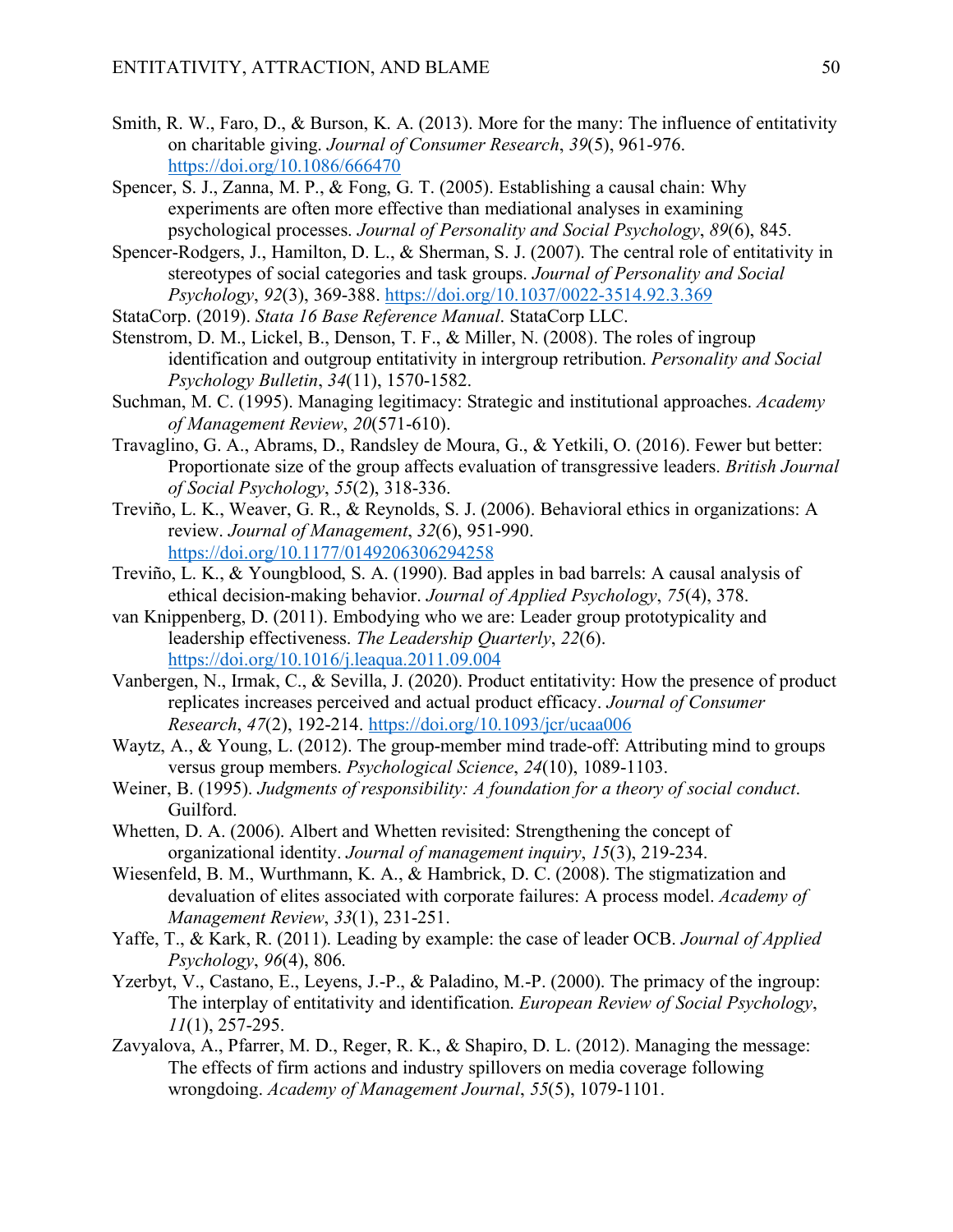Zemba, Y., Young, M. J., & Morris, M. W. (2006). Blaming leaders for organizational accidents: Proxy logic in collective- versus individual-agency cultures. *Organizational Behavior and Human Decision Processes*, *101*(1), 36-51. https://doi.org/10.1016/j.obhdp.2006.04.007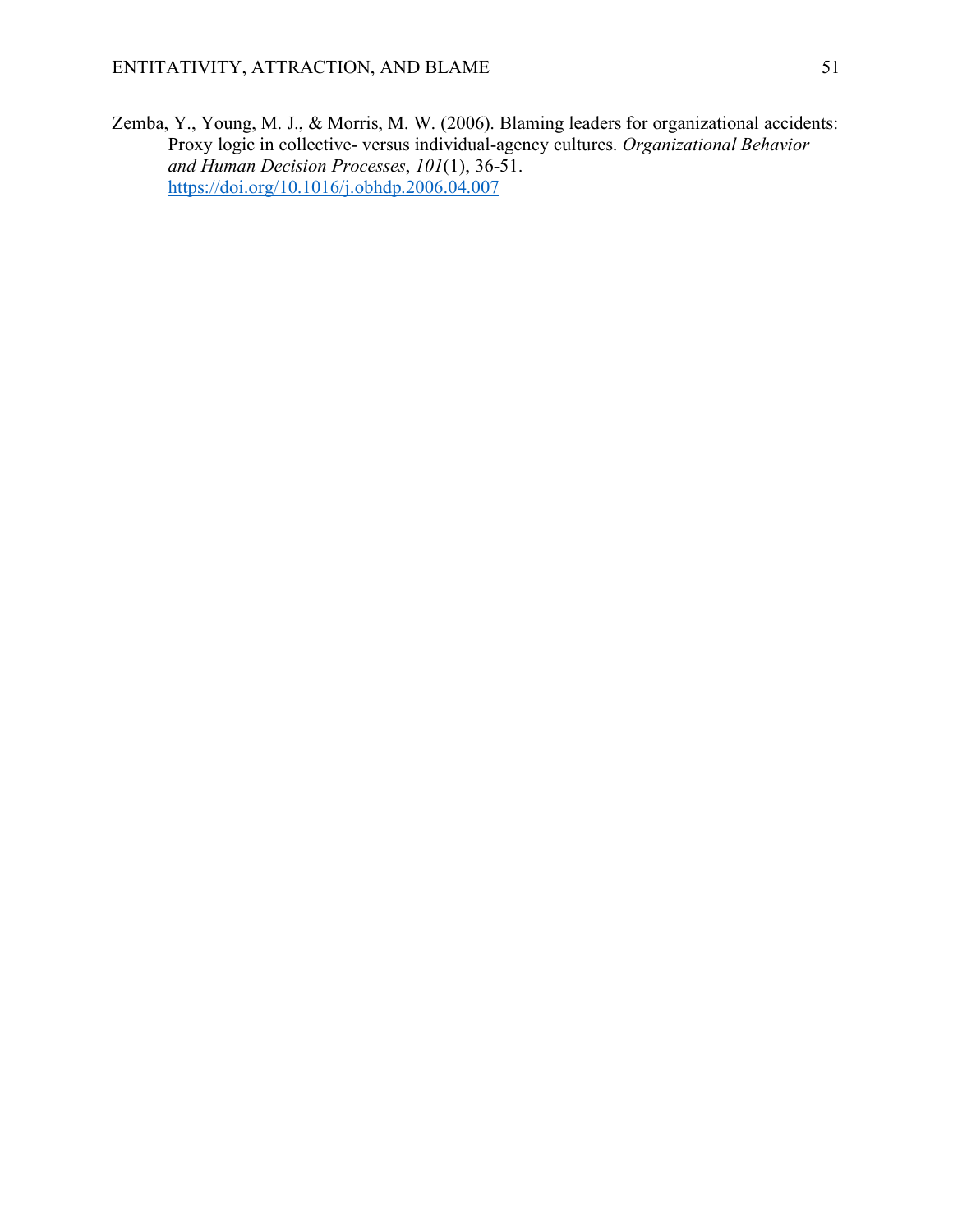# **TABLES**

# **Table 1**

# Results of Confirmatory Factor Analysis in Study 3

|                      |                           |         |     |     |     |              | Comparison with<br>Model 1 |             |  |
|----------------------|---------------------------|---------|-----|-----|-----|--------------|----------------------------|-------------|--|
| Model                | Description               | $X^2$   | df  | CFI | TLI | <b>RMSEA</b> | $\Delta \chi^2$            | $\Delta df$ |  |
| Model 1 <sup>a</sup> | <b>Eight Factor Model</b> | 1307.48 | 432 | .95 | .94 | .058         |                            |             |  |
| Model 2 <sup>b</sup> | Five Factor Model         | 4216.64 | 485 | .79 | .77 | .113         | 2909.16                    | 53          |  |
| Model 3 <sup>c</sup> | Four Factor Model         | 4605.02 | 489 | .77 | .75 | .119         | 3297.54                    | 56          |  |
| Model 4 <sup>d</sup> | Three Factor Model        | 5163.66 | 492 | .74 | .72 | .126         | 3856.18                    | 59          |  |
| Model 5 <sup>e</sup> | Single Factor Model       | 9688.51 | 495 | .48 | .44 | .176         | 8381.03                    | 62          |  |

*Notes*.  $N = 600$ . CFI = comparative fit index; TLI = Tucker–Lewis index; RMSEA - root-mean-square error of approximation;  $p <$ .05. a Eight Factor Model – Entitativity two separate factors for both measures, Competence, Two separate factors for attraction reflecting two different measures, Commission, Omission and Blame; <sup>b</sup> Five Factor Model – Commission and Omission combined into a single factor, Two measures of Entitativity and Attitudes combined into two separate individual factors; <sup>c</sup> Four Factor Model – Commission, Omission and Blame measures combined into a single factor with Competence, two measures each of Entitativity and Attraction as the other three factors; <sup>d</sup> Three Factor Model – Commission, Omission, Blame as one factor, Competence and Attraction combined into a single factor with Entitativity as the other factor; e All measures combined into one factor.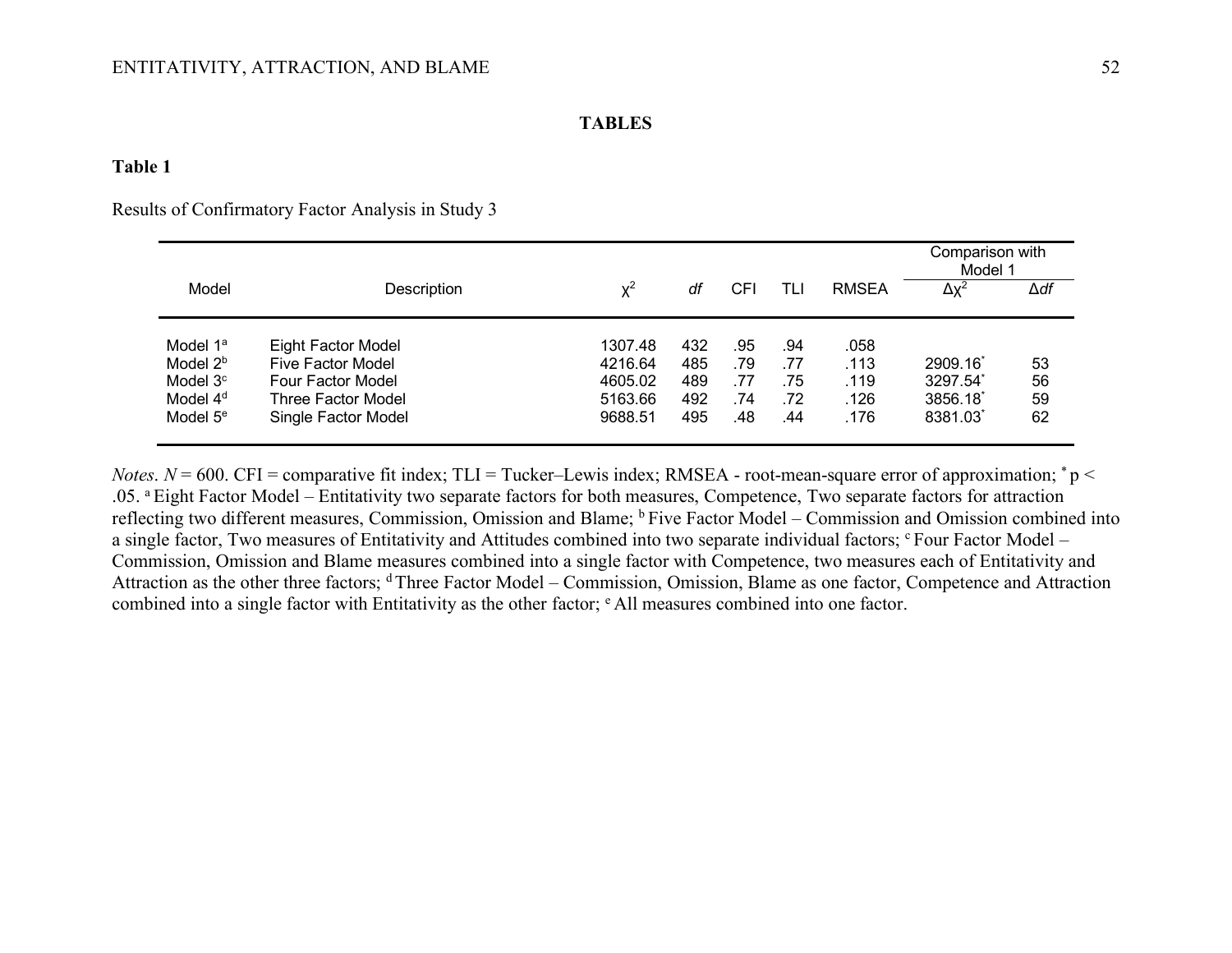# **Table 2**

Descriptive Statistics and Pairwise Correlations in Study 3

| Variables                               | Mean  | <b>SD</b> | (1)                      | (2)                      | (3)              | (4)   | (5)              | (6)              | (7)              | (8)   | (9)                 | (10)             | (11)       | (12)  | (13)             | (14)             | (15)             | (16)     | (17) |
|-----------------------------------------|-------|-----------|--------------------------|--------------------------|------------------|-------|------------------|------------------|------------------|-------|---------------------|------------------|------------|-------|------------------|------------------|------------------|----------|------|
|                                         |       |           |                          |                          |                  |       |                  |                  |                  |       |                     |                  |            |       |                  |                  |                  |          |      |
| $(1)$ Age                               | 49.06 | 16.43     | $\overline{\phantom{a}}$ |                          |                  |       |                  |                  |                  |       |                     |                  |            |       |                  |                  |                  |          |      |
| $(2)$ Gender <sup>a</sup>               | 0.45  | 0.50      | 0.06                     | $\overline{\phantom{0}}$ |                  |       |                  |                  |                  |       |                     |                  |            |       |                  |                  |                  |          |      |
| $(3)$ Entitativity 1 <sup>b</sup>       | 3.33  | 0.90      | $-0.34$                  | $-0.21$                  | (.90)            |       |                  |                  |                  |       |                     |                  |            |       |                  |                  |                  |          |      |
| $(4)$ Entitativity $2^{\circ}$          | 4.48  | 1.65      | $-0.32$                  | $-0.18$                  | 0.78             | (.91) |                  |                  |                  |       |                     |                  |            |       |                  |                  |                  |          |      |
| (5) Competence                          | 3.86  | 0.87      | $-0.25$ <sup>*</sup>     | $-0.11$                  | 0.64             | 0.57  | (.91)            |                  |                  |       |                     |                  |            |       |                  |                  |                  |          |      |
| $(6)$ Attraction <sup>d</sup>           | 5.03  | 1.39      | $-0.20$                  | $-0.09$ <sup>*</sup>     | 0.53'            | 0.50  | $0.68^{\circ}$   | (.87)            |                  |       |                     |                  |            |       |                  |                  |                  |          |      |
| (7) Attraction - Attitudes <sup>e</sup> | 1.62  | 1.30      | $-0.19$ <sup>*</sup>     | $-0.12$ <sup>*</sup>     | $0.55^{\degree}$ | 0.55  | 0.73             | $0.79^{1}$       | (.91)            |       |                     |                  |            |       |                  |                  |                  |          |      |
| (8) Blame Mgmt                          | 3.8   | 0.98      | $-0.01$                  | $-0.12$ <sup>*</sup>     | 0.29             | 0.24  | $0.25^{\degree}$ | 0.17             | $0.16^{\degree}$ | (.75) |                     |                  |            |       |                  |                  |                  |          |      |
| (9) Blame Uber                          | 3.82  | 0.97      | $-0.00$                  | $-0.10$                  | $0.30^{7}$       | 0.23  | 0.27             | 0.17             | $0.16^{\degree}$ | 0.89  | (.74)               |                  |            |       |                  |                  |                  |          |      |
| (10) Omission Mgmt                      | 3.73  | 0.91      | $-0.07$                  | $-0.11$                  | 0.34             | 0.26  | 0.30             | 0.21             | 0.21             | 0.74  | 0.70                | (.69)            |            |       |                  |                  |                  |          |      |
| (11) Omission Uber                      | 3.75  | 0.90      | $-0.05$                  | $-0.10^{\circ}$          | 0.35             | 0.24  | 0.33             | 0.23             | $0.24^{\degree}$ | 0.75  | $0.76^{\degree}$    | 0.81             | (.69)      |       |                  |                  |                  |          |      |
| (12) Commission Mgmt                    | 2.75  | 1.27      | $-0.38"$                 | $-0.15$ <sup>*</sup>     | 0.37             | 0.32  | $0.15^*$         | $0.08^*$         | $0.10^{\degree}$ | 0.40  | 0.38                | 0.38             | 0.37       | (.86) |                  |                  |                  |          |      |
| (13) Commission Uber                    | 2.72  | 1.23      | $-0.33$ <sup>*</sup>     | $-0.14$                  | $0.35^{\degree}$ | 0.31  | $0.15^{\degree}$ | $0.10^{\degree}$ | 0.11             | 0.40  | $0.39$ <sup>*</sup> | 0.37             | $0.39^{*}$ | 0.91  | (.81)            |                  |                  |          |      |
| (14) Promote <sup>f</sup>               | 0.42  | 0.49      | $-0.42$                  | $-0.21$                  | 0.52             | 0.51  | 0.38             | 0.41             | 0.43             | 0.16  | 0.13                | $0.16^{\degree}$ | 0.19       | 0.37  | $0.35^{\degree}$ |                  |                  |          |      |
| (15) Protest <sup>f</sup>               | 0.24  | 0.43      | $-0.29$ <sup>*</sup>     | $-0.18$                  | 0.33             | 0.33  | 0.12             | $0.13^{\degree}$ | 0.17             | 0.18  | 0.18                | 0.19             | $0.19^{*}$ | 0.40  | $0.38^*$         | 0.51             |                  |          |      |
| (16) Familiar                           | 3.69  | 1.19      | $-0.46$ <sup>*</sup>     | $-0.18$                  | 0.50             | 0.40  | $0.49^{*}$       | $0.40^{\degree}$ | 0.38             | 0.18  | 0.19                | 0.19             | 0.22       | 0.30  | $0.30^{\degree}$ | 0.38             | $0.25^{\degree}$ |          |      |
| $(17)$ Times                            | 59،،  | 0.86      | $-0.34$ <sup>*</sup>     | $-0.22$                  | 0.43             | 0.40  | 0.28             | 0.17             | $0.26^{\degree}$ | 0.22  | 0.18                | 0.20             | 0.21       | 0.38  | $0.35^{\degree}$ | $0.42^{\degree}$ | $0.18^{\degree}$ | $0.34^*$ |      |
|                                         |       |           |                          |                          |                  |       |                  |                  |                  |       |                     |                  |            |       |                  |                  |                  |          |      |

*Notes*:  $N = 601$ ; \*  $p < .05$ ; Internal consistency reliabilities appear in parentheses along the diagonal; <sup>a</sup> Categorical variable:  $0 =$  Male, 1 = Female; <sup>b</sup> Entitativity measure based on members' interactivity (Denson et al., 2006); <sup>c</sup> Entitativity measure on Uber as a unit (Blanchard et al., 2020); d Attraction scale from Highhouse et al., 2003; e Attraction measure based on general attitudes towards Uber;  $\hat{f}$  Categorical variable:  $1 = Yes, 0 = No$ .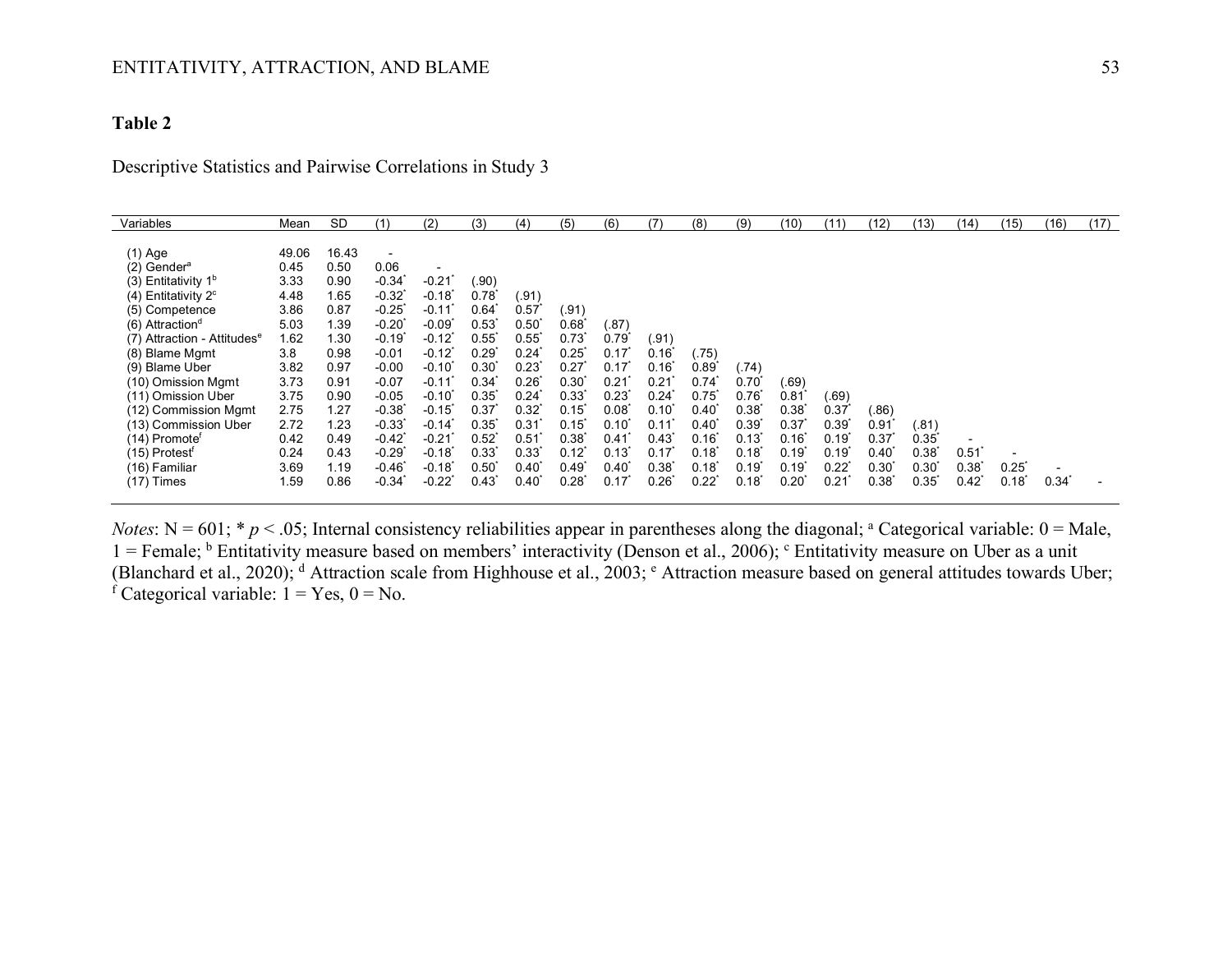# **FIGURES**

# **Figure 1**

Conceptual model depicting the double-edged nature of entitativity. Entitativity can make an organization "look good" in general (model above the dotted line), but "look bad" following employee misconduct (below dotted line).

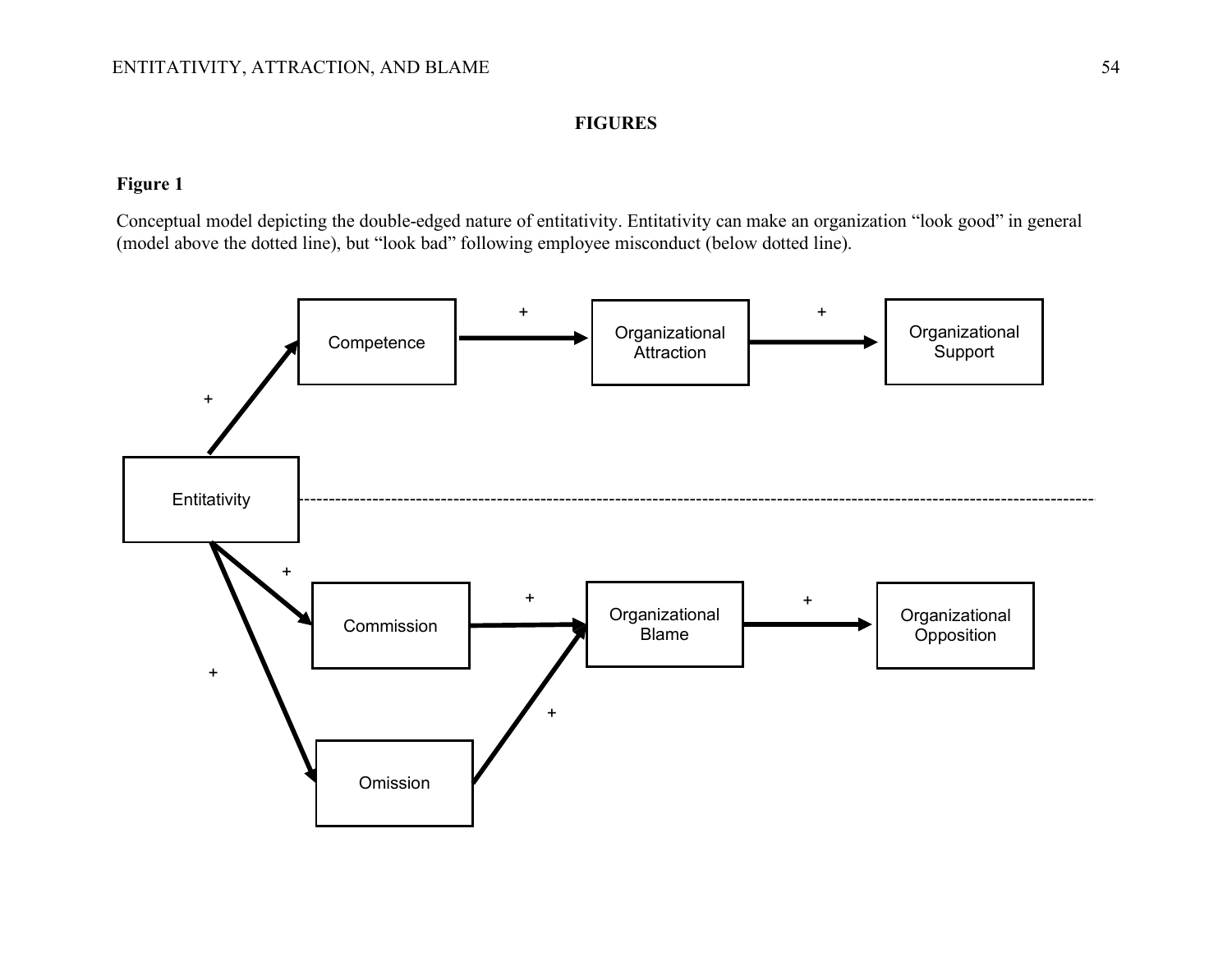# **Figure 2**

Path Diagram in Study 1



*Note*: Unstandardized regression coefficients;  $\degree$ Direct effect of IV on DV after accounting for the three indirect effects;  $\degree$ *p* < .05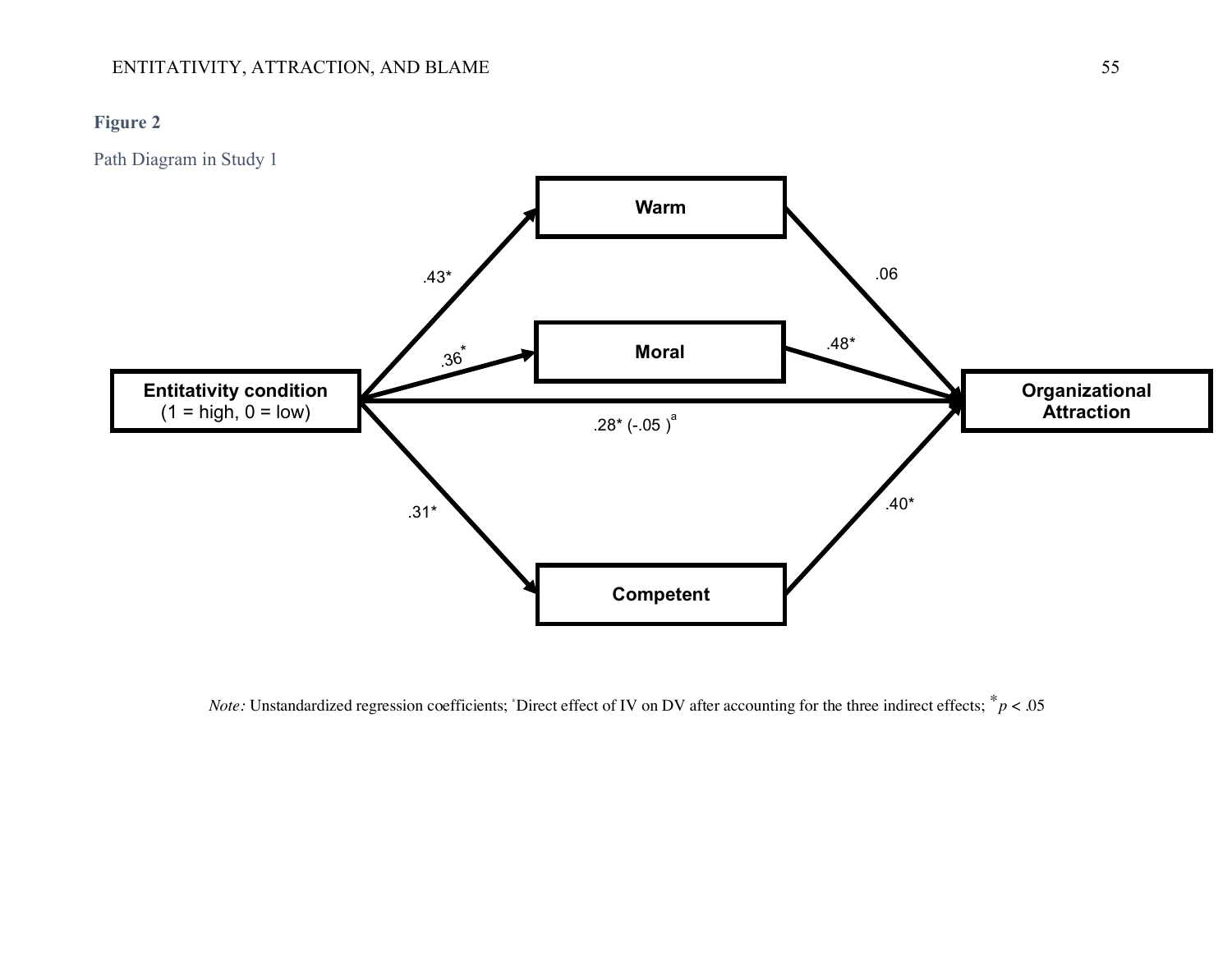# ENTITATIVITY, ATTRACTION, AND BLAME 56

# **Figure 3**

Path Diagram in Study 2



*Note.* Values are unstandardized coefficients.  $* p < .05$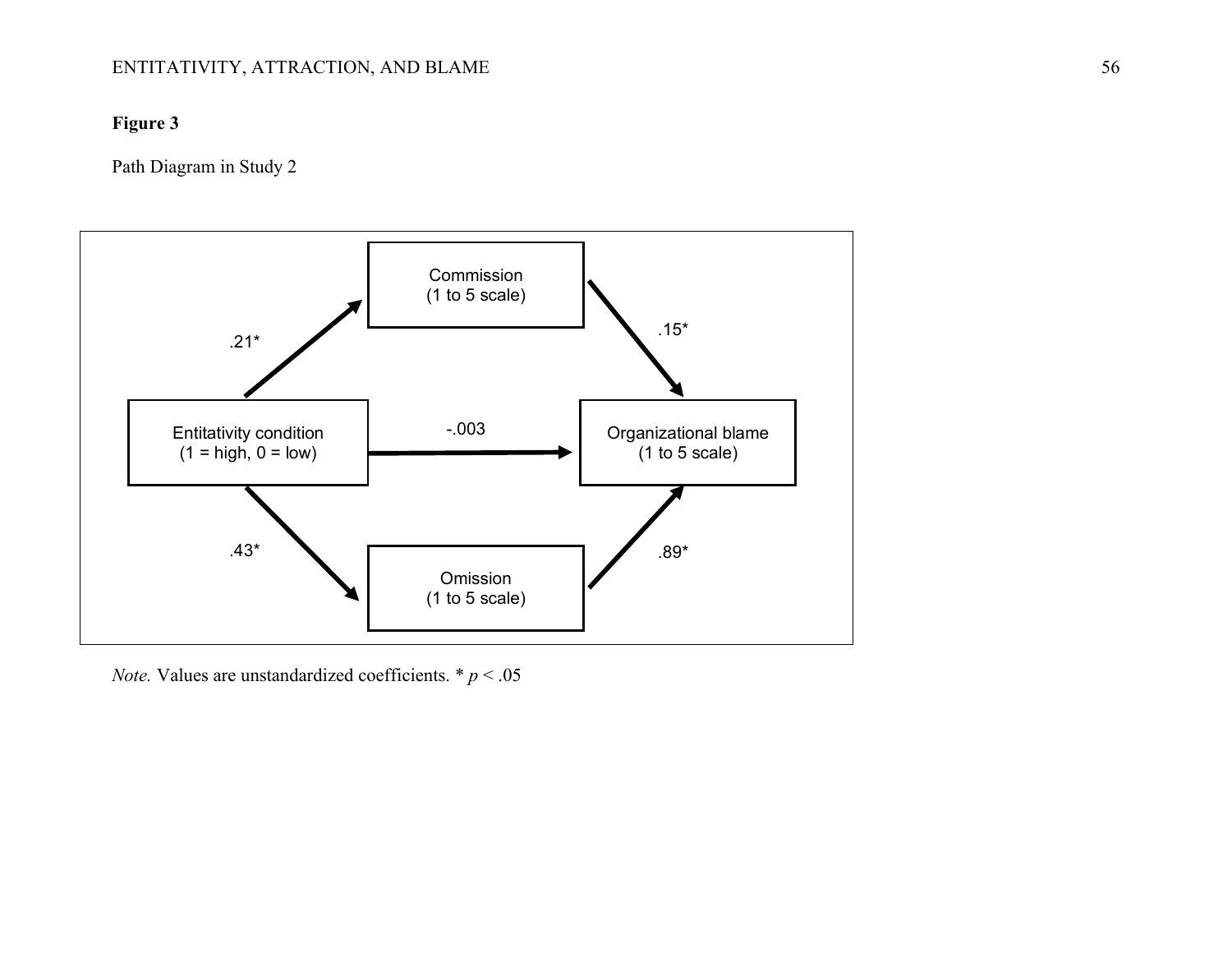# ENTITATIVITY, ATTRACTION, AND BLAME 57

# **Figure 4**

Path Diagram in Study 3



*Note.* Values are unstandardized coefficients. \*  $p < .05$ ; <sup>a</sup> Highhouse scale as a measure of attraction; <sup>b</sup> Attitudes towards Uber as a measure of attraction; <sup>c</sup> Ascriptions of commission, omission and blame directed at Uber's management; <sup>d</sup> Ascriptions of commission, omission and blame directed at Uber as an organization.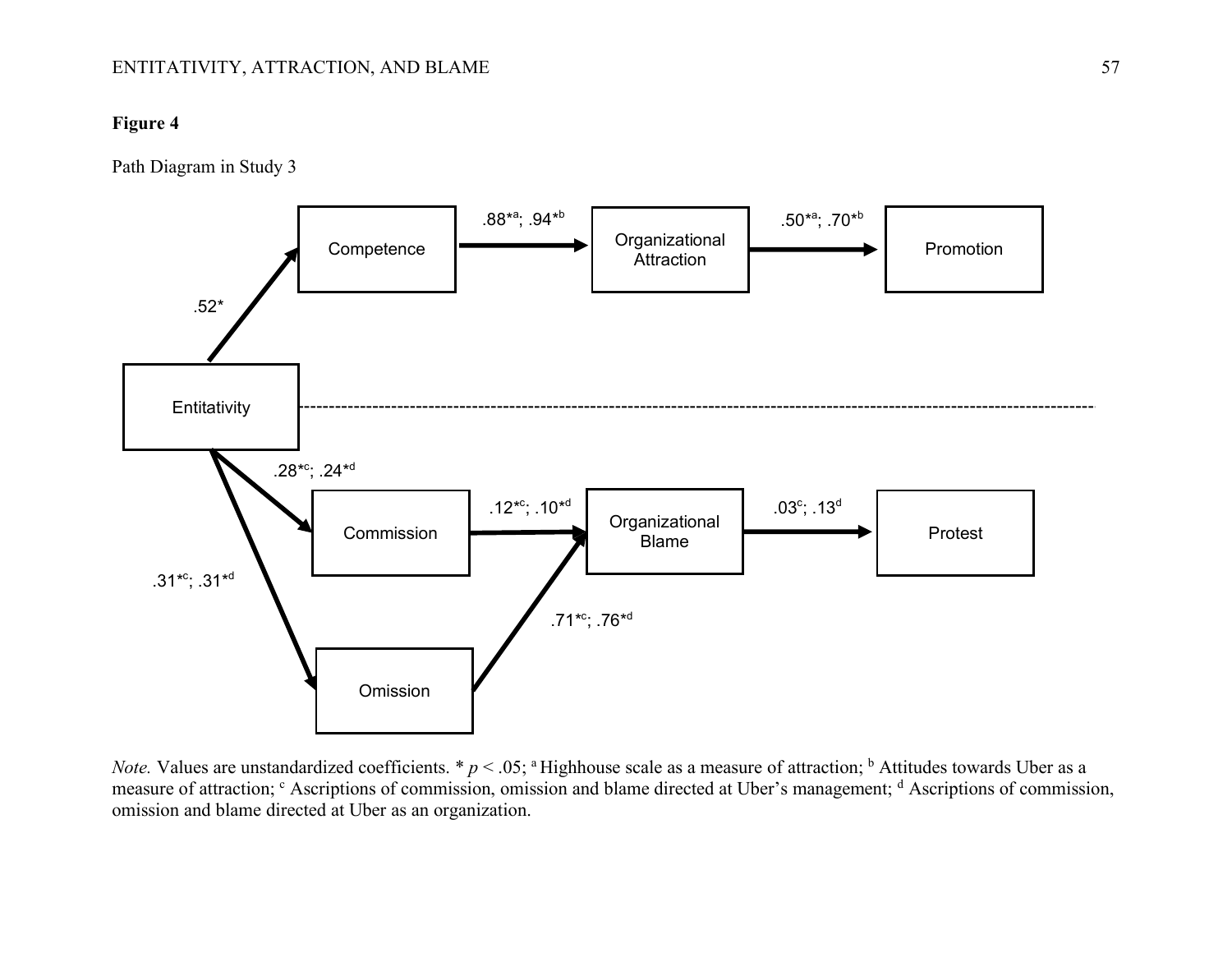# **APPENDIX 1: Holiday Inn - High Entitativity Condition**

### **Holiday Inn's Success Secret: Coordinated Proprietors**

By CRAIG ROBERTS Published: February 18, 2015

By any measure, Holiday Inn is rich and successful. One of the most highly valued hotel franchises, Holiday Inn's estimated revenue was over \$6 billion in 2015.

What makes Holiday Inn so successful? Although many factors have played a role, Holiday Inn's main competitive advantage is its innovative use of the franchise system to coordinate its hotel proprietors. Hotel proprietors not only use the Holiday Inn brand, but are linked together with all other Holiday Inn proprietors, creating a tightly knit team. In other hotel chains, hotel proprietors receive little guidance from the parent company about how to set up the rooms or attract guests. Not Holiday Inn proprietors. As members of the Holiday Inn team, they can share tips with each other about everything from furnishing and color schemes to what amenities to offer. An algorithm uses data about supply and demand to compute the exact price that proprietors should charge for different dates. Chat rooms and community gatherings encourage proprietors to develop strong ties with each other and with Holiday Inn management. And Holiday Inn has strict rules and norms, such as the requirement that all hosts respond to guest requests within 24 hours.

If Holiday Inn proprietors were like fish in the sea, they would be all the same species of fish – each fish would look similar, and coordinate their movements to swim together in a school. In other words, Holiday Inn's success is largely due to its proprietors working together. By connecting and sharing information with proprietors, Holiday Inn fosters top-notch service and efficiency.

### **APPENDIX 2: Holiday Inn - Low Entitativity Condition**

### **Holiday Inn's Success Secret: Independent Proprietors**

By CRAIG ROBERTS Published: February 18, 2015

By any measure, Holiday Inn is rich and successful. One of the most highly valued hotel franchises, Holiday Inn's estimated revenue was over \$6 billion in 2015.

What makes Holiday Inn so successful? Although many factors have played a role, Holiday Inn's main competitive advantage is its innovative use of the franchise system, which enables it to turn hotel proprietors into independent entrepreneurs. Hotel proprietors use the Holiday Inn brand, but essentially operate their own business, with much more independence than traditional franchise hotels. In traditional hotel chains, proprietors must follow strict guidelines from the parent company. Not Holiday Inn proprietors. As independent business owners, they make their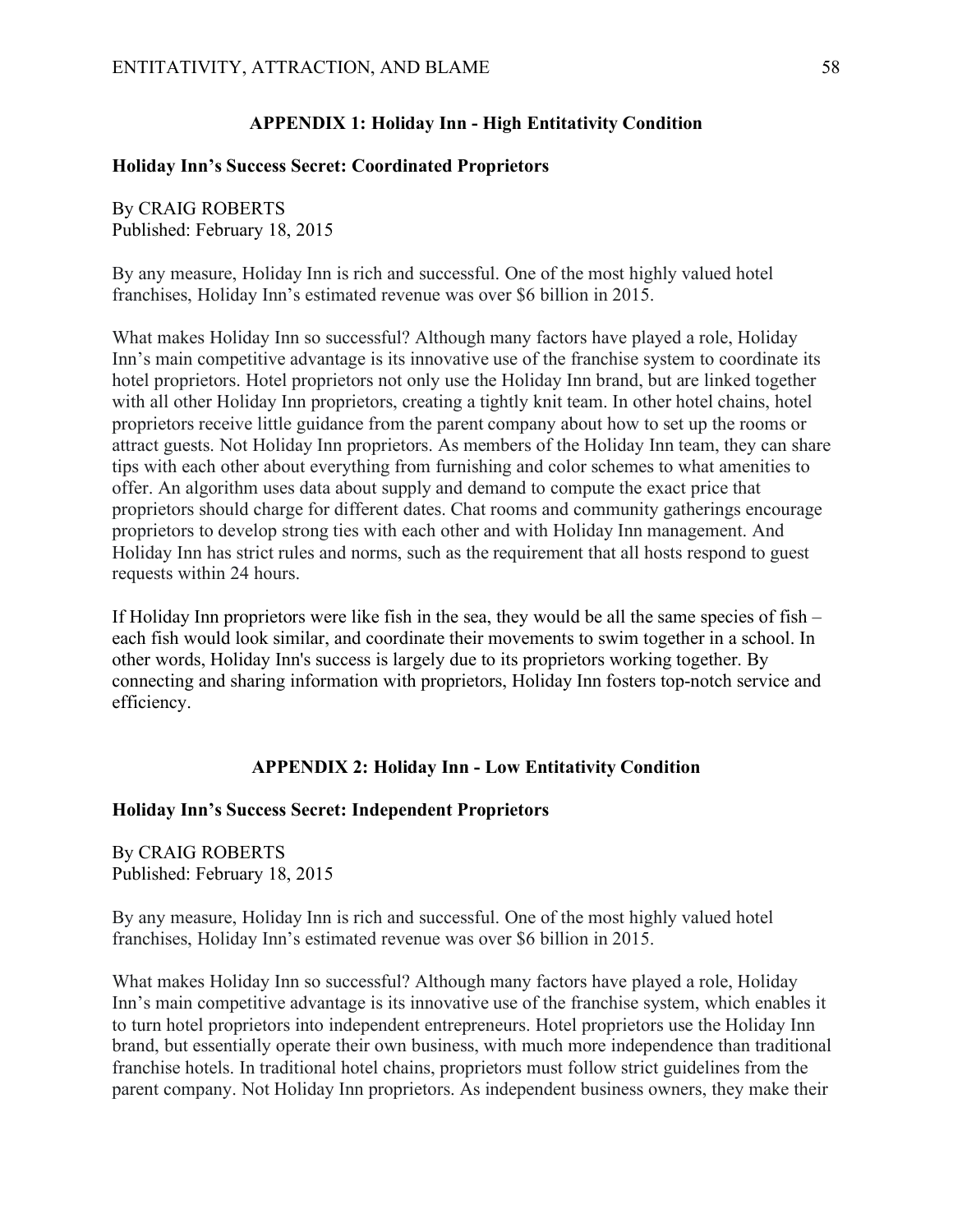# ENTITATIVITY, ATTRACTION, AND BLAME 59

own decisions about everything from furnishings and color schemes to how much to charge per night and what amenities to offer. Holiday Inn proprietors rarely communicate with each other and are unlikely to even meet, which keeps their focus on customers rather than internal politics. And because guests provide feedback to each individual property, each proprietor has an incentive to maintain his or her personal reputation.

If Holiday Inn proprietors were like fish in the sea, they would be many different species of fish – each fish would look different, and make its own decisions about where to swim. In other words, Holiday Inn's success is largely due to its proprietors working independently. By encouraging proprietors to be independent, Holiday Inn fosters top-notch service and efficiency.

# **APPENDIX 3: Airbnb - High Entitativity Condition**

# **Airbnb' Success Secret: Coordinated Hosts**

By CRAIG ROBERTS Published: February 18, 2015

By any measure, Airbnb is rich and successful. One of the most highly valued private technology start-ups, Airbnb's estimated revenue was over \$6 billion in 2015.

What makes Airbnb so successful? Although many factors have played a role, Airbnb's main competitive advantage is its innovative use of technology to coordinate people who work as proprietors of short-term rental properties. This technology links together all Airbnb proprietors around the world, essentially creating a tightly knit team. Operators of traditional bed and breakfasts receive no guidance about how to set up the rooms or attract guests. Not Airbnb proprietors. As members of the Airbnb team, they can share tips with each other about everything from furnishing and color schemes to what amenities to offer. An algorithm uses data about supply and demand to compute the exact price that proprietors should charge for different dates. Chat rooms and community gatherings encourage proprietors to develop strong ties with each other and with Airbnb management. And Airbnb has strict rules and norms, such as the requirement that all hosts respond to guest requests within 24 hours.

If Airbnb proprietors were like fish in the sea, they would be all the same species of fish – each fish would look similar, and coordinate their movements to swim together in a school. In other words, Airbnb's success is largely due to its proprietors working together. By connecting and sharing information with proprietors, Airbnb fosters top-notch service and efficiency.

### **APPENDIX 4: Airbnb - Low Entitativity Condition**

### **Airbnb' Success Secret: Independent Hosts**

By CRAIG ROBERTS Published: February 18, 2015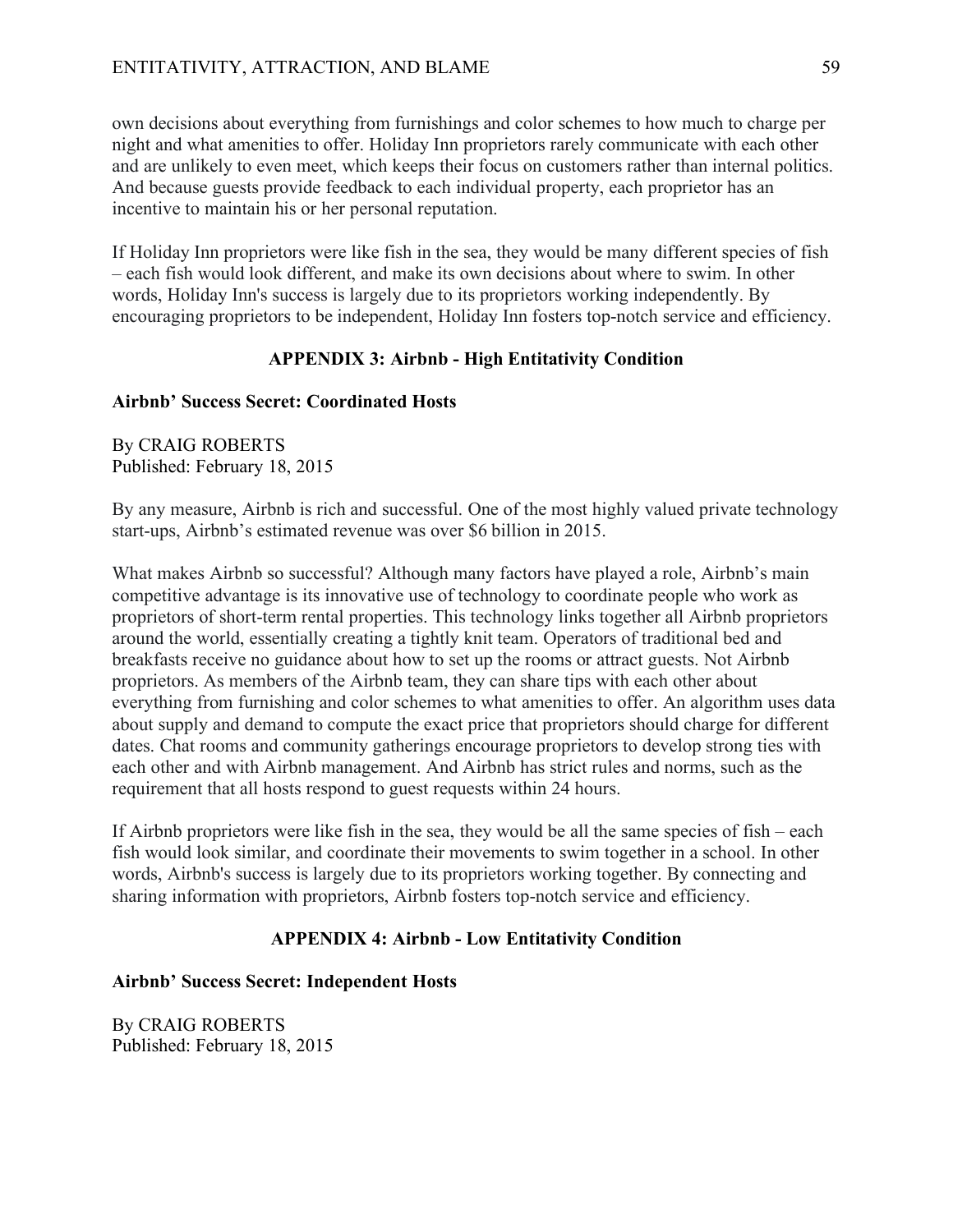# ENTITATIVITY, ATTRACTION, AND BLAME 60

By any measure, Airbnb is rich and successful. One of the most highly valued private technology start-ups, Airbnb's estimated revenue was over \$6 billion in 2015.

What makes Airbnb so successful? Although many factors have played a role, Airbnb's main competitive advantage is its innovative use of technology, which enables anyone to work as an independent proprietor of short-term rental properties. This technology allows proprietors to essentially operate their own hotel, with much more independence than traditional franchise hotels. In traditional hotel chains, hotel proprietors must follow strict guidelines from their parent company. Not Airbnb proprietors. As independent business owners, they make their own decisions about everything from furnishings and color schemes to how much to charge per night and what amenities to offer. Airbnb proprietors rarely communicate with each other and are unlikely to even meet, which keeps their focus on customers rather than internal politics. And because guests provide feedback to each individual property, each proprietor has an incentive to maintain his or her personal reputation.

If Airbnb proprietors were like fish in the sea, they would be many different species of fish – each fish would look different, and make its own decisions about where to swim. In other words, Airbnb's success is largely due to its proprietors working independently. By encouraging proprietors to be independent, Airbnb fosters top-notch service and efficiency.

# **APPENDIX 5: Scale Items Used in Study 3**

# **Entitativity Scale (Denson et al., 2006)**

- 1. To what extent do members of this organization interact with each other?
- 2. To what extent can the behavior of members of this organization be controlled or influenced by other members of this organization?
- 3. To what extent do members of this organization have formal or informal rules?
- 4. To what extent are there strong interpersonal bonds among members this organization associated with Uber?
- 5. To what extent do members of this organization share knowledge and information with each other?
- 6. To what extent do members of this organization have common goals?

### **New Entitativity Scale (Blanchard et al., 2020)**

On a scale of 1 to 7, where  $1 =$  strongly disagree and  $7 =$  strongly agree, please indicate your agreement with the following statements:

- 1. Members of this organization are a unit.
- 2. Members of this organization are a group.
- 3. Members of this organization feel like a group to me.

# **Competence**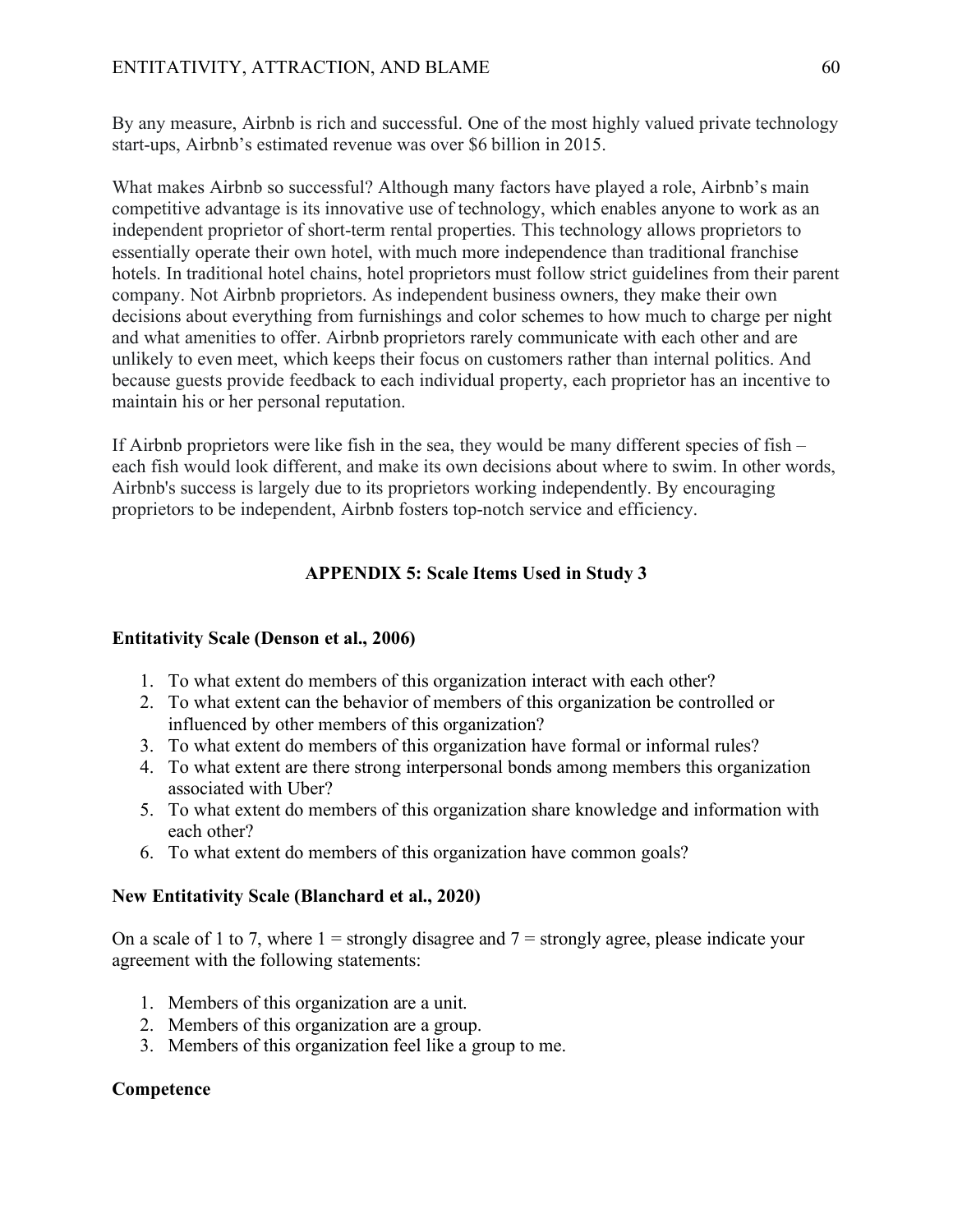On a scale of 1 to 5, to what extent do each of the following words describe Uber:

- 1. Competent
- 2. Effective
- 3. Efficient
- 4. Capable

# **Attraction (General Attitudes)**

- 1. How positive or negative is your overall impression of Uber? ( $-3$  = Very negative to  $+3$ )  $=$  Very positive)
- 2. Overall, how good or bad for consumers do you think Uber is?  $(-3)$  = Very bad to + 3 = Very good)
- 3. Overall, how good or bad do you think it would be if Uber's business expanded to new cities? ( $-3$  = Very bad to + 3 = Very good)

# **Attraction (Highhouse et al., 2003)**

On a scale of 1 to 7, where  $1 =$  strongly disagree and  $7 =$  strongly agree, please answer the following. Suppose you want to hail a ride. Please indicate the extent to which you agree with the following statements:

- 1. Uber would be a good option to book
- 2. I would not be interested in booking Uber except as a last resort
- 3. Uber is attractive to me for booking a ride
- 4. I would be interested in learning more about what various options Uber can provide for ride booking
- 5. Booking a ride with Uber is very appealing to me

# **Promotion**

1. Many people really like Uber's services and want to spread the word among their friends. Would you like to learn more about what you can do promote Uber's brand? (Yes or No)

# **Fake rides transgression**

One of Uber's competitors is a company called Lyft. Like Uber, Lyft allows people to hail cars from their smart phones. According to a newssource, "ridesharing service Lyft claims that 177 Uber employees have ordered and cancelled about 5,560 rides since October last year, thereafter cutting into profits and driver availability."

Suppose this claim about Uber employees booking and cancelling fake rides on Lyft is true.

# *Blame Uber Management*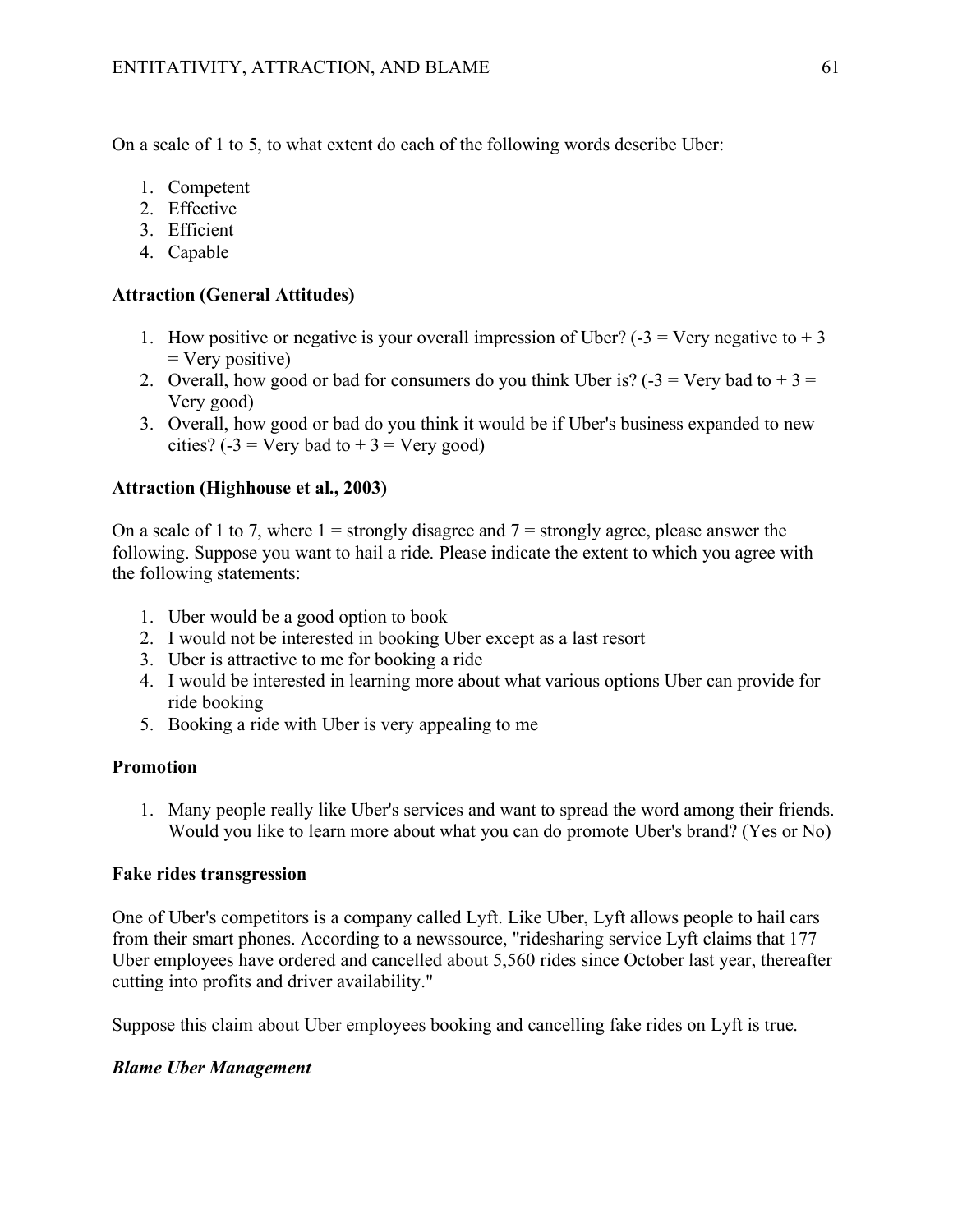On a scale of 1 to 5, where  $1 =$  not at all and  $5 =$  extremely, please indicate your agreement with the following statements:

- 1. To what extent would Uber's management be privately glad?
- 2. To what extent would Uber's management have directly or indirectly encouraged these employees to book and cancel fake rides on Lyft?
- 3. To what extent should Uber's management have prevented the employees from booking and cancelling fake rides on Lyft?
- 4. To what extent should Uber's management have known that these employees were booking and cancelling fake rides on Lyft?
- 5. How responsible should Uber's management be held?
- 6. How much should Uber's management be held accountable?

# *Blame Uber as an Organization*

On a scale of 1 to 5, where  $1 =$  not at all and  $5 =$  extremely, please indicate your agreement with the following statements:

- 1. To what extent would Uber as an organization be privately glad about the fake rides?
- 2. To what extent would Uber as an organization have directly or indirectly encouraged these employees to book and cancel fake rides on Lyft?
- 3. To what extent should Uber as an organization have prevented the employees from booking and cancelling fake rides on Lyft?
- 4. To what extent should Uber as an organization have known that these employees were booking and cancelling fake rides on Lyft?
- 5. How responsible should Uber as an organization be held?
- 6. How much should Uber as an organization be held accountable?

# **Overcharging transgression**

Uber drivers can take longer routes with their passengers, thus overcharging them. Passengers can track their route on their smart phones which in theory should reduce overcharging, but in practice, passengers rarely check their route. Overcharging passengers, of course, means that drivers makes more money.

If an Uber driver overcharged a passenger by taking a longer route.

# *Blame Uber Management*

On a scale of 1 to 5, where  $1 =$  not at all and  $5 =$  extremely, please indicate your agreement with the following statements:

- 1. To what extent would Uber's management be privately glad?
- 2. To what extent would Uber's management have directly or indirectly encouraged the driver to overcharge the customers?